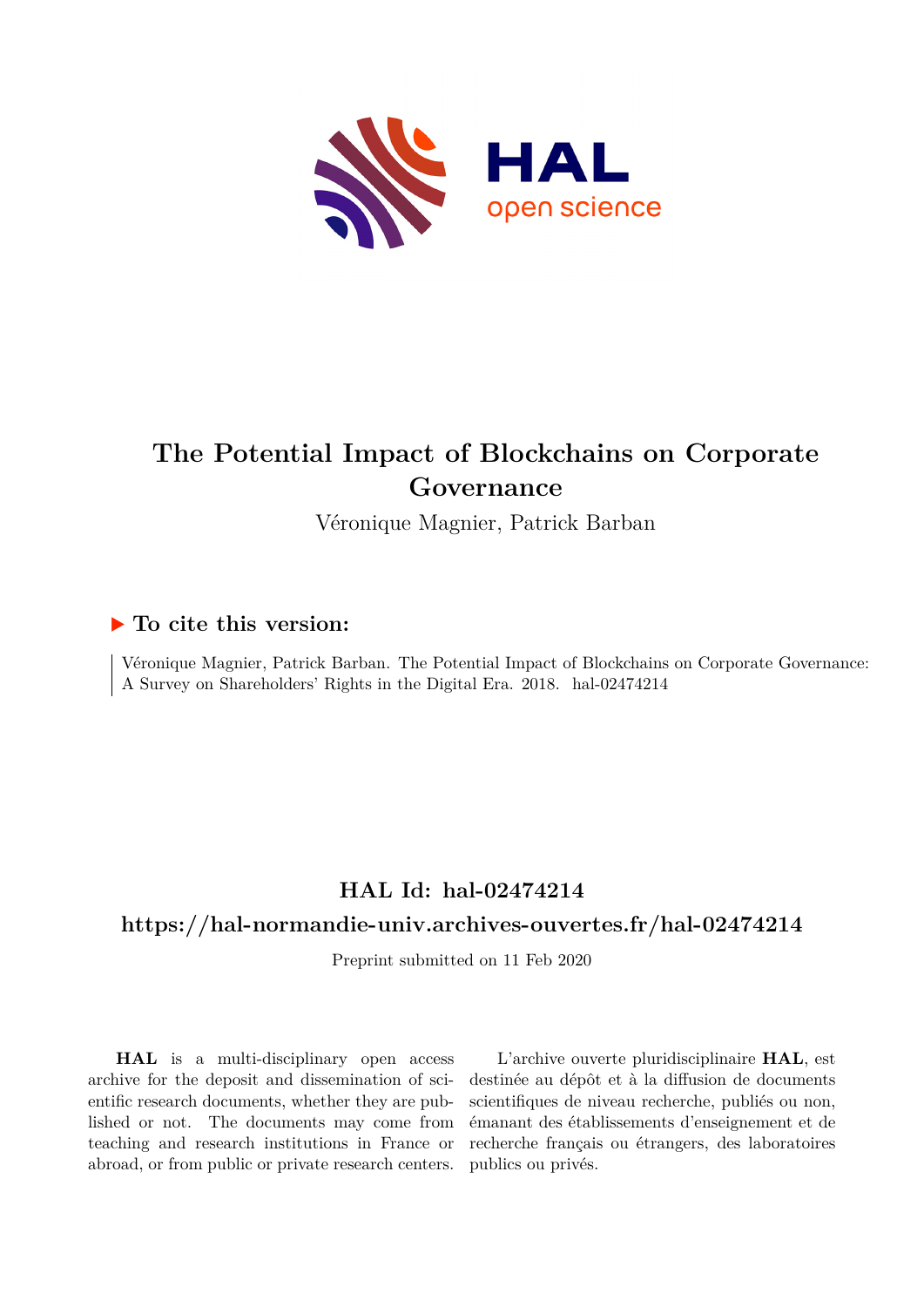# **The potential impact of Blockchains on Corporate governance: A survey on shareholders' rights in the Digital era**

Véronique MAGNIER & Patrick BARBAN

## **1. INTRODUCTION**

Soon, BC technology may offer a significant alternative to classical ownership ledgers, an important topic which is worth dealing with on a legal perspective. In the last years, the Blockchain technology has grown in reputation, trending in the press and on social media. As a result, more and more companies rely on that technology in order to provide new products and services. The Fintech industry illustrates the use of the Blockchain technology to provide enhanced payment, banking and financial services<sup>1</sup>. To facilitate the implementation of these new services, some actors require changes in regulation. Some even argue that the rise of the Blockchain is likely to put an end to the need of any legal system, quoting Lawrence Lessig without fully understanding him<sup>2</sup>, under the famous "Code is Law"<sup>3</sup> and its derivative, Lex *Cryptographica<sup>4</sup>* . No more judges and no more central authorities needed under a transparent, secured and autonomous organization<sup>5</sup>. Conversely, voices are rising to claim that the

 $\overline{a}$ 

Véronique Magnier is full-time Professor of law at Paris-Sud/Paris-Saclay University, Director of Insitute Droit Ethique Patrimoine, [veronique.magnier@u-psud.fr;](mailto:veronique.magnier@u-psud.fr) Patrick Barban is full-time Professor of law at Le Havre – Normandie University, [patrick.barban@univ-lehavre.fr.](mailto:patrick.barban@univ-lehavre.fr)

<sup>&</sup>lt;sup>1</sup> For instance, the Depositary Trust and Clearing Corporation (DTTC), the leading company in Post-trade services has announced the launch of a Credit Default Swap register based on distributed Ledger Technology.

<sup>&</sup>lt;sup>2</sup> As Lessig explains in his paper that the architecture of the code is able to reflect the value – or the absence of value – of a society, protecting or denying protection for privacy or other fundamental rights.

<sup>3</sup> [https://harvardmagazine.com/2000/01/code-is-law-html], accessed on 28/08/2018.

<sup>4</sup> De Filippi P., Wright A., *Blockchain and the Law: The Rule of Code*, Harvard University Press, Cambridge Massachusetts, 2018, p. 32, p. 49 and p. 193 : Lex Cryptographica is the idea that the best regulator in a technological infrastructure is the code of that infrastructure itself. The use of the technology can be shaped in order to forbid technically unwanted use of the technology (as illegal music downloading), thus lowering the need of human regulation.

<sup>5</sup> De Fillippi P., Wright A., *Ibid*., p. 194 : the authors express the idea that "Technical rules could increasingly assume the same role and functionality as legal rules". The authors advocate the use of technology to achieve more predictable rules as opposed to law written in natural language. But these advantages must be carefully balanced. First, the implementation of the rules into the code would forbid a user to commit a breach of the law. the virtue of perfect predictability is minored by the fact that no adjustment can be made in order to ensure the rights of the user to its particular situation. Second and more importantly, such a system is dangerous in regards to the respect of fundamental rights. A free state is based on a liberty principle where the citizens are free to act but would suffer the punishment for a breach of law. Liberty means fundamentally an ex-post control system, not an ex-ante system where liberty would be immediately hampered by the code.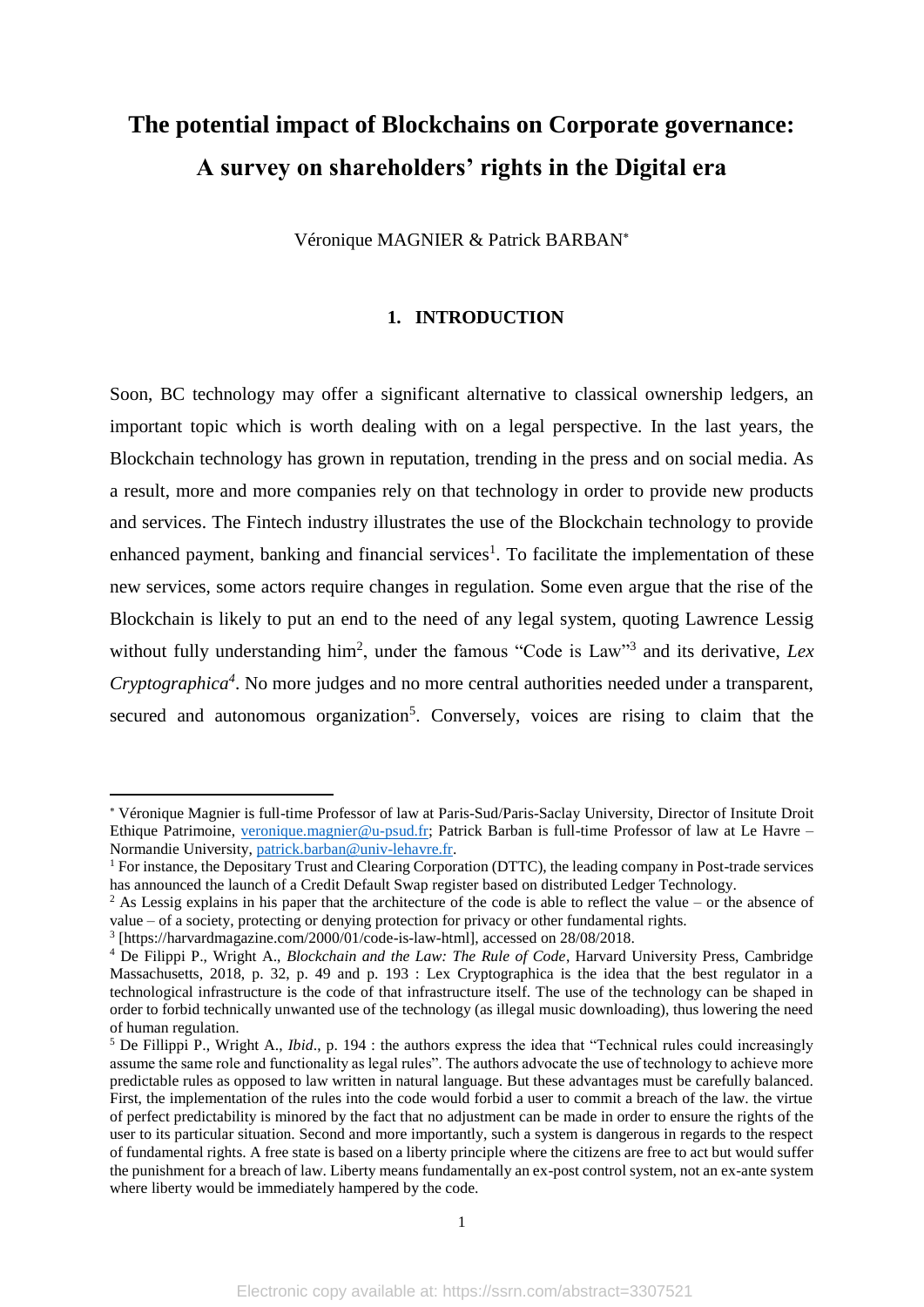Blockchain is only a trend in social media and should soon vanish, as is the fate of many other trends before.

On a more moderate tone, we think on the contrary that the Blockchain is a new and promising technology that will only slightly alter corporate law. It is not, however, a new paradigm. On the one hand, the technology increases efficiency in exchanges and group organization, especially in the organization of corporations. On the other hand, it could be detrimental to certain aspects of the Law and could facilitate fraud and money laundering. As many technologies before, especially the Internet, blockchain will bring forth legal changes only if its use is deemed beneficial.

*But what is a Blockchain?* Blockchain technology has been implemented by a person or group called "Satoshi Nakamoto", alongside with a paper explaining the technical aspects of the technology and its purpose: "Bitcoin: A Peer-to-Peer Electronic Cash System"<sup>6</sup> . The main purpose of the Bitcoin is to settle a global database permitting the exchange of a new digital currency called "the Bitcoin". The decentralized characteristic of the technology should bring an end to the need for a Third-Party such as a central bank<sup>7</sup>. A decade later, a new system called Ethereum was born with new functionalities such as a better use of Tokens and the implementation of "Smart Contract" enabling the coding of a growing number of applications<sup>8</sup>. Rather than a new technology, it is the improvement of the former as it will be itself the root of further improvements.

The Blockchain system works as a Peer-to-Peer system, a system where all participants act as a supplier and consumer of information, as opposed to a server-based system where a central server furnishes the information to all clients. The system by itself possesses a certain number of characteristics, in order to establish an autonomous system, which does not rely on a central authority. The Blockchain needs to combine both a high level of security based on cryptography and the absence of third-party acting as central authority<sup>9</sup>. To settle an efficient and autonomous

<sup>6</sup> [https://bitcoin.org/bitcoin.pdf], accessed on 28/08/2018.

 $<sup>7</sup>$  The Bitcoin was a response to the financial crisis of 2008 resulting in a trust-crisis toward central authorities and</sup> the banking system.

<sup>8</sup> [https://github.com/ethereum/wiki/wiki/White-Paper], accessed on 28/08/2018.

<sup>&</sup>lt;sup>9</sup> Before the Bitcoin they were digital currencies. But to avoid the issue of double spending, they relied on a central authority. As a matter of fact, a digital currency is merely a sum of bits. An actor who own 5 of them can send 5 to a friend and 5 to another friend. No one is able to know that this actor has effectively spend its 5 coins. Therefore, he was able to send 10 coins. He has committed a fraud, spending more coins that he owns and created inflation.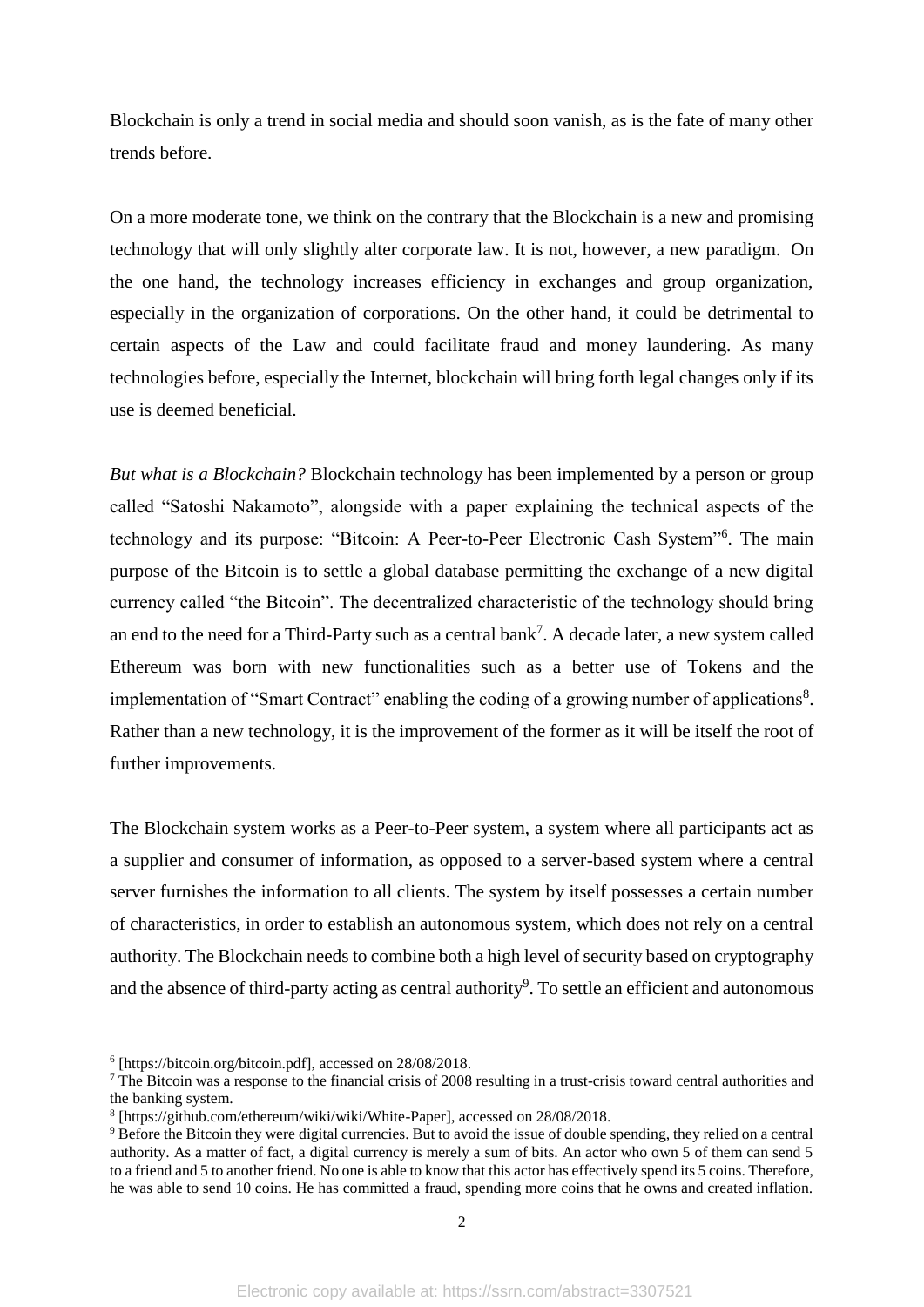system, the Blockchain relies on nodes: basically, computing power used to create hash codes to link each new block to the chain. This activity is called "mining" as it allows the owners of the nodes to collect bitcoins or other tokens<sup>10</sup>. It is not the purpose of this paper to explain how the system functions since it has already been explained<sup>11</sup>. Nevertheless, the fundamental purpose of a Blockchain must be summarized to confront them to Corporate Law and Corporate Governance.

Basically, a Blockchain is a Public Register (1) that can both offer a way to exchange assets (2) and establish complex organizations and governance systems (3).

**1. Public Register:** by itself, the Blockchain is a Public Register. The Public feature of the Blockchain is required to achieve transparency. As there is no third party or central authority overseeing the system, the public itself must be able to access all the transactions occurring on a blockchain, either to use them (as nodes do) or to supervise them. Each Blockchain can therefore be downloaded by all users, containing all the past transactions since its creation. The Register can also allow access to more complex information such as music or pdf files, medical information<sup>12</sup>, etc. However, the fundamental feature of this function is the inalterability of the register, which participates in its security. In order to manipulate the register, it would be necessary to change all the past history of the register on a global scale: each and every version of the blockchain on all existing and active nodes would have to be similarly impaired. Such a manipulation would need an overwhelming computing power to "mine" new blocks in a more efficient and incentive way <sup>13</sup>. At last, the inalterability of the blockchain can allow the dissemination of authenticated information such a personal data or bank account information $14$ .

It is the basic issue of forged money. Hence the need of a central authority to whom all the transactions will be send for regulation.

<sup>&</sup>lt;sup>10</sup> Each transaction is put in a block which is chained to the previous block. That block use the hash code of the previous one (acting as a timestamp) and will get its own hash code based on the transactions that are coded inside. To code it, several node proceeds by creating the hash with a Proof-of-Work system. The first node that manage to find a solution send it to all the other nodes. The new block is chained to the others and a new version of the blockchain is downloaded by all the other nodes. Tokens and transactions fees are transferred to the node who first found the solution as an incentive.

<sup>11</sup> De Filippi P., Wright A., *Blockchain and the Law: The Rule of Code*, Harvard University Press, Cambridge Massachusetts, 2018, p. 13-32.

<sup>&</sup>lt;sup>12</sup> For instance MedRec: [https://ieeexplore.ieee.org/abstract/document/7573685/], accessed on 28/08/2018.

<sup>&</sup>lt;sup>13</sup> Therefore, one who would possess such a computing power will earn more by using the power to the benefit of the system rather than to its detriment.

<sup>14</sup> De Filippi P., Wright A., *Blockchain and the Law: The Rule of Code*, Harvard University Press, Cambridge Massachusetts, 2018, p. 18.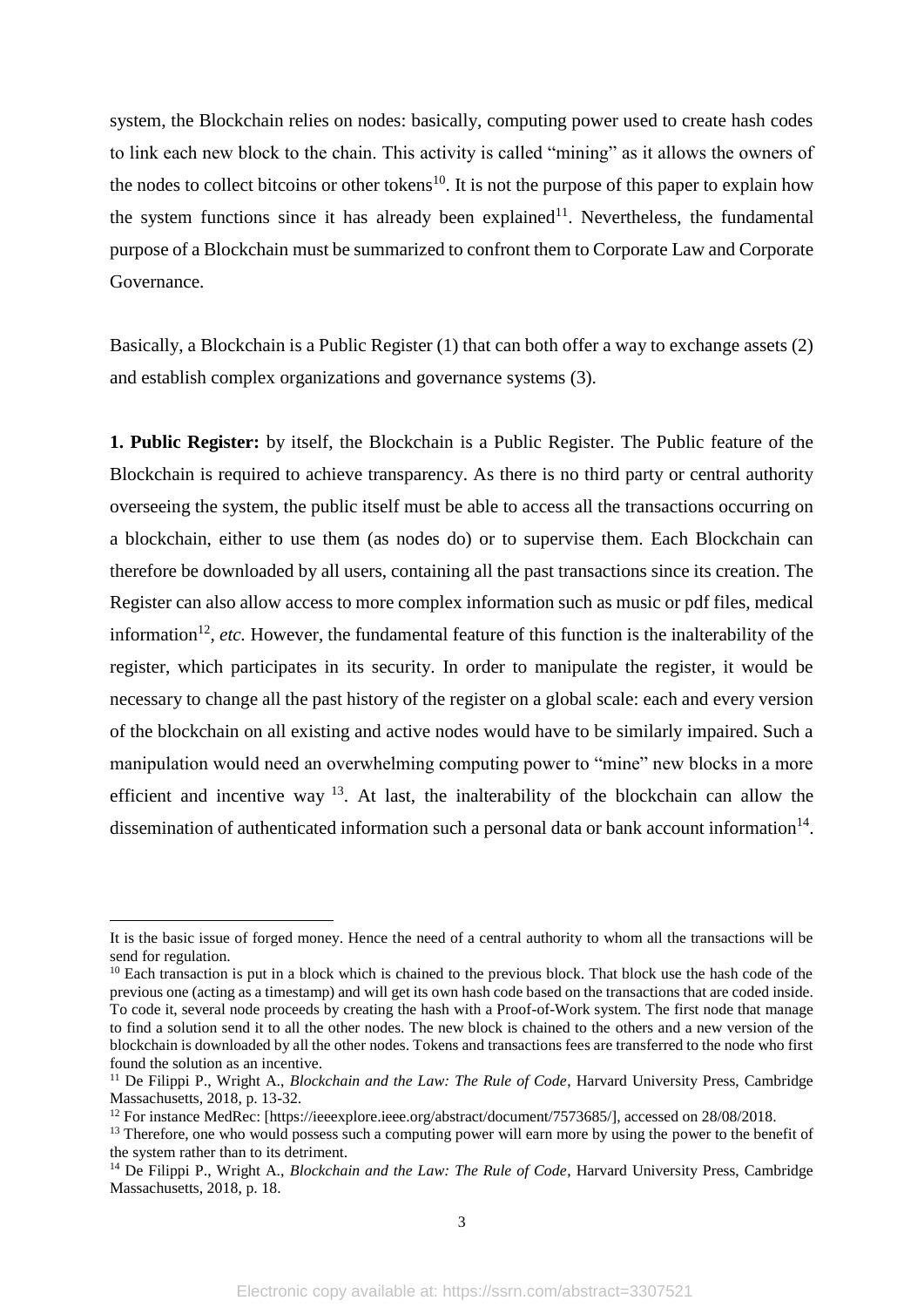**2. Exchange Function:** The second function of a Blockchain is to allow the exchange of assets. From a rather simple asset such as the Bitcoin to more developed one allowed by Ethereum, Blockchains allow a secured way to exchange resources. Blockchain allows also the use of tokens – called Ether for Ethereum – which represent a right to a given service or the use of a prerogative such as a vote in a general meeting or the right to receive dividends. The exchange Function can be more sophisticated with the use of smart contracts, which allow automatization of exchanges. Using a single rule of "If… then…", a smart contract is a program functioning on the basis of Tokens. If a specific condition is fulfilled, the program will proceed by sending or blocking the use of an amount of Token or money. Such smart contracts can be linked together to build complex organization, where validation by the first is needed in order to use the second (and then third, and so on…). Such exchanges lower transaction costs as no intermediaries are needed, execution of contracts is instantaneous. Moreover, markets functioning on blockchain would access full efficiency as demonstrated by Fama<sup>15</sup>, given that certified information is accessible on real-time and without cost. As information and trading cost are equal to 0 on such a market, the price of the tokens will reflect perfect economical value of the underlying assets.

**3. Organization and Consensus Facilitation:** The global use of smart contracts leads to completely automatized and decentralized organization. The use of blockchain can facilitate the coordination of a social activity. A social institution is based on a collective idea put in motion by a given governance and a decision system<sup>16</sup>. Some companies allow the automatization of governance systems such as the French Republic Constitution<sup>17</sup>. In theory, a business corporation could be organized solely on blockchain. The system would allow shareholders to register their titles in the blockchain and cast votes during purely virtual general meetings.

As previously described, a blockchain needs not a third-party to operate. Nonetheless, it is possible to restrain a blockchain by allowing a central authority to oversee it. Such a blockchain will lose its public and autonomous functions as the central authority will be able to supervise the transaction by itself, to unilaterally alter how the code functions and limit access to the

 $\overline{a}$ 

<sup>15</sup> Fama E., Efficient Capital Market: A review of Theory and Empirical work, The Journal of Finance, 25(2), 1970, p. 383; Fama E., Efficient Capital Markets: II, The Journal of Finance, 46(5), 1991, [https://doi.org/10.1111/j.1540-6261.1991.tb04636.x], p. 1575.

<sup>16</sup> To summarize the idea behind Maurice Hauriou institution: Millard E., *Hauriou et la théorie de l'institution*, Droit et société, 30-31, 1995, p. 381.

<sup>&</sup>lt;sup>17</sup> [http://klsn.io], accessed on  $28/08/2018$ .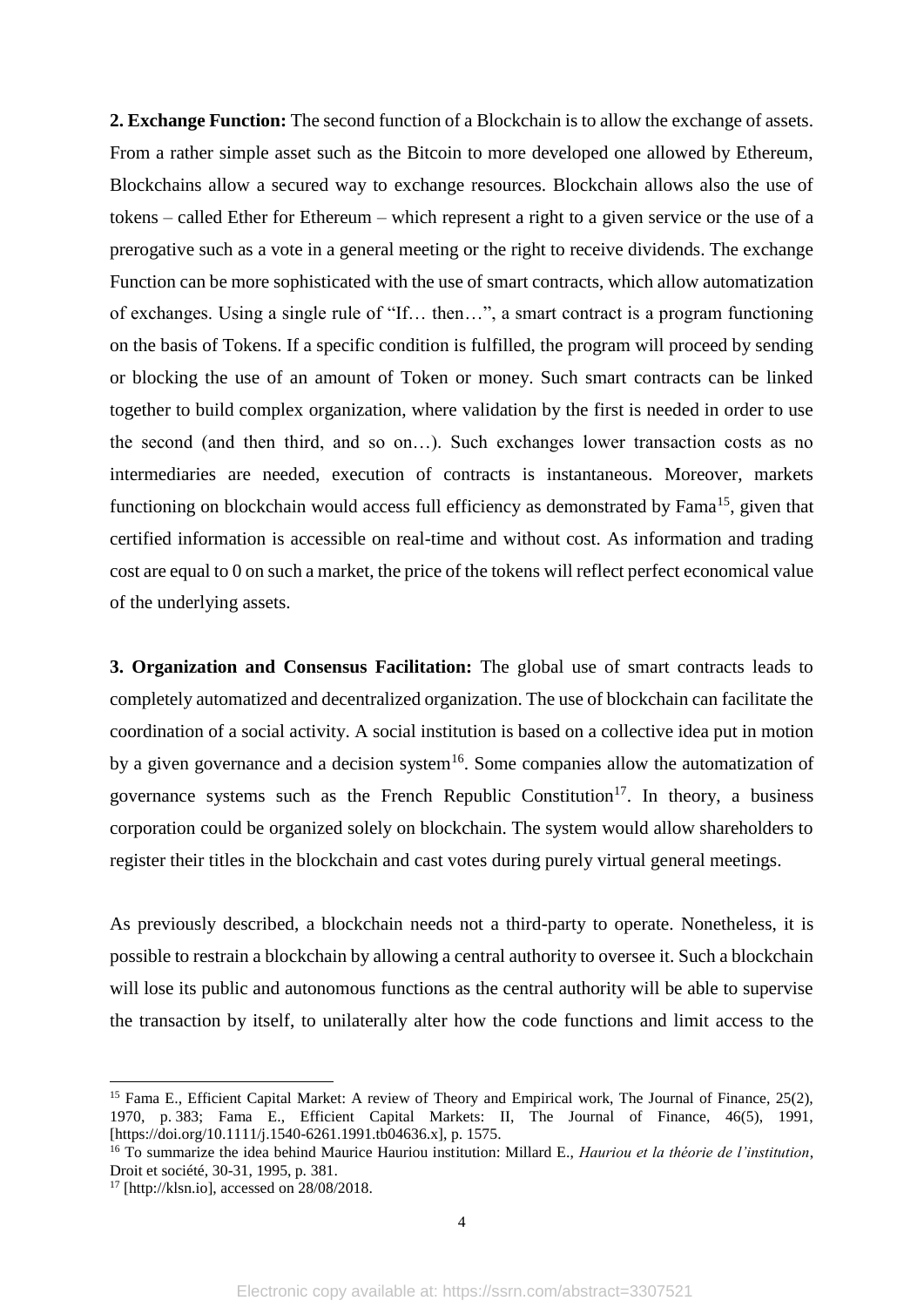blockchain<sup>18</sup>. Such "private" blockchain are referred under the term of "permissioned blockchain"<sup>19</sup>. Notwithstanding the loss of the philosophy behind the bitcoin in such a system, it remains a blockchain.

*What is the potential impact on corporate law and corporate governance?* The rights traditionally granted to shareholders by law are principally exercised at the annual general meeting. These rights are twofold and comprise voting rights on one part, and financial rights on another. Closely connected to these two sets of rights, the information rights are also granted by law in order to make votes and financial rights more efficient, with legal intent prevailing over black-letter law.<sup>20</sup> Beyond legal aspects, these rights are a strong element of corporate governance too, mainly the mainstream version of it, the 'shareholder primacy model'.<sup>21</sup> This corporate governance model, focusing on the primacy of shareholders, seeks to maximize shareholder wealth and consequently avoid the existence of informational asymetries between managers and shareholders. Emerging in the specific economic context of the 'modern corporation' fathered by Berle and Means<sup>22</sup>, it refers to large-scale manufacturing corporations in the wake of the second industrial revolution. It points out the lack of control on managers and potential conflicts of interests, occurring when managers act in their own self-interest allocating high remuneration packages to themselves for example-, and extract benefits from the company. <sup>23</sup> First developed in the United States, this theory later spread all over the world where a growing need for capital to build large infrastructure projects existed.<sup>24</sup> Although this mainstream version of corporate governance model was challenged by other models<sup>25</sup>, pursuant to the Dodd doctrine<sup>26</sup>, it became the 'dominant ideology'<sup>27</sup> in practice.

<sup>&</sup>lt;sup>18</sup> As it is the case for DTCC, for instance.

<sup>19</sup> De Filippi P., Wright A., *Blockchain and the Law: The Rule of Code*, Harvard University Press, Cambridge Massachusetts, 2018, p. 31.

<sup>&</sup>lt;sup>20</sup> Germain, M. and V. Magnier, Ripert et Roblot,  $n^{\circ}$ °2777 s.

<sup>21</sup> Magnier V.: *Comparative corporate governance. Legal Perspectives*, Elgar ed., 2017, p. 15.

<sup>22</sup> Berle A.A. and G. Means: *The Modern corporation and Private Property*, New York, Harcourt, revised ed. 1968.

<sup>23</sup> Jensen M.C.; Mekcling, W.H., *Theory of the firm: managerial behavior, agency costs and ownership structure*, Journal of Financial Economics, 1976, 3, p. 305.

<sup>24</sup> Dignam, A. and M. Galanis: *The Globalization of Corporate Governance*, Farnham, Ashgate Publishing, 2009; Gomez, P.-Y. and H. Korin: *Entrepreneurs and Democracy: A Political Theory of Corporate Governance,* London Business School, 2011.

<sup>25</sup> Blair M.M; Stout, L.A: *A team production theory of corporate law*, Virginia Law Review, 1999, 2 (85), p.238; Blair, M.M: *Shareholder value, corporate governance, and corporate performance: a post-Enron reassessment of the conventional wisdom*, in Cornelius P;K. Kogut B. eds: Corporate governance and capital flows in a global economy, Global outlook Book series, Oxford University press, 2003, p.53; Millon in Vasudev, P.M; Watson, S,: *Corporate governance after the financial crisis*, Edward Elgar, 2012.

<sup>26</sup> Dood E., *For whom are Corporate Managers Trustees?,* Harvard Law Review, 45, 1932, p.1145.

<sup>27</sup> Hansmann H. and R. Kraakman: *The End of History for Corporate Law*, Georgetown Law Journal, 89, 2001, p. 439.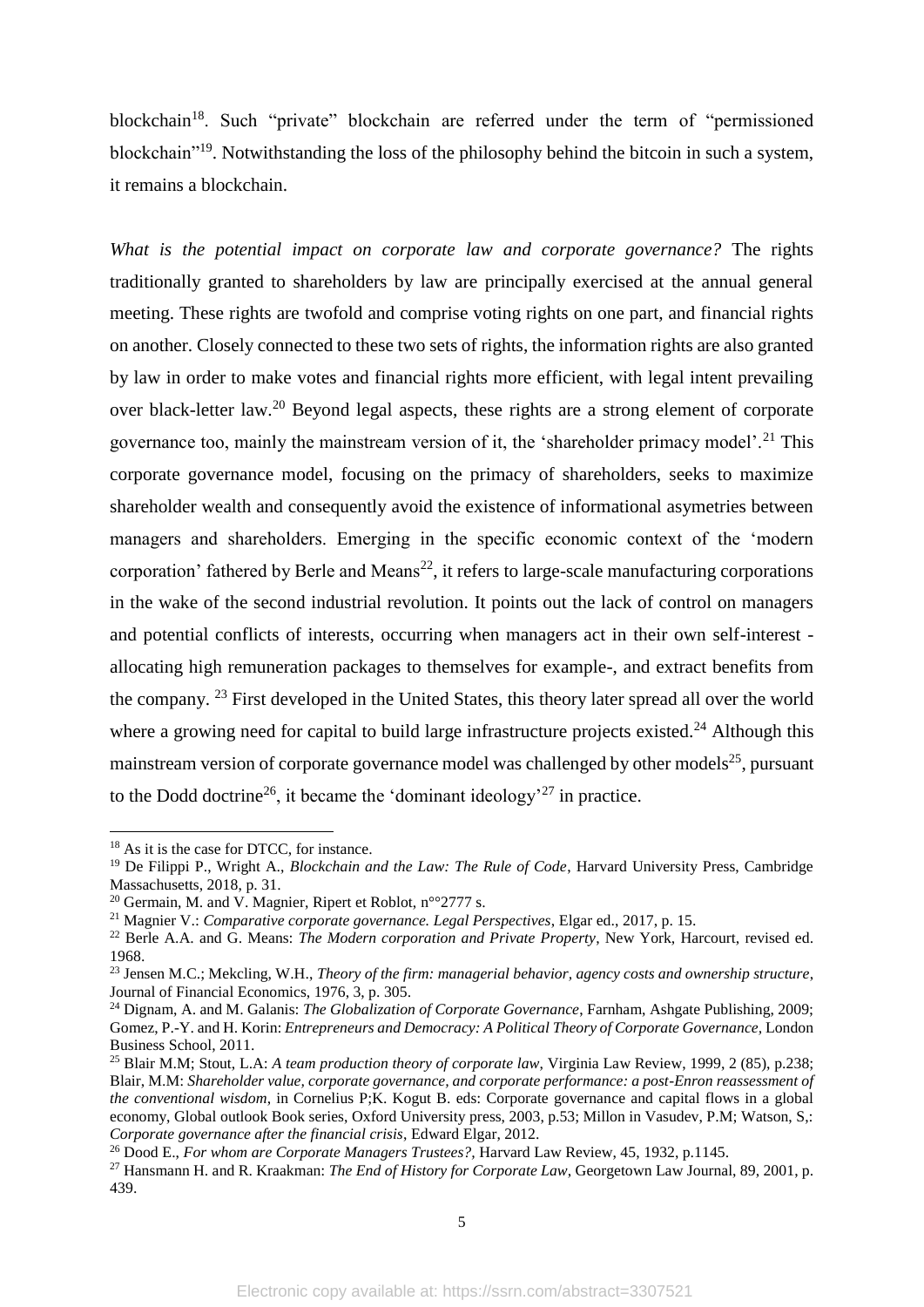The right to vote and its corollary, the right to information, are a major concern to legal policy makers, be it hard of soft law. At the international level, the OECD Corporate governance Principles are a noticeable first attempt at establishing a universal set of principles for companies operating worldwide, with respect to sustainable economic growth. <sup>28</sup> Whereas the OECD broadly defines corporate governance as 'a set of relationships between company's management, its board, its shareholder and its stakeholders', the principles focus on classical governance issues resulting from the separation of ownership and control. They mainly promote common rights and an equitable treatment for shareholders, with respect to shareholders access to information, to cross-border voting rights and the importance of fair and effective price discovery in stock markets. Following the same path, the EU institutions have issued the Shareholder Rights Directive  $2007/36^{29}$  revised in 2017.<sup>30</sup> These texts have sought to facilitate the effective exercise of rights for shareholders in a globalized world. The Directive (EU) 2017/828 of the European Parliament and of the Council of 17 May 2017 amending Directive 2007/36/EC as regards the encouragement of long-term shareholder engagement goes further so as to fill certain governance gaps in relation to the behavior of companies and their advisors, shareholders, proxies and proxy voting agencies. Member States have to comply with it by 10 June 2019.<sup>31</sup>

How BC may impact corporate law and corporate governance? Whereas this question is precisely the focus of this paper, it first advocates for a quick overview of the literature considering the general impact of blockchains on law and the various ways in which the two interact.

Blockhain technology is a typical record-keeping mechanism<sup>32</sup> and as such may be considered as a '21st century version of the recording systems that have been around since people started

<sup>&</sup>lt;sup>28</sup> OECD Principles of corporate governance, 2014 version, [www.oecd.org/corporate/2014-review-oecdcorporate-governance-principles.html.

<sup>29</sup> Magnier V. : *Nouvelles mesures en faveur de la démocratie actionnariale dans les sociétés cotées,* Revue des sociétés, 2011, n°5, p.267.<br><sup>30</sup>2017/828 revised

<sup>30</sup>2017/828 revised Directive on shareholders rights [https://eur-lex.europa.eu/legalcontent/EN/TXT/PDF/?uri=CELEX:32017L0828&from=EN]

<sup>31</sup> Barban P. : *L'identification des actionnaires,* Revue des sociétés, 12, 2017, p. 678; *adde* Germain M. *et alii* : *Corporate governance in listed companies*, Fondation nationale pour le droit continental, Semaine juridique, Entreprise et affaires ed,, 47, nov. 2013, 1639, p.22.

<sup>32</sup> Among good other references, refer to chapter one entitled 'Blockchain technology basics' in Casey M. *et alii* eds : *The Impact of Blockchain Technology on Finance: A Catalyst for change*, Geneva Report on the World Economy, ICBM and CEPR, 21, 2018.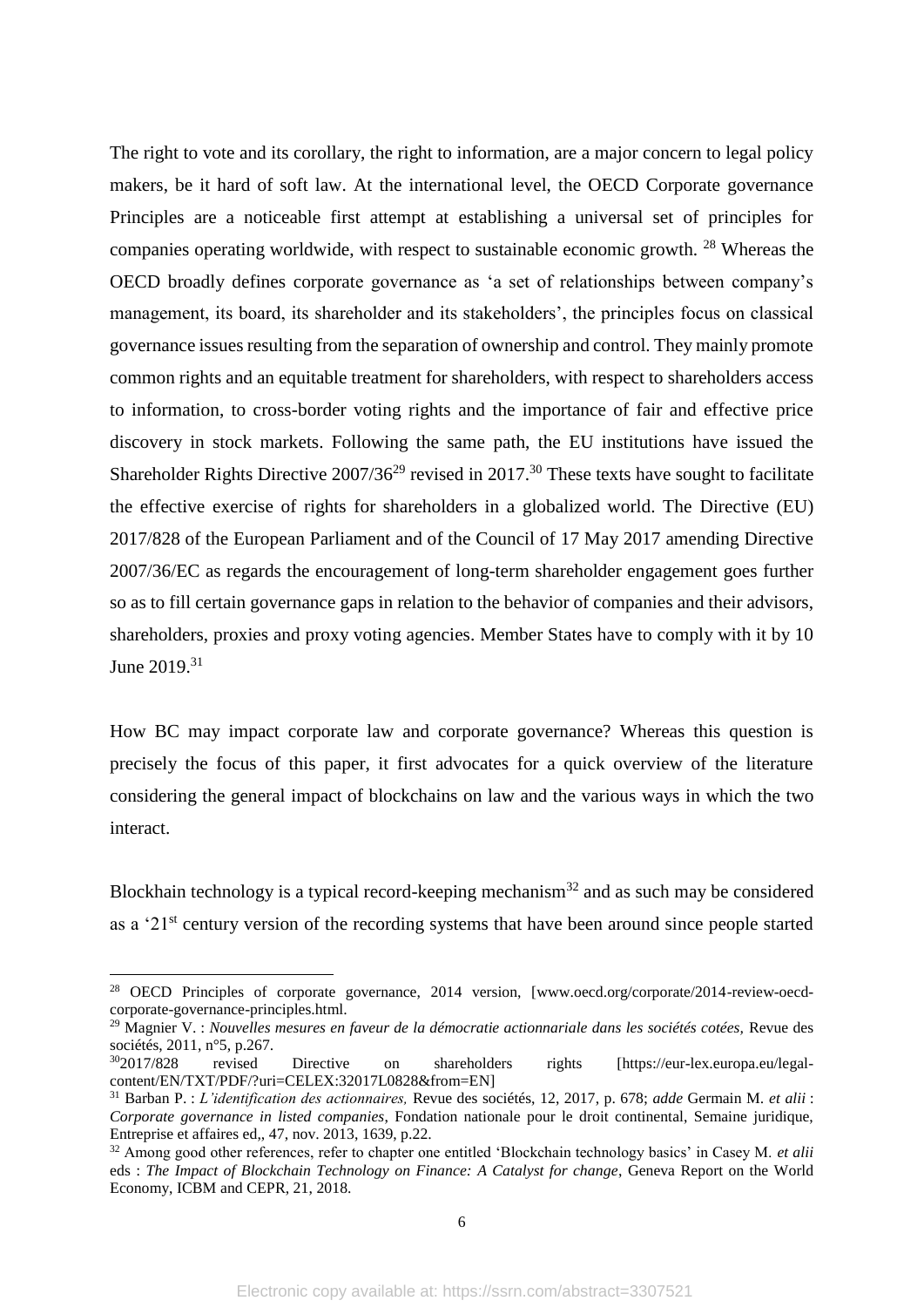chiselling marks on cave walls'.<sup>33</sup> In parallel, it is strongly argued that blockchains offer a revolutionary application of cryptography and information technology.<sup>34</sup> The key question is the following: would this new technology impact law so as to transform law in such a way that it could be embedded in code? A big debate started on this subject a few years ago. On the one hand, most authors agree upon the absence of 'neutrality' of the blockchain technology. It is more generally the technological artifacts that are said to be not neutral. At least, two dimensions should be accoutered for justifying this non-neutrality.<sup>35</sup> First, technology design is not neutral: <sup>36</sup> whatever the presence of any intention behind a technological artifact, its design ends up imposing some types of actions or, on the opposite, preventing or even forbidding others.<sup>37</sup> Second, they are politically-oriented. Put another way, the adoption of a specific technology, among others, reveals and influence the social and historical context in which this technology operates.<sup>38</sup> Consequently, not only the choice of a blockchain regime would influence law, due to its particular design, but also the way it would be adopted would have great social and political (and legal) implications. In other words, like any other technological artifacts, blockchain is not neutral but 'inherently political'.<sup>39</sup> On the other hand, authors go even further and have recently came up to argue that 'code is law'. This quote is referring to the idea that due to the highly performant codification process permitted by blockchains, code seems to be an extremely performant way to complete and even replace regulation.<sup>40</sup> The last state of thoughts describes how law and code so interact that the blockchain is progressively meant to acquire 'the status of a regulatory technology', i.e. 'a technology that can be used both to *define* and *incorporate* legal provisions into code, and to *enforce* them.'<sup>41</sup> Ultimately, such a system would happen 'irrespectively of whether or not there subsists an underlying legal rule'.<sup>42</sup> The authors do not say how this is feasible nor desirable.<sup>43</sup> Regardless of the fact that policy makers would not agree to abandon part of their authority to code, and judge would be still be

 $\overline{a}$ 

<sup>33</sup> Cecchetti C *et alii* : *Finance and blockchain*, [online ref] accessed on 08/28/2018

<sup>34</sup> Among good other references see De Filippi P. ; Hassan, S. : *Blockchain technology as a Regulatory Technology : from code is law to law is code,* unpublished paper [ssrn ref]

<sup>35</sup> De Filippi P.; Hassan S. : see ref. note 34.

<sup>36</sup> Winner, L.: *Do artifacts have politics?,* Daedelus, 1980, p. 121.

<sup>37</sup> See examples in Smith, N.: *The new urban frontier: gentrification and the revanchist city*, Psychology press, 1996 ; Winner 1980 (see ref. note 36).

<sup>38</sup> Jeorges, B.: *Do politics have artifacts?,* Social studies of science, 29, 1999, p. 411.

<sup>&</sup>lt;sup>39</sup> Mowshowitz, A.: *Computers and the myth of neutrality*, Proceedings on the ACM 12<sup>th</sup> annual computer science conference on SIGCSE symposium, 1984, p. 85.

 $40$  De Filippi, P.; Hassan, S. (see ref. note  $34$ ).

<sup>41</sup> *Ibid*.

<sup>42</sup> *Ibid*.

<sup>43</sup> For further discussion, see Yeung, K.: *Regulation by Blockchain: The Emerging Battle for Supremacy between the Code of Law and Code as Law* (July 2, 2018). Modern Law Review, Forthcoming. Available at SSRN: <https://ssrn.com/abstract=3206546>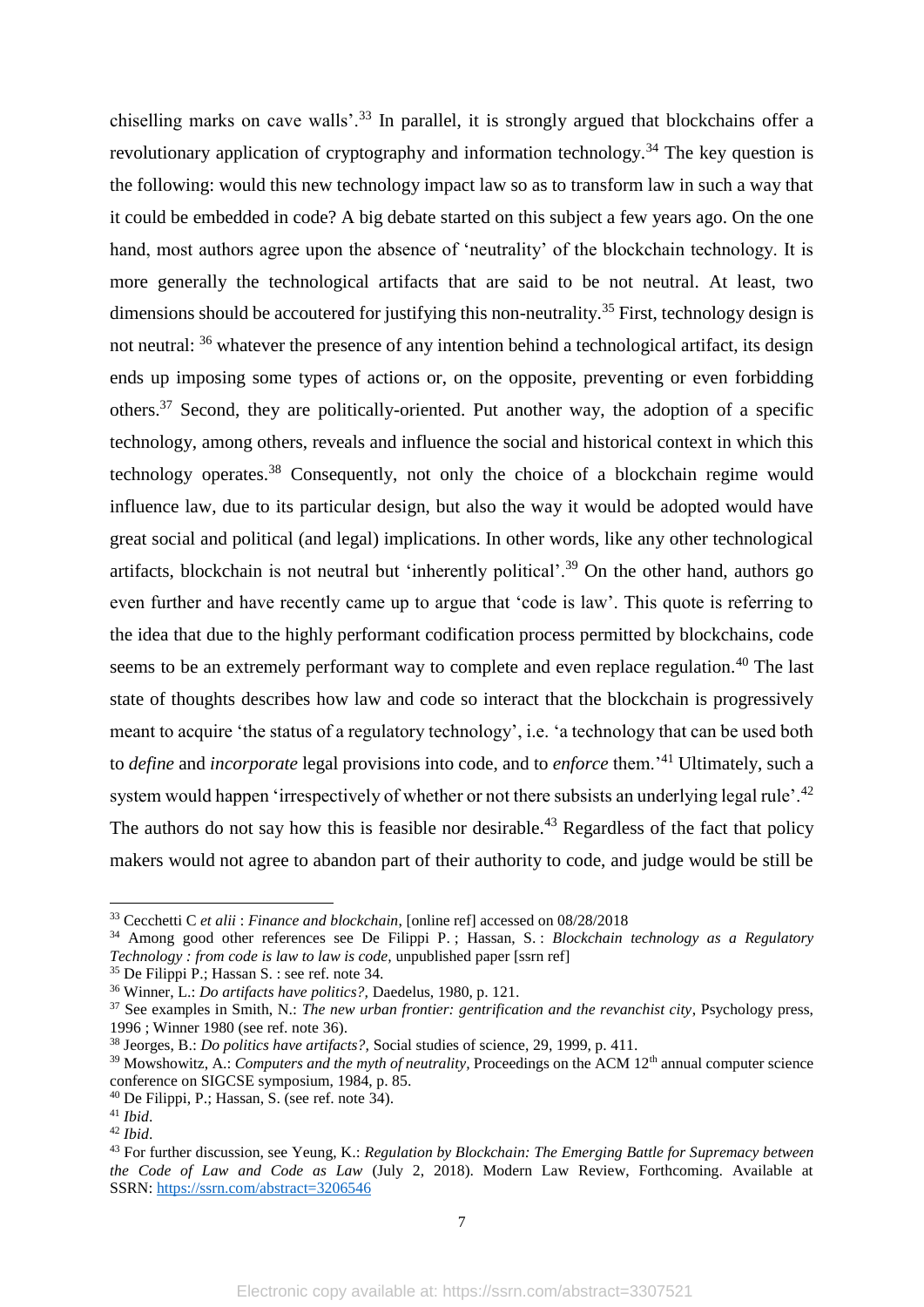needed to interpret general or ambiguous rules, costs of this process should be evaluate first. At least, costs of the proof of work needed to update the blockchain, like computer hardware and electricity, should be accounted for first. We doubt this could be achieved in a near future. Therefore, we adopt a more realistic and balanced view of the interaction between law and blockchains in the remainder of the paper.

Returning to the question at hand, in thinking about the challenge of impacting corporate law and corporate governance, it is useful to consider the different ways by which a blockchain regime might impair shareholders rights and managers behavior like they are currently defended by corporate law and developed by corporate governance recommendations.

The thesis defended in the article: on the one hand, we agree that BC technology is not neutral for corporate law and may have beneficial implications on corporate governance practice. On the other hand, we consider that 'Code is law' is not the right answer to BC techonology regime adapted to corporate law and governance. This situation would be very risky on a legal perspective in the sense that it could challenge the very existence of underlying corporate law rules and impair good governance practice. This is not conceivable right now and we have little idea whether or when this would happen. Consequently, we defend a more balanced position: BC may favor a more democratic regime in a way that it may significantly facilitate procedural mechanism and, as such, upend the balance of power among managers and shareholders. These changes are to occur mainly in large corporations and may partly favor their best interest. However, we identify some risks that may be detrimental to shareholders' rights and impact the company as a whole. These risks seem significant as they are more qualitative than procedural: corporate governance practice could qualitatively suffer for BC, even though these risks are difficult to fully assess so far. The EU institutions have not taken these risks into consideration, despite they had the opportunity when revising the so-called Shareholders' Directive.

We argue that these novel risks associated with a BC technology use by large companies should be accoutered for by policy makers. The remainder of the essay is organized as follows: section 2 provides a description of the impacts of BC use by companies, questioning the potential emergence of a more direct shareholder democracy; section 3 presents the improved management tools; section 4 identifies potential risks associated with corporate governance of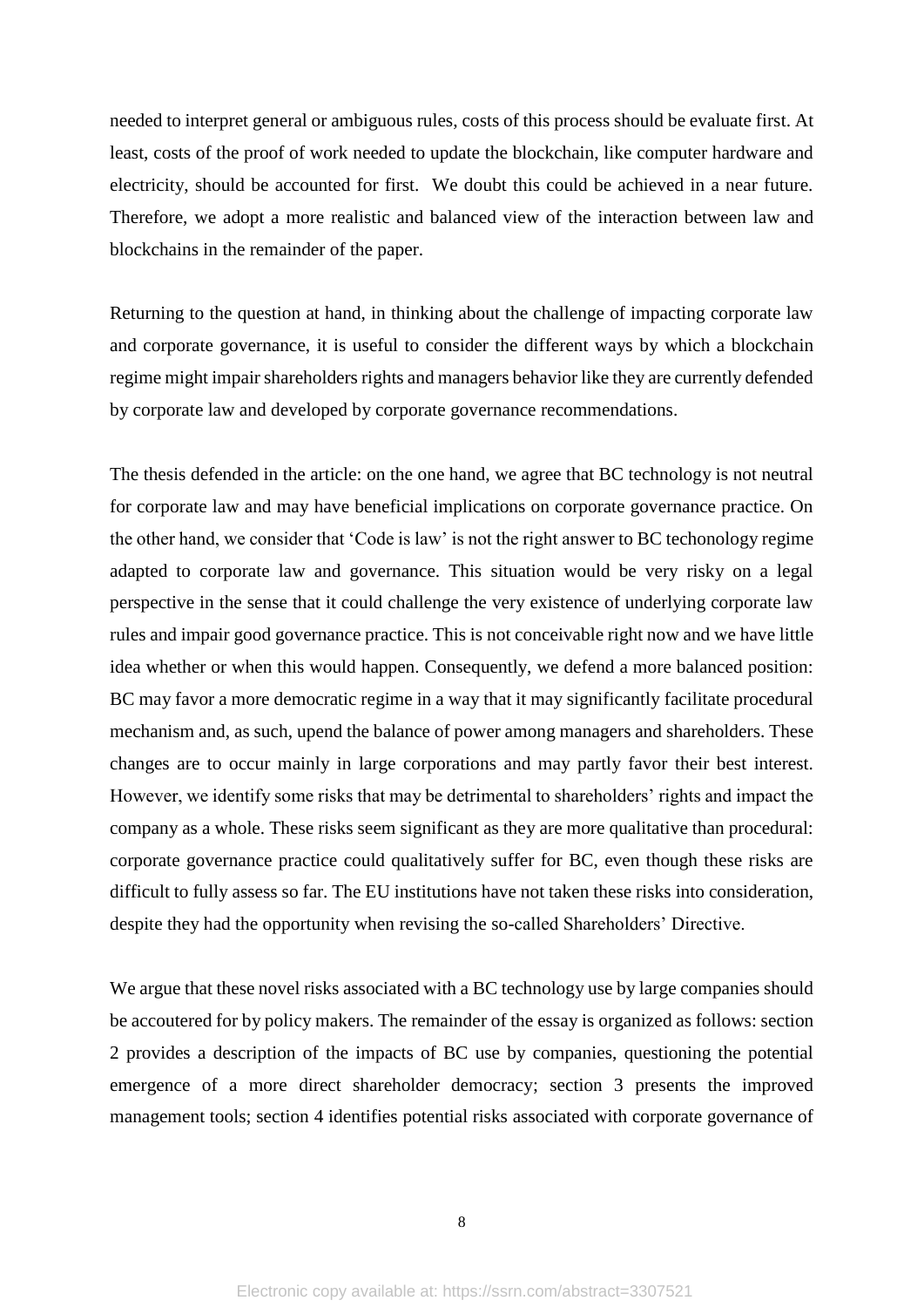companies under BC regime; section 5 concludes the paper summing up arguments for coming up legal reforms at the EU level.<sup>44</sup>

#### **2. THE POTENTIAL EMERGENCE OF A MORE DIRECT SHAREHOLDER DEMOCRACY?**

#### **2.1. Open access to real-time information**

The register function of a blockchain offers a way to facilitate the flow of information from the company and toward it. As recording simple to complex information is at the center of the blockchain, it offers a costless and efficient way to build a central database. The information stored in such a system will profit two kinds of data. First, the company-related information – which is often required by law and the focus of corporate governance – could be transmitted and stored into a blockchain (2.1.1.). Second, the organization of the shareholding structure could also profit the company itself, as it would be simpler for it to collect data about shareholders, hence improving knowledge of its capital structure and communication to the shareholders and stakeholders (2.1.2.).

#### **2.1.1. Company related information**

**.** 

Corporate law favors information rights toward shareholders, as premises toward the good use of their political and financial rights<sup>45</sup>. Moreover, principles of corporate governance advocate transparency toward shareholders in order to create a true shareholder democracy. This focus on information is patent under the Action plan for European company law and corporate governance: "*Enhancing transparency – companies need to provide better information about their corporate governance to their investors and society at large. At the same time companies should be allowed to know who their shareholders are and institutional investors should be more transparent about their voting policies so that a more fruitful dialogue on corporate* 

<sup>44</sup> NB: BC and company law and corporate governance might be studied in 2 aspects: (1) Governance under BC technology regime: how BC may affect Corporate law and corporate governance (i.e. can it upend the balance of power in companies?); (2) Governance of BC: Issues related to the internal governance of BC, an important topic in the way that the organisation of stock exchanges and other capital markets institutions is important today. This second series of issues will not be tackled with in the current presentation. Whereas the second point would be interesting to develop, the focus of this paper is on the first issue  $45$  See Supra 1.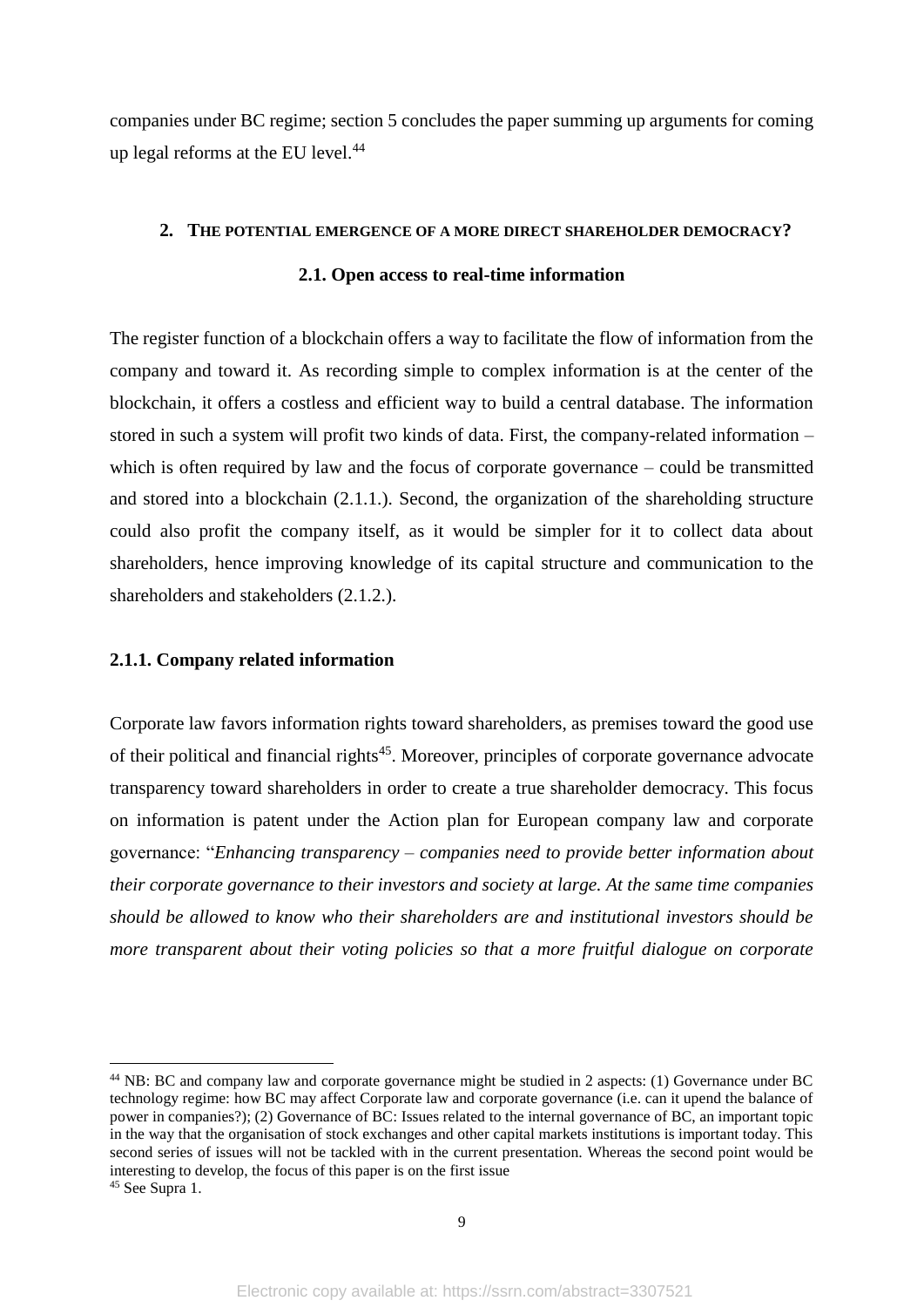*governance matters can take place."<sup>46</sup>* Some of the changes advocated has been settled as rules in the so-called directive for Shareholders" rights<sup>47</sup>. Legal requirement imposes the use of a central register, as in France the "Registre du commerce et des sociétés" in which key information about every company with legal capacity is accessible to the public (such as corporate name, business name, registered office, etc.). Major events in the life of a company are also registered, as change of representative in the company, opening of an insolvency procedure or its liquidation.

Moreover, it is the duty of the executive organ to report annually to the shareholders and establish the corporate accounts. In addition, auditors establish a special report in which corporate accounts and other sensitive information are certified. These duties are common to all companies, whether private or public.

Concerning public companies whose shares are negotiated on a regulated market registered in the EU, a set of European legal acts<sup>48</sup> adds an additional layer of financial information. The United States also has such legal requirements under the Sarbanes-Oxley act of 2002<sup>49</sup> and under S.E.C. Rules.

Firstly, information about the financial operation is due when a company asks for initial public offering and also seasoned public offering. The company will release a legal note including general overview of the company, accounting information and a description of the operation along with a resume.

Secondly, a public company must periodically release a report after each financial semester. Such a report, even if it shares some common features with the more classic annual report released by private companies, is often far more dense than the latter, as it contains more

<sup>46</sup> Communication from the Commission to the European Parliament, Action Plan: European company law and corporate governance - a modern legal framework for more engaged shareholders and sustainable companies, (COM/2012/0740 final), 2012, 1. Introduction.

<sup>&</sup>lt;sup>47</sup> Directive 2007/36/EC of the European Parliament and of the Council of 11 July 2007 the exercise of certain rights of shareholders in listed companies (as amended by the directive 2017/828/EU of 17 May 2017 as regards the encouragement of long-term shareholder engagement), (OJEU 20/05/2017 L 132/1), (hereinafter, Shareholders' Rights Directive).

<sup>&</sup>lt;sup>48</sup> Directive 2014/57/EU of the European Parliament and of the Council of 16 April 2014 on criminal sanctions for market abuse (market abuse directive), (OJEU 16/04/2014 L 173/179), Directive 2017/1129 of the European Parliament and of the Council of 14 June on the prospectus to be published when securities are offered to the public or admitted to trading on a regulated market, (OJEU 30/06/2017, L 168/12), Directive 2014/65/EU of 15 May 2014 on markets in financial instrument, (OJEU 12/06/2014 L 173/349), Directive 2004/109/EC of 15 December 2004 on the harmonization of transparency requirements in relation to information about issuers whose securities are admitted to trading on a regulated market, (OJEU 31/12/2004, L 390/38).

<sup>49</sup> United States of America, The Sarbanes-Oxley Act, (Pub.L. 107–204, 116 Stat. 745).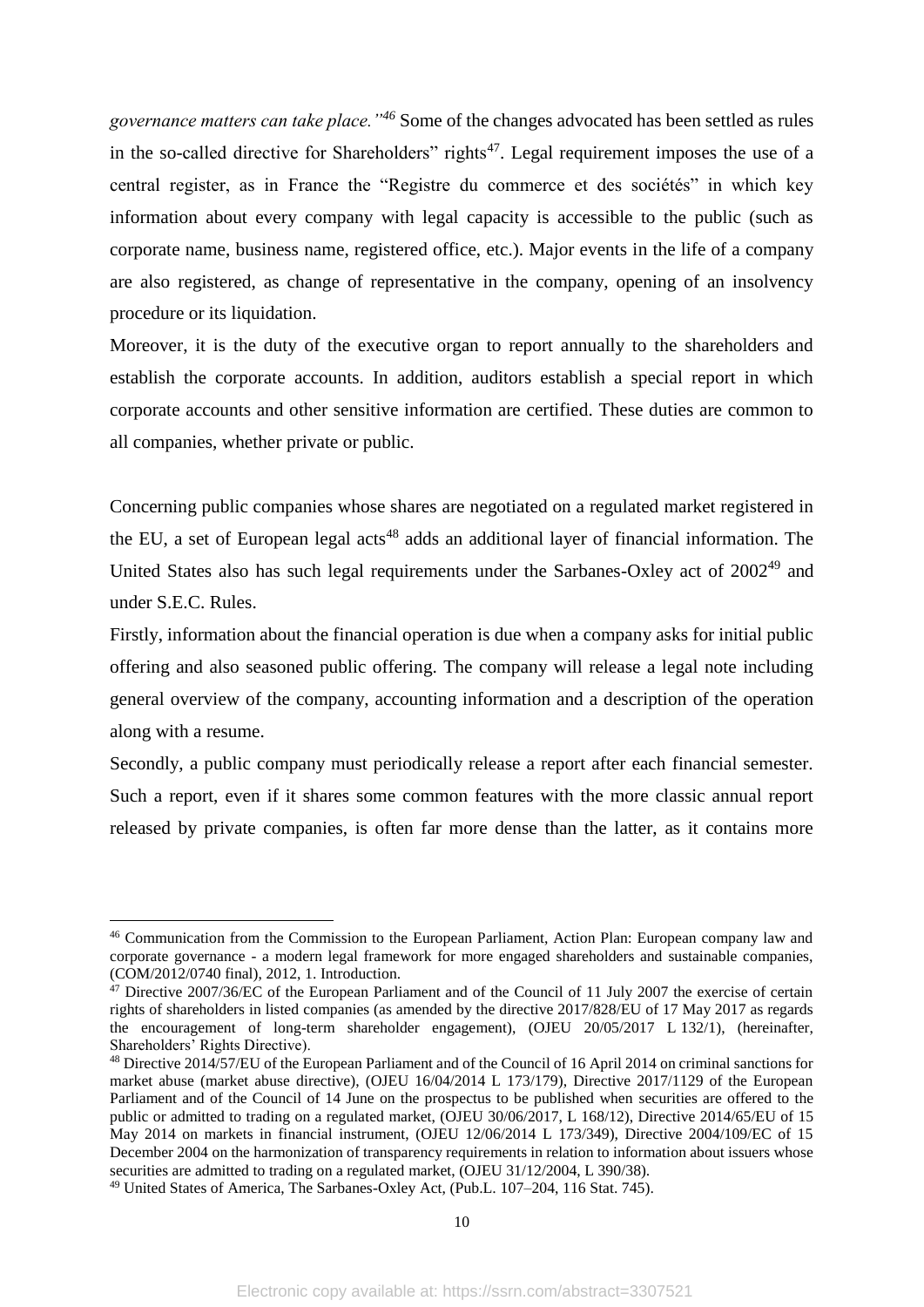information related to the financial and non-financial affairs of the public company. It includes, for instance, all the corporate social responsibility information.

Lastly, a public company is obliged to immediately share to the public information that could impact the share price of the company, such as the withdrawal of an executive officer or an agreement with a major partner. Breach of such a duty can have major consequences as such undisclosed information is qualified as insider information, which use on the market or simply transmission to a third-party is strictly forbidden and severely punished $50$ .

This kind of duty is criticized as excessively costly for the companies. A special division must often be settled in such companies, labeled "Financial communication" with several employees affected to it. Moreover, it is often time consuming for the executive managers and directors<sup>51</sup>.

Could Blockchain help reduce the costs in terms of money and time of such information duties? The answer seems to be positive as the blockchain primarily works as a database register. It is no surprise then that the Delaware State now offers a Corporate Register built on that technology<sup>52</sup>. Blockchain can offer an alternative to the more ancient public registers and the most recent internet servers by offering a way to access immediately and cost-free as such information and to allow companies to provide this data under a rapid and automatized process. As long as complex information can be shared through the peer-to-peer system, as it is the  $case<sup>53</sup>$ , the nature of this information is irrelevant. It is therefore possible to share documents written in prose<sup>54</sup> or numbers set into accounts<sup>55</sup>, as it is already the case for the more classical Company Register. The quantity of information is also irrelevant once a system has been established. Private companies will have less information to transfer to the system, on the contrary of public companies which should also be more reactive to comply with the transmission of relevant information.

The advantages of such a system are clear. The information can be stored indefinitively and be time-stamped. Such information will be valuable in many fields only to verify that a company has correctly complied with its duty of information. In the case of insolvency law, such

<sup>50</sup> Directive 2014/57/EU of the European Parliament and of the Council of 16 April 2014 on criminal sanctions for market abuse (market abuse directive), (OJEU 16/04/2014 L 173/179), Art. 3(2).

<sup>51</sup> Engel E., Hayes R. M., Wang X.: *The Sarbanes–Oxley Act and firms' going-private decisions*, Journal of Accounting and Economics, 44 (1–2), 2007, [https://doi.org/10.1016/j.jacceco.2006.07.002], p. 116-145.

<sup>52</sup> [http://fortune.com/2017/08/01/blockchain-shareholders-law], accessed on 28/08/2018.

<sup>53</sup> V. Supra 1.

<sup>&</sup>lt;sup>54</sup> Such as the name of the company, the address of its registered office, the charts of association, activities reports to shareholders and so on.

<sup>55</sup> All the corporate accounts.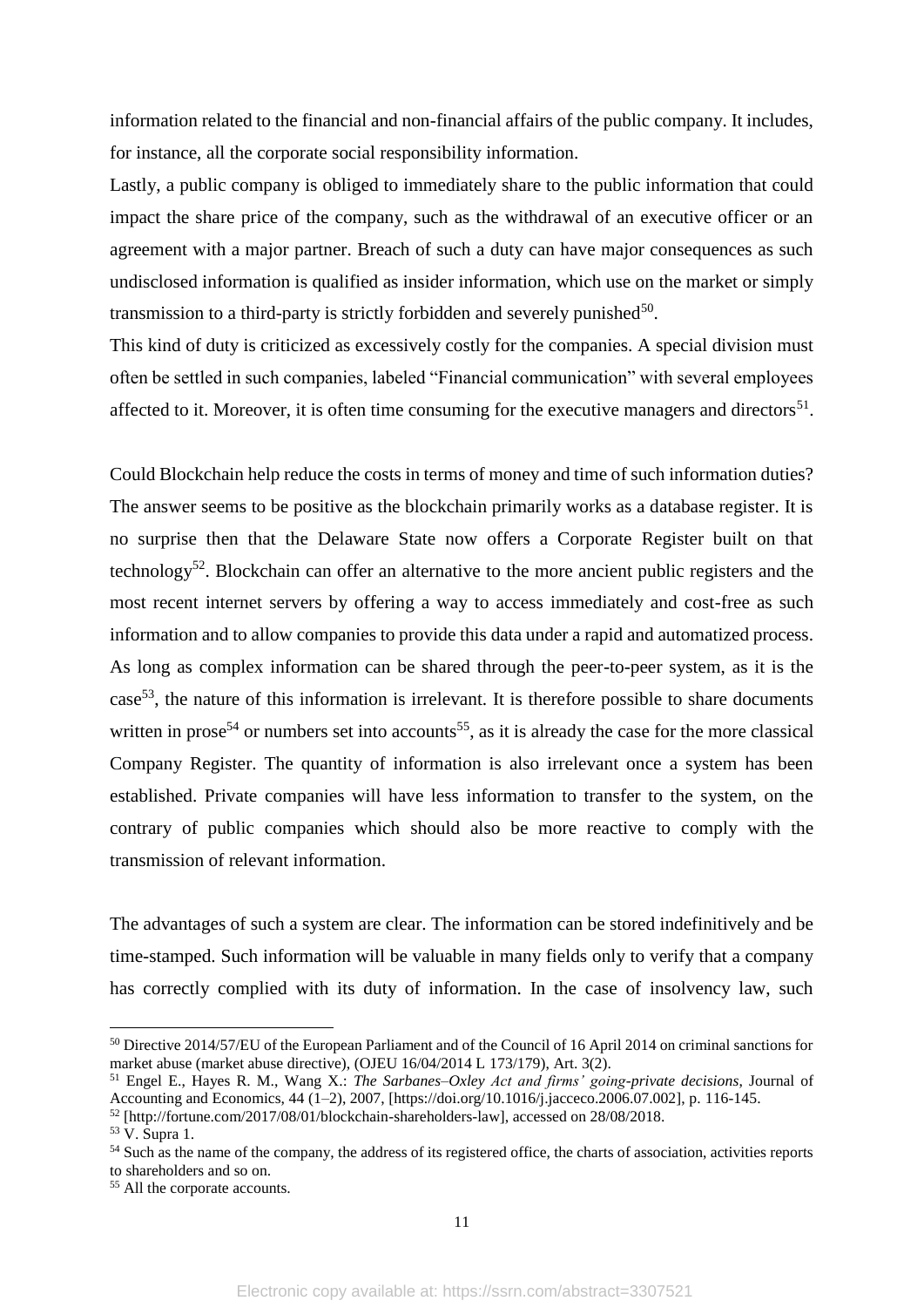information is vital as it has a detrimental effect on the validity of some contracts and the rights to the creditors. For instance, in some countries, once an insolvency procedure is open, some contracts can be rendered void if they were concluded during a certain time gap before.. It is the case especially for guarantee contracts. It is the same for the enforcement of contracts in France where creditors cannot ask anymore individually the enforcement of agreements. In that case, the time-stamp offers a perfect proof to settle disputes. We can also imagine, outside of corporate law, that if contracts are concluded in the form of a smart contract, the opening of an insolvency procedure will automatically void the smart contract or block its effects (in case of enforcement paralysis) without the need to ask that to a court.

What could be the architecture of such a system? Regarding public information, the system can be as basic as the bitcoin one. The data will be collected inside the system and made immediately public. Anyone logging on the system can access the information. The system will work based on mining by the companies themselves who will have to put some computing power in order to mine, mining allowing the right to send information to the blockchain. It is also possible, based on a token system, to allow auditors to access some private documentation in order for them to certify some data. The Blockchain could then offer File-Sharing services with restricted access to sensitive information<sup>56</sup>. In order to certify accounts, auditors need to verify how evaluations were made and if the statements are accurate, faithful and provide a true and fair view of the company financial situation. The use of token will assure the confidentiality of such private documentation and the blockchain will then act as a virtual data room.

Such a system can be either public with no intermediaries or private. In a public system, no authority will check the quality of information sent to the system. Oversight would remain outside the blockchain where a judge or court clerk will continue to play that role. Some other drawbacks exist as it will be difficult to change or delete any information on that database, even if needed. Moreover, no control *ex ante* will be made as it is the case today in many systems<sup>57</sup>. In a private system, one intermediary will have the duty to verify ex-ante and be able to delete sensible information and correct mistakes<sup>58</sup>.

<sup>56</sup> De Filippi P., Wright A., *Blockchain and the Law: The Rule of Code*, Harvard University Press, Cambridge Massachusetts, 2018, p. 119.

<sup>57</sup> Usually, Court clerks verify the data sent before publishing it to the central register.

<sup>58</sup> See infra for more detailed drawbacks.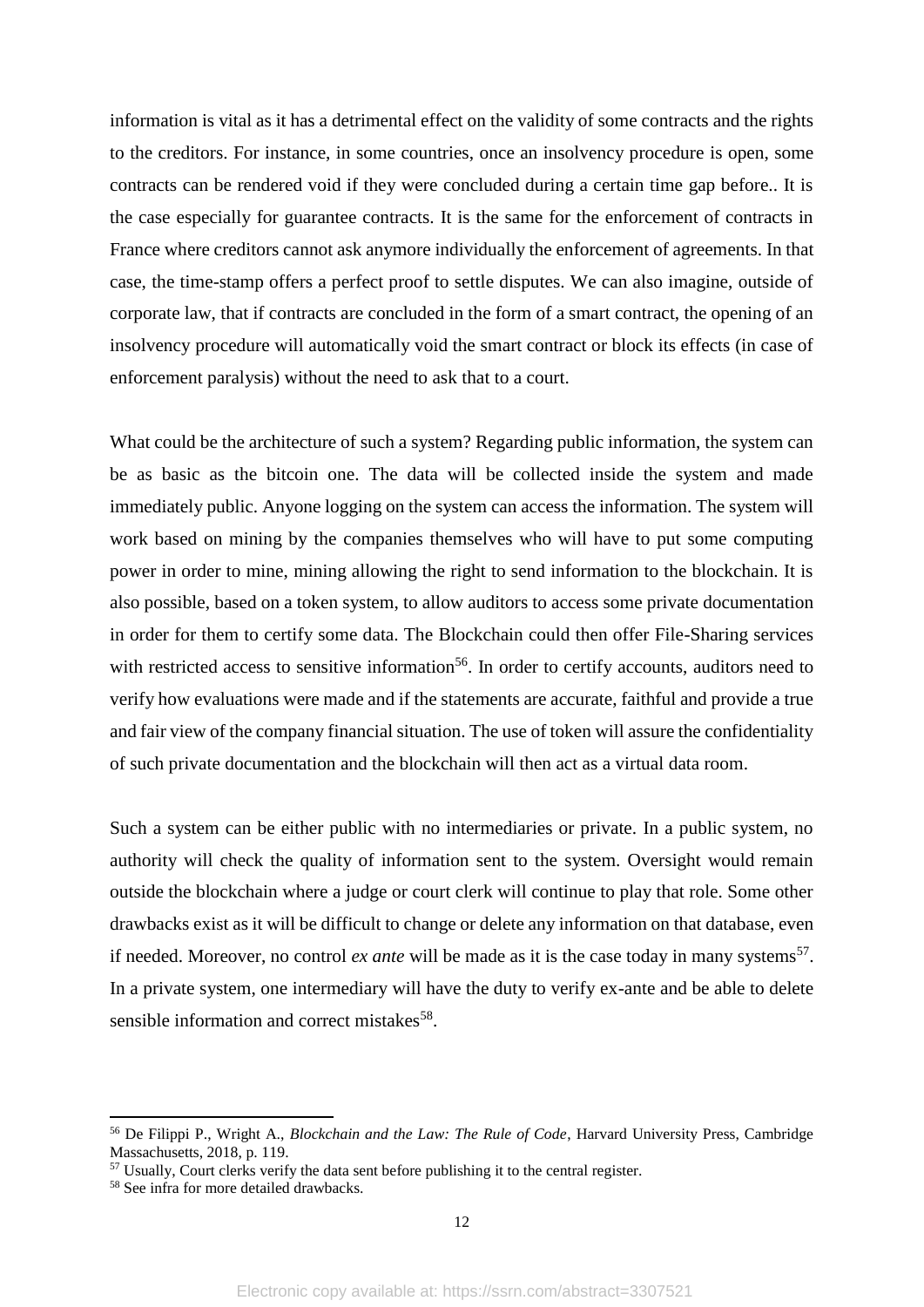#### **2.1.2. Shareholding structure related information**

Information is the key for a shareholder to use wisely and efficiently his shareholder's rights. It is necessary for him to receive information about the date of the annual general meeting, the place where it will be held, the proposed resolution and all the relevant information (such as a resume of a proposed new executive manager or member of the board). This information is not made public before and therefore, does not belong to the former studied kind of information (even if, at the end, the record of the vote is made public).

To effectively receive this information, a shareholder must provide a way for the company to send it to him. Also, knowing the nature of its shareholder can help a company both to improve its corporate governance and to dialog more effectively with the blockholders and other influent shareholders<sup>59</sup>.

Nevertheless, the information that a company has over a shareholder is limited. It raises two intermingled questions. First, who is the effective shareholder in regard to corporate law; second, how to identify the effective shareholder?

The first question is vital as the effective exercise of the shareholders' rights only belongs to the person recognized by the local corporate law as shareholders. In small companies, such an issue does not exist: either the name and address of the shareholder is written in the article of associations (such as it is the case, in France, for the S.A.R.L.), either the title of the company is registered to a shareholder's account providing the name and address of that shareholder and managed by the company itself. Access and knowledge of this identity are obvious.

Usually, when the company becomes public, a more complex structure arises. Channels of intermediaries can be settled, where an intermediary will buy for the account of someone shares of the company. The latter can also be an intermediary who asked that on behalf of the final client who can also live outside the country where the company is registered. The titles are no longer nominal shares but bearers share, where the identity of the bearer can remain hidden. Also, in some systems, like the U.S., bank can buy large number of stocks and issue depositary

<sup>59</sup> On that subject: Becht M, Franks J., Mayer C., Rossi S.: *Returns to Shareholder Activism: Evidence from a Clinical Study of the Hermes UK Focus Fund*, Review of Financial Studies, 22(8), 2009, p. 3093-3129.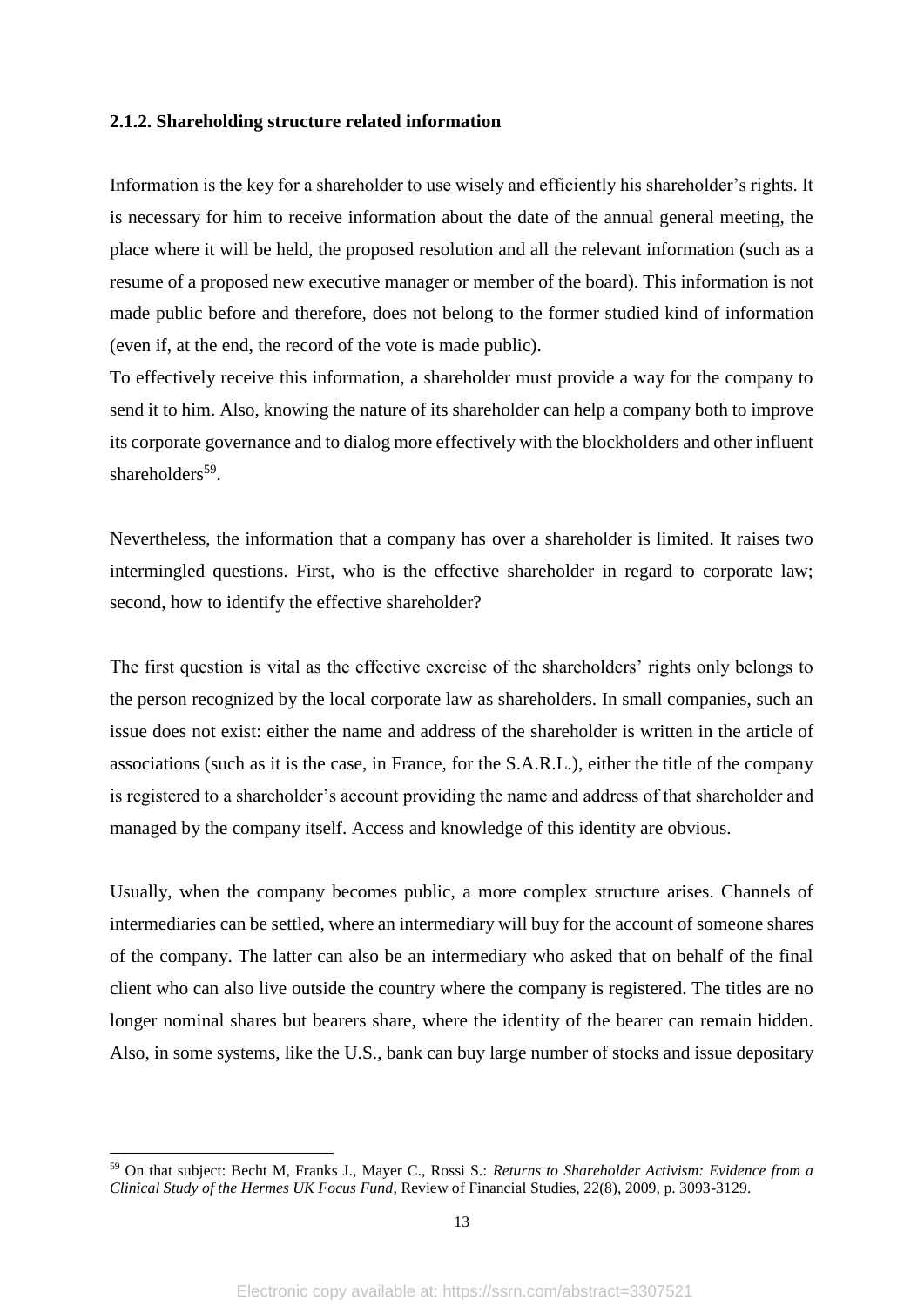receipts. They will be the main interlocutor with the issuer of the stock and receive the shareholders' information that they will transmit to the owners of the depositary receipts<sup>60</sup>.

Is such a system, a company needs to know who their shareholders effectively are. Several systems in the European Union instituted a procedure of shareholders' identification that could either rely on the intermediaries themselves or a central securities depositary (CSD). Usually, such a system must be settled by the law of the company. A company must then ask to all the intermediaries to transmit the information of their client in a bottom-up fashion. When the option exists, it can ask the CSD to provide a complete cartography of its shareholding structure. Such a procedure is time-consuming and the company itself supports the costs. The So-called directive about Shareholders right harmonize the procedure of identification which will mainly be based on duties imposed on intermediaries. When a chain of intermediaries exists, those will have a duty to transmit the request to the known intermediaries without delay and responses must be transmitted directly to the company itself<sup>61</sup>.

Moreover, corporate law can also favor first layer owner of the share rather than the last layer. For instance, if an intermediary subscribed a share, on account of another intermediary on behalf of an investor, who will have the right to effectively cast the vote? Some systems, as France, favor the first layer as the owner of the share account is deemed to be the shareholder. Therefore, if such an intermediary casts a vote that does not comply with the instructions of its client, such a vote will be valid. Some countries, especially in Common Law systems, specifically make the choice to the final economic owner of the share that is the investor. So, to summarize, there are two issues of corporate governance addressed here: information

about shareholders and the effective use of shareholders' rights.

A blockchain system can solve both these issues. Such a system will be based on the identity of shareholders or intermediary and their inscription through a login. They can act either openly or pseudonymously in case of bearer shares<sup>62</sup>. In such a system, instead of shares being registered in a physical account held by the issuer or its intermediary, they will be created directly in the blockchain and then traded as any cryptocurrency. The main question is,

<sup>60</sup> Bonneau T., Drummond F., *Droit des marchés financiers*, Economica Paris, 2010, p. 158.

<sup>61</sup> Shareholders' Rights Directive, Art. 3(a).

<sup>62</sup> De Filippi P., Wright A., *Blockchain and the Law: The Rule of Code*, Harvard University Press, Cambridge Massachusetts, 2018, p. 38-39.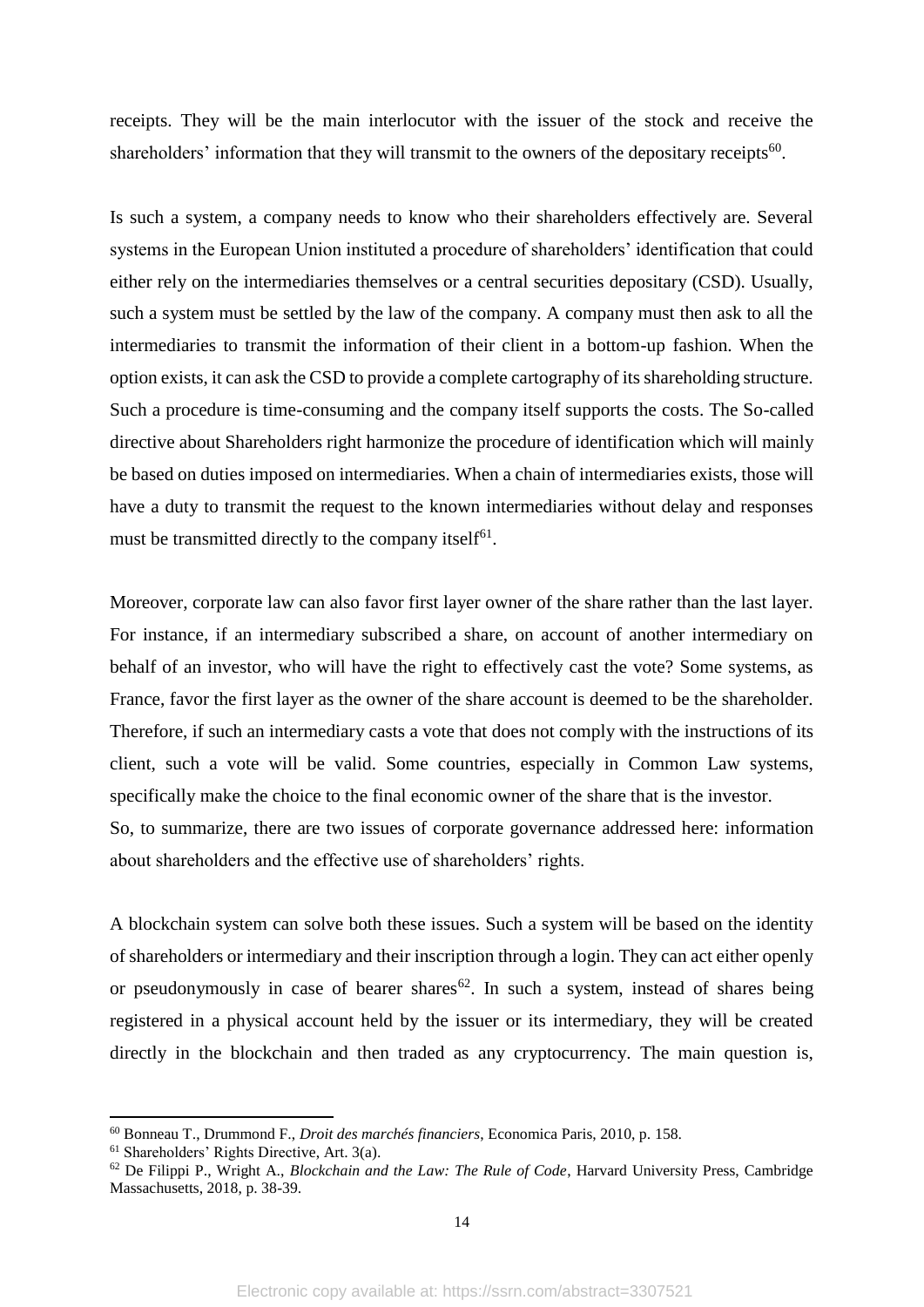however, the nature of such a share. Before the blockchain, shares could be traded on paper titles, the bearer of the paper being seen as the rightful owner of the share. They could also be held into the shareholder's account, which is the main system today in Europe. A central book is held by the issuer, and each issuance create a given number of shares. For each shareholder, there will be a specific account created to register the number of shares he owns. Each one of those is the owner of an account with the number of shares he has purchased. For instance, if 1000 shares are issued, the issuer will mark this issuance in its book. It will then divide the 1000 shares between two subscribers: A would receive 400 shares and B 600 shares. Each investor will be the owner of its own account. In account A there will be 400 shares registered and in account B, 600. If B sells 100 shares to A, then B will ask the issuer to transfer 100 of his shares into account A. The book administrated by the issuer is a way to recognize and enforce ownership upon the shares. This is the simplest stage, as the issuer can delegate the management of the accounts to a professional and a central securities depositary can centralize all the accounts of a large number of issuers.

The blockchain can be used in two ways. It can mirror the legal system of the shareholding with no binding effects. It would be necessary to translate the existing accounts into the blockchain to permit the flow of information. In such a system, if a shareholder sells his share, he must still give an order to the issuer or transmit the paper to the buyer. Then, someone has to register the transaction into the blockchain. Such a system is inefficient and there could be no synchronization at all between the real state of the capital and the one registered in a blockchain. In is also possible to legally recognize a share registered on blockchain. In such a system, the issuance of shares would happen on the blockchain itself as well as the trading of the blockchain of shares. Such a system is more efficient hence some countries have adopted it, especially France, which allows the registering of shares either in a traditional account or on a blockchain<sup>63</sup>.

Anyway, any user of the system would have to identify either as the issuer (which will be unique for each share it issues), intermediary or investor. Each of these entities or people will be linked to a specific login effectively replacing the current share registers. Therefore, when an investor invests in a company through several intermediaries (the investor may not even know that a

<sup>63</sup> France, Ordonnance n° 2017-1674 du 8 décembre 2017 relative à l'utilisation d'un dispositif d'enregistrement électronique partagé pour la représentation et la transmission de titres financiers, (JORF n°0287 du 9 décembre 2017, texte n° 24), art. 1 and curent art. L. 228-1 of the French Commercial Code.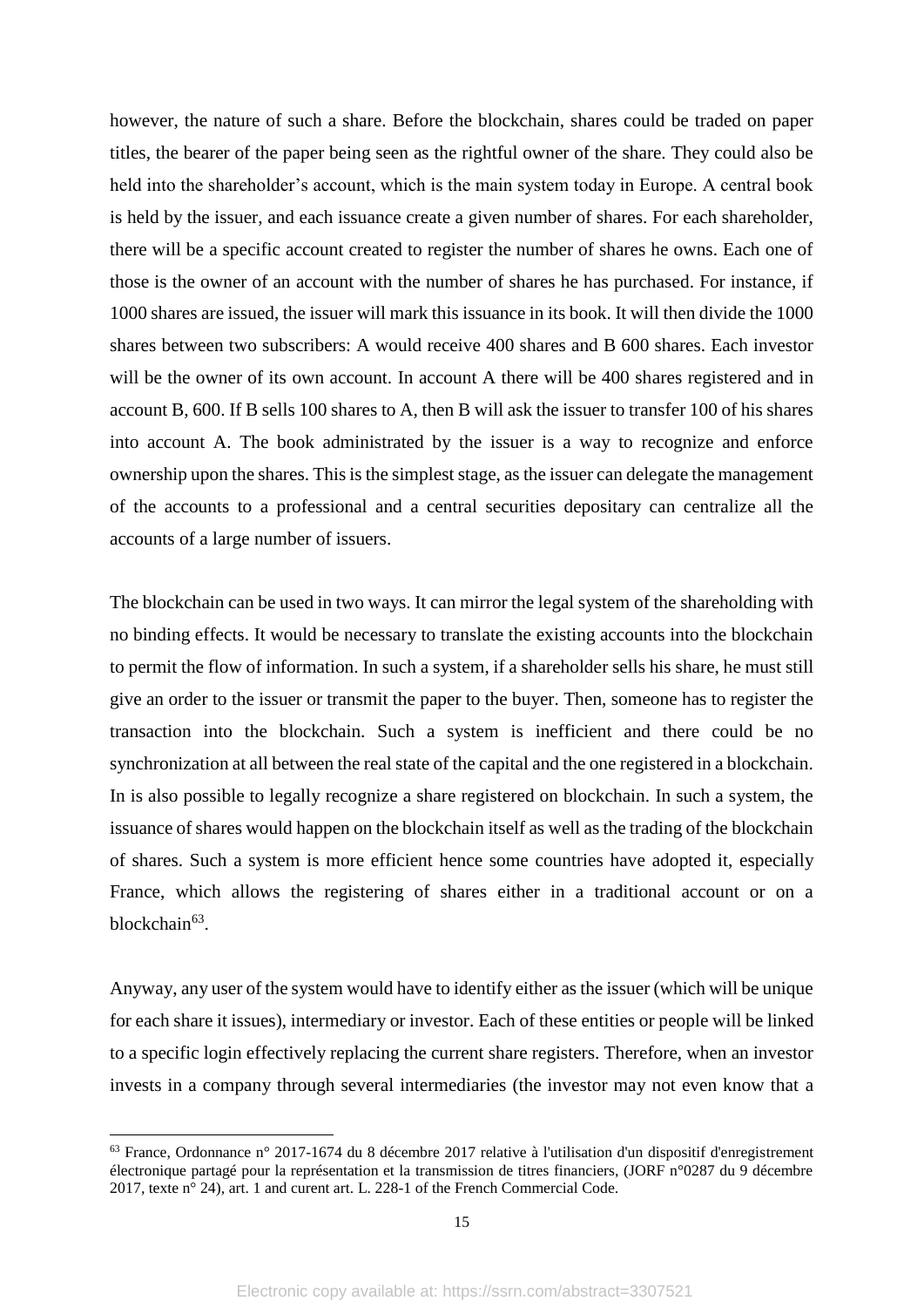chain has been created), the system is able to share this information immediately to the issuer. There will be no need anymore to ask each intermediary the identity of the client on behalf of whom they act. Information could then be sent on a real time and cost free. Moreover, depending on the rule of the country in which the issuer is registered, the blockchain system could tag any link of that chain of intermediaries as the effective shareholder, allowing him to receive a token to exercise its voting rights. Intermediary links of the chain are usually not affected, as the logic is either to give such rights to the first layer or the last one. According to the *lex fori*, the system would automatically sent voting rights as token and relevant information to the effective shareholder.

# **2.2. Vote and shareholders' involvement**

In this part, we discus how the use of BC technology by companies and for corporate governance may impact the vote itself (2.2.1), and behavior from activists (2.2.2).

# **2.2.1. Direct vote**

 $\overline{\phantom{a}}$ 

*Voting*. Current limits to voting rights, largely fought by policy makers -be at the international, European or national levels-, and by investors are well known, and also regularly discussed among scholars. They are mainly obstacles of the concrete exercise of voting rights and comprise among others inexact voter lists, incomplete distribution of ballots, and even chaotic vote of tabulation.<sup>64</sup> With the view to eliminate or at least alleviate these impediments to the correct exercise of voting, a few stock exchanges have experienced platforms for voting via blockchain technology.<sup>65</sup> Concretely, shareholders receive tokens, or so-called 'votecoins', that they can in return send to addresses on the BC in order to register their votes directly.<sup>66</sup> According to authors promoting the use of BC for votes, the expected benefits are significant: among others, accuracy of BC voting and greater transparency<sup>67</sup> would constitute a motivation for shareholders to participate more directly at the AGM. Hence, if used as a platform for voting, not only the BC would have effects on very practical issues in the exercise of the vote but would

<sup>64</sup> Kahan, M.; Rock, E.: *The hanging chads of corporate voting*, Georgetown law Journal, 2008, 96, p.1227; Germain M. *et alii*, see ref. note 31 *;* Magnier V. see ref. note 21.

<sup>&</sup>lt;sup>65</sup> In feb. 2016, the NASDAQ Talinn (Estonia) SE as a significant example.

<sup>66</sup> Yermack, D. : *'Corporate governance and Blockchain',* 2016, Working Paper No. w21802 NBER 16.

<sup>67</sup> Wright, A.; De Filippi, P.: *Decentralized Blockchain technology and the rise of Lex Cryptographia,* 2015, unpublished paper, [ssrn.com/abstract=2580664]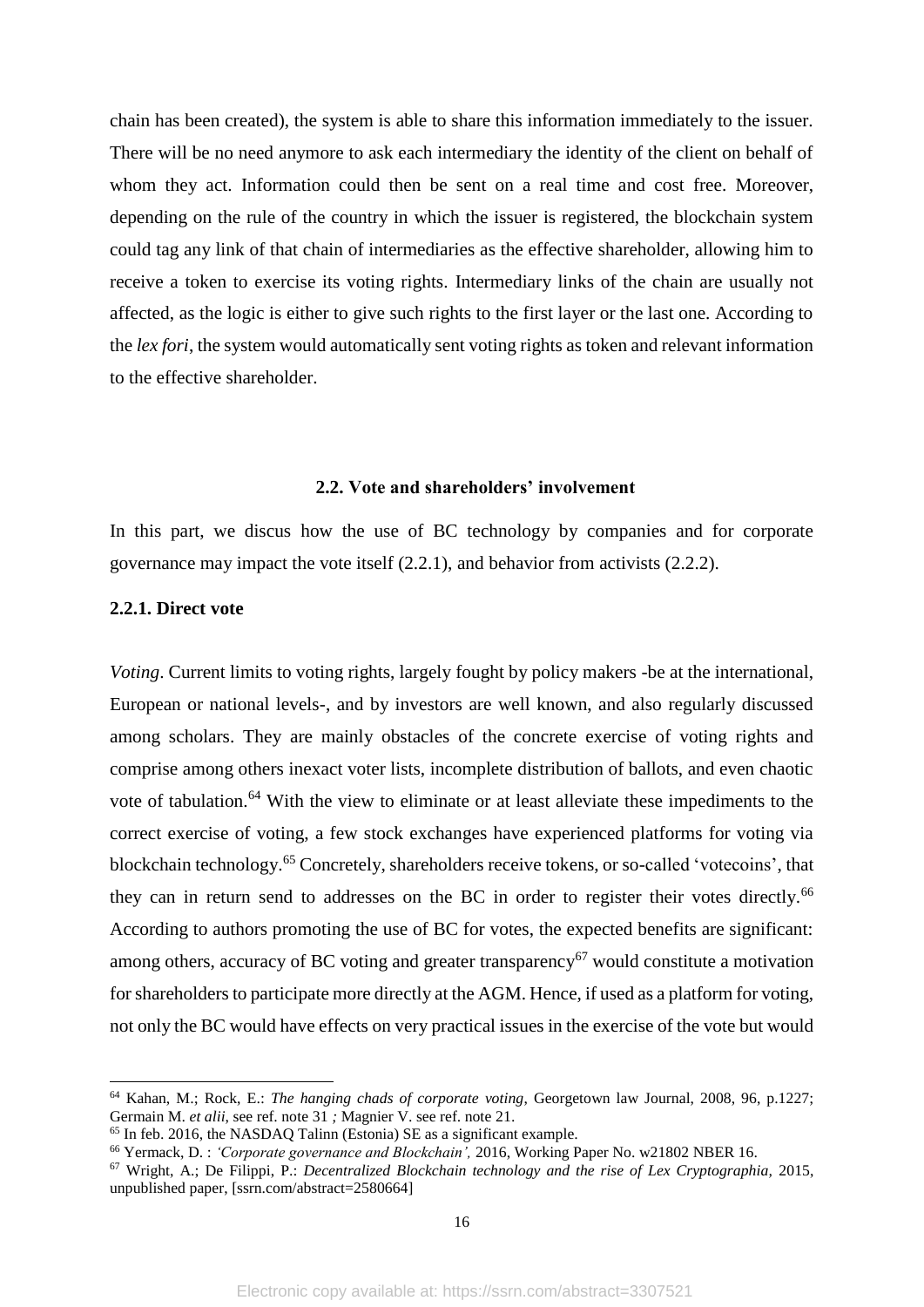also significantly impact shareholders behavior. Consequently, it would permit a more direct shareholder democracy. Corporate governance issues, described in the Introduction part of this paper, would definitely benefit from the BC technology.

We fully agree that the exercise of the voting rights can benefit from the use of BC technology. First of all, the company would have a better knowledge of its shareholding, and this information would be available on real time. The list of voters should then gain in accuracy. The so-called 'record-date' mechanism, currently associated with the delays to register exchanges on a stock exchange, would be largely solved, letting this procedure aside and out of date.<sup>68</sup>

*Empty voting*. A more crucial issue referred to as 'empty voting' consists in holding shares in a company while simultaneously selling them short. Consequently, an investor may use borrowed shares to temporarily cast a vote in a company without suffering from the economic exposure to the financial risks in the price of its stock. Separating the voting rights from the economic interest in the company represents a real threat to the basis of shareholder franchise.<sup>69</sup> Many policy makers including the European institutions have so far failed to regulate this technique. Using BC technology for share registration could limit this technique as it should provide more transparency and 'early warning of the rearrangement of voting rights prior to the AGM.'<sup>70</sup>

Other obstacles related to 'cross-border' vote<sup>71</sup> could be partly solved with the use of BC platforms for vote. Delegation to vote is a major issue. Economic surveys have shown that many elections in US companies ended up being decided in favor if management 'in a disproportionate' number of cases.<sup>72</sup> Pressure or even manipulation on a dispersed and little involved ownership could be the cause. In European countries like France the same lack of

<sup>&</sup>lt;sup>68</sup> Stock trades in US and several EU member states require 1 to 3 business days for settlement to occur and ownership to be transferred from seller to buyer. In the meantime, funds are exchanged between intermediaries and their clients, and shares are transferred on the books of the brokerage and the ledger of the company, under the supervision of the Clearing Central Depositary. Today, each settlement requires time and need numerous intermediaries. As rules fix the list of voters some (generally 3) days before the AGM is held, new shareholders are not registered for voting. Conversely, with a BC technology real-time information would permit to welcome new comers at the AGM.

<sup>69</sup> Hu, H.; Black, B*.: The new vote buying: Empty voting and hidden (morphable) ownership*, Southern California Law Review, 2006, 79, p. 811. *Adde* Magnier V.: see ref. note 21, p. 123.

<sup>70</sup> Yermack D.; *Corporate Governance and Blockchains*, available at SSRN: <https://ssrn.com/abstract=2700475>

<sup>71</sup> For a thoughtful analysis of EU cross-border voting issues, see Noland, M. *et alii*: *The political economy of cross-border voting in Europe*, Columbia Journal of European law, 2009, 16, p.1.

<sup>72</sup> Listokin, Y.: *Management always wins the close ones*, American law and Economics Review, 2008, 10, p. 159.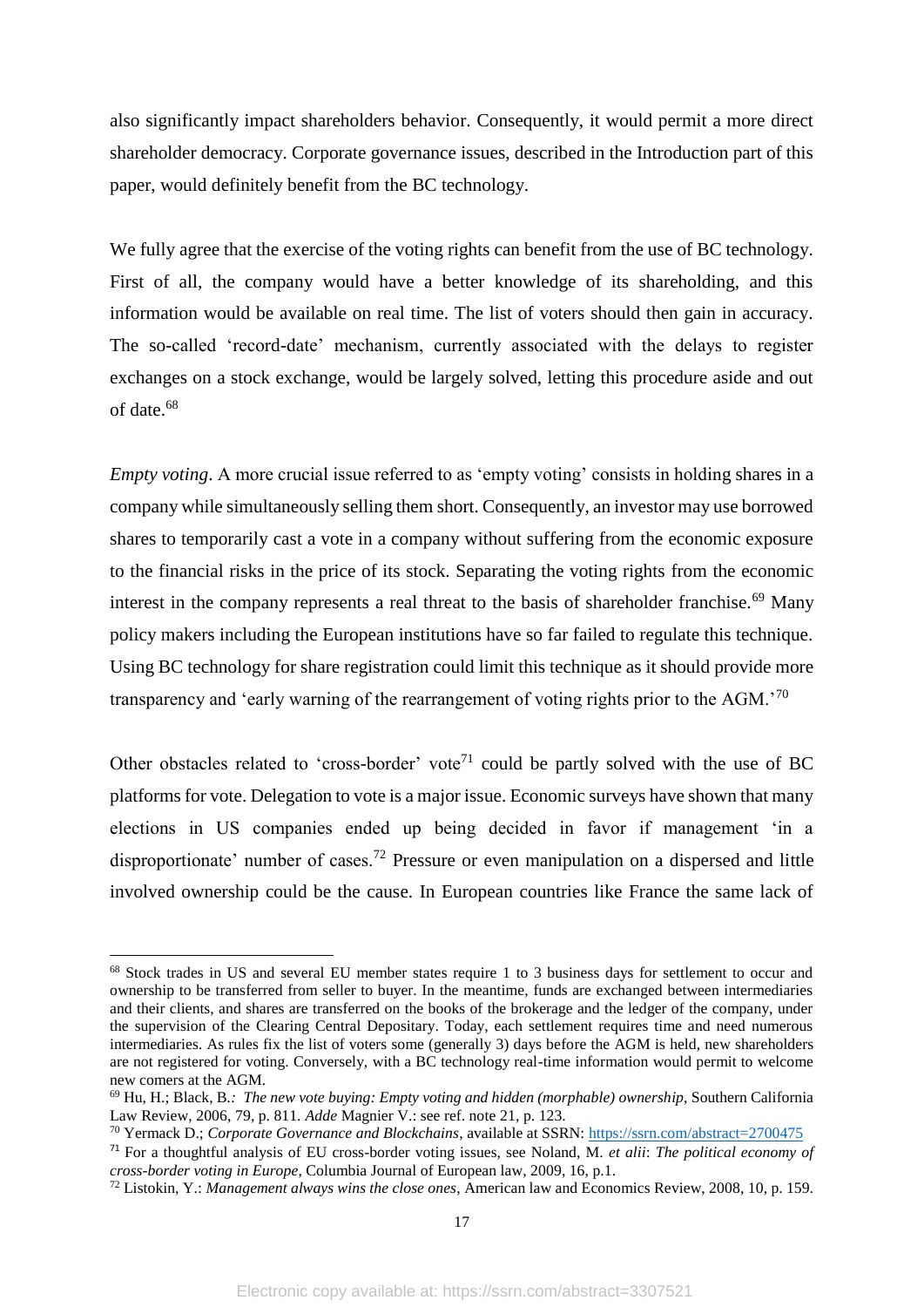engagement from several shareholders prevails, leading to the so-called 'blank check' practice: it is a default rule that permits shareholders to be represented at the AGM by the President of the meeting, but preventing them to give specific instructions in this case. This practice automatically and erroneously tends to favor management policies.<sup>73</sup> The  $2007/36$  shareholder directive has failed to limit this practice. We suggest that any incentive to vote directly, including through a BC process, would hopefully favor direct voting and consequently diminish the influence from management on votes at the AGM.

The EU institutions particularly have to deal with the limited engagement of shareholders. Ironically, an additional issue related to delegation of votes came up as a side effect of the 2007/36 Shareholders' directive attempt to overcome the traditional rules set by Member States to limit delegations to vote. While the directive facilitated the exercise of voting rights opening this representation power to 'anyone' other the spouse or another shareholder, it gave way to representation by professional third-parties, the so-called 'proxy advisors'. Potential conflict of interests issues emerge when shareholders appealed to proxy advisors. It is worth confronting these issues with the BC use.

*Proxy advisors*. Proxy advisers are legal persons that analyses, on a professional and commercial basis, the corporate disclosure and, where relevant, other information of listed companies with a view to informing investors' voting decisions by providing research, advice or voting recommendations that relate to the exercise of voting rights<sup>74</sup>. They are key to the role of investment firms that own a large portfolio of shares and are unable to monitor all the vote proposed at the AGM. The main purpose of a proxy advisors is to analyze the resolution and give a recommendation to the voters. Often, the analysis is based on respect of corporate governance principles. They have major influence on certain votes such as remuneration of directors<sup>75</sup> and they help shareholders to effectively exercise their voting right and avoid blank check practices. By registering their recommendation on a blockchain, proxy advisors could help shareholders to obtain in a quick and efficient way these recommendation and even to decide to follow them automatically. Moreover, as proxy advisors organize voting platforms for their clients, such voting platform could be established on a blockchain that could, in return,

<sup>73</sup> Magnier V.: see ref. note 21.

<sup>&</sup>lt;sup>74</sup> Shareholders' Rights Directive, Art.  $2(g)$ .

<sup>75</sup> ESMA 2012/212, Discussion Paper, 22 March 2012.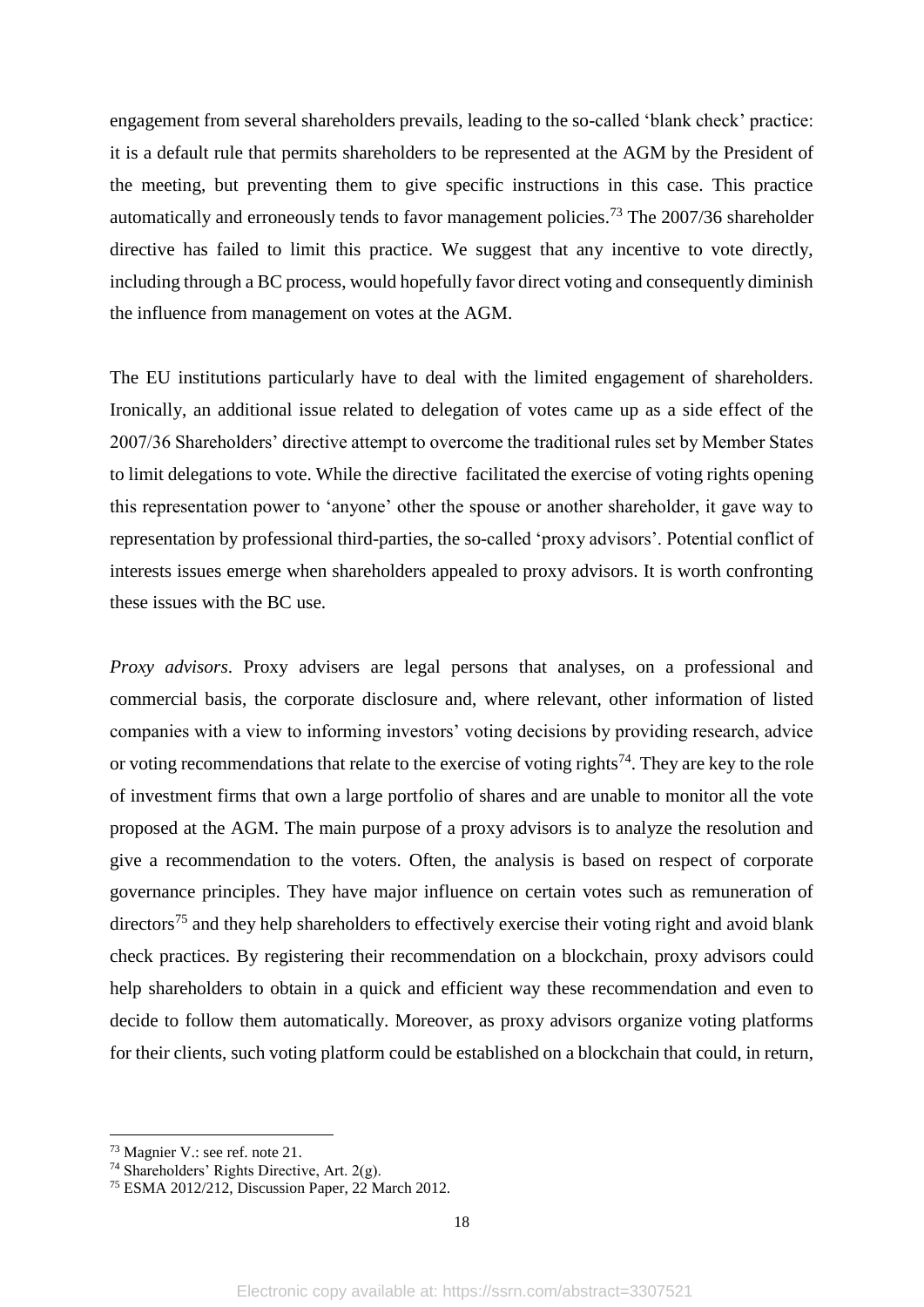be linked to the blockchain where the shares of the company are registered<sup>76</sup>. It can also help for proxy solicitation in the country where it is useful, that is when it is easy to establish proxy voting $77$ .

But such system is not neutral, as the proxy advisors can be subject to some conflict of interests as their profession is not neutral. For instance, they can both advise the company for establishing voting resolution and issue a recommendation. As blockchain facilitates the dissemination of the recommendation and the box ticking to fully vote following such recommendation, it can improve the detrimental effect of such conflicts<sup>78</sup>. Moreover, BC can facilitate a proxy battle as the voting token could be easily transferred to such proxy advisors. As the issues linked to proxy fights are common knowledge, BC works similarly as a catalyst to them.

How assess the real impact of BC technology use for votes, so far? BC should definitely help moving towards a more direct democracy. At least, it could allow it. It remains to be seen if BC technology alone may restore and maintain confidence, one major corporate governance obstacle.<sup>79</sup> We argue that this may happen only provided that company law and corporate governance improve to make sure trust and confidence be maintained:

First, BC will not, on its own, stop mechanisms like last-minute lobbying or 'behind the scene' discussions<sup>80</sup> whose impact exceeds functional procedures. Corporate law and governance recommendations are still needed to restore the 'equal treatment of shareholders'.<sup>81</sup> Not all shareholders are involved in negotiations partially led between managers and some investors, prior or outside the AGM. Shareholders suffer from this arrangements as for company law principal of equality among shareholders.<sup>82</sup> Conversely, BC use for votes does not preclude lack of engagement from small or minority shareholders when voting is at cost. In this respect,

<sup>76</sup> As for instance Broadbridge, a U.S. proxy advisor company: [https://www.globalcustodian.com/thoughtleadership/future-proxy-voting/], accessed on 28/08/2018.

 $77$  Such is the case in the U.S. where the proxy solicitation is oversight by the S.E.C. In France, it is much harder as it is limited to another shareholder, the spouse or the partner of a civil union when the company is private. Full liberty only exists in public companies: see art. L. 225-106 French Commercial Code.

 $78$  The European Union has for regulated the proxy advisors through transparency: Shareholders' Rights Directive, Art. 3(j).

<sup>79</sup> See supra, introduction

<sup>80</sup> 'Behind the scene' see ref, Magnier, p. 131.

<sup>81</sup> OECD Principles, see ref., note 28.

<sup>82</sup> Magnier, V., supra note, p. 132.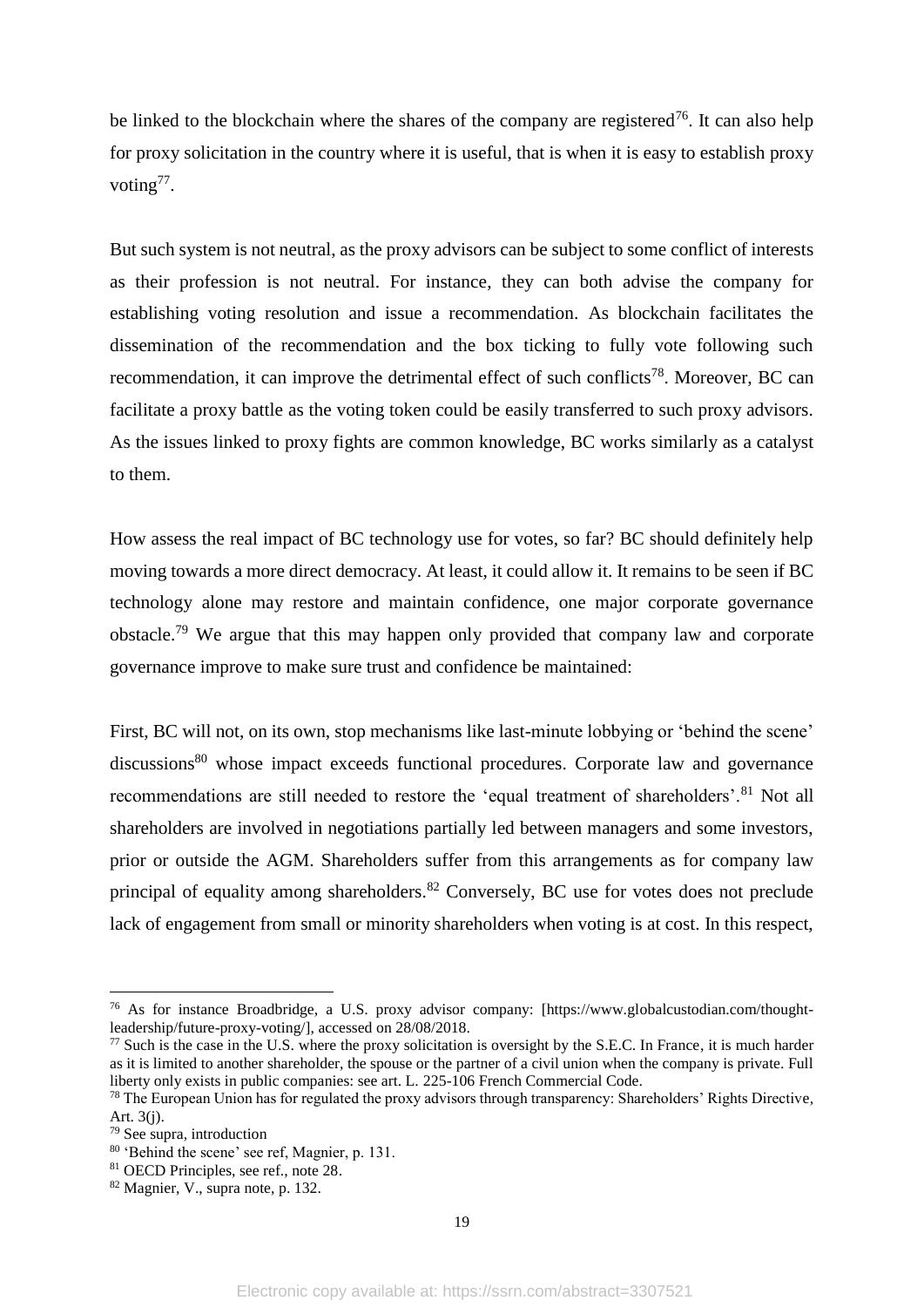BC may be qualified 'neutral'.<sup>83</sup> One major goal of the revised Shareholder directive in 2017 is to reinforce shareholders' engagement. A fair engagement still need to be encouraged by good governance practice like longer term perspectives and less selfish behavior from some investors. These obstacles to good governance practice are more qualitative than simply procedural. Finally, if BC technology could benefit to shareholder and help develop more democratic behaviors inside companies that have to BC platforms for voting, in a way that being addressed tokens directly on a BC allow votes to be quickly and securely recorded, it does not avoid a major risk, allowed by BC also, i.e the lack of anonymity.<sup>84</sup>

#### **2.2.2. Activism-related issues**

If too little engagement from many shareholders is a corporate governance concern, activism from some others raises particular corporate governance issues. More specific to US/UK markets, activism is increasing in Europe due to active blockholders investing in European companies.<sup>85</sup> Powerful professional shareholders, activists put pressure on boards to comply with their own strategy, mainly a short-termist-maximization-of-profit strategy that may be detrimental to longer-term expectations of the company itself. Despite the broadening consensus that engaging proactively in a company is vitally important, informal activism lowers the level playing field between shareholders. Among authors who predict greater transparency and improved liquidity on BC, one assumes that the market could identify activists more easily, with a sort of *chilling effect* on activism, due to a more costly activism.<sup>86</sup> This assertion is based on economic models showing that blockholders' trades are highly profitable during the period *before* they are required to disclose their ownership positions, but less once these positions are disclosed.<sup>87</sup> This prediction favors the use of BC in company law. But, because these models are highly controversial, others coming up to the opposite conclusion, suggesting transparency helps major shareholders by improving liquidity and lowering their costs,<sup>88</sup> we cannot further discuss this uncertain impact of BC use on corporate law.

<sup>83</sup> See supra, 1

 $84$  See infra, 4.

<sup>85</sup> Magnier V.: see ref. note 21, p.128.

<sup>&</sup>lt;sup>86</sup> Yermack, D. : see ref. note 701.

<sup>87</sup> Kyle A.; Vila, J.-L, *Noise trading and takeovers,* RAND Journal of Economics,1991, 22, p. 54; Collin-Dufresne, P., Fos, V.: *Insider trading, Stochastic liquidity and Equilibrium prices,* Econometrica, 2016, 84, p. 1441; Collin-Dufresne, P.; Fos, V.: *Do prices reveal the presence of informed trading?,* Journal of finance, 2015, 70, p. 1555; Reported by Yermack, D.: see ref. note 70. <sup>88</sup> *Ibid*.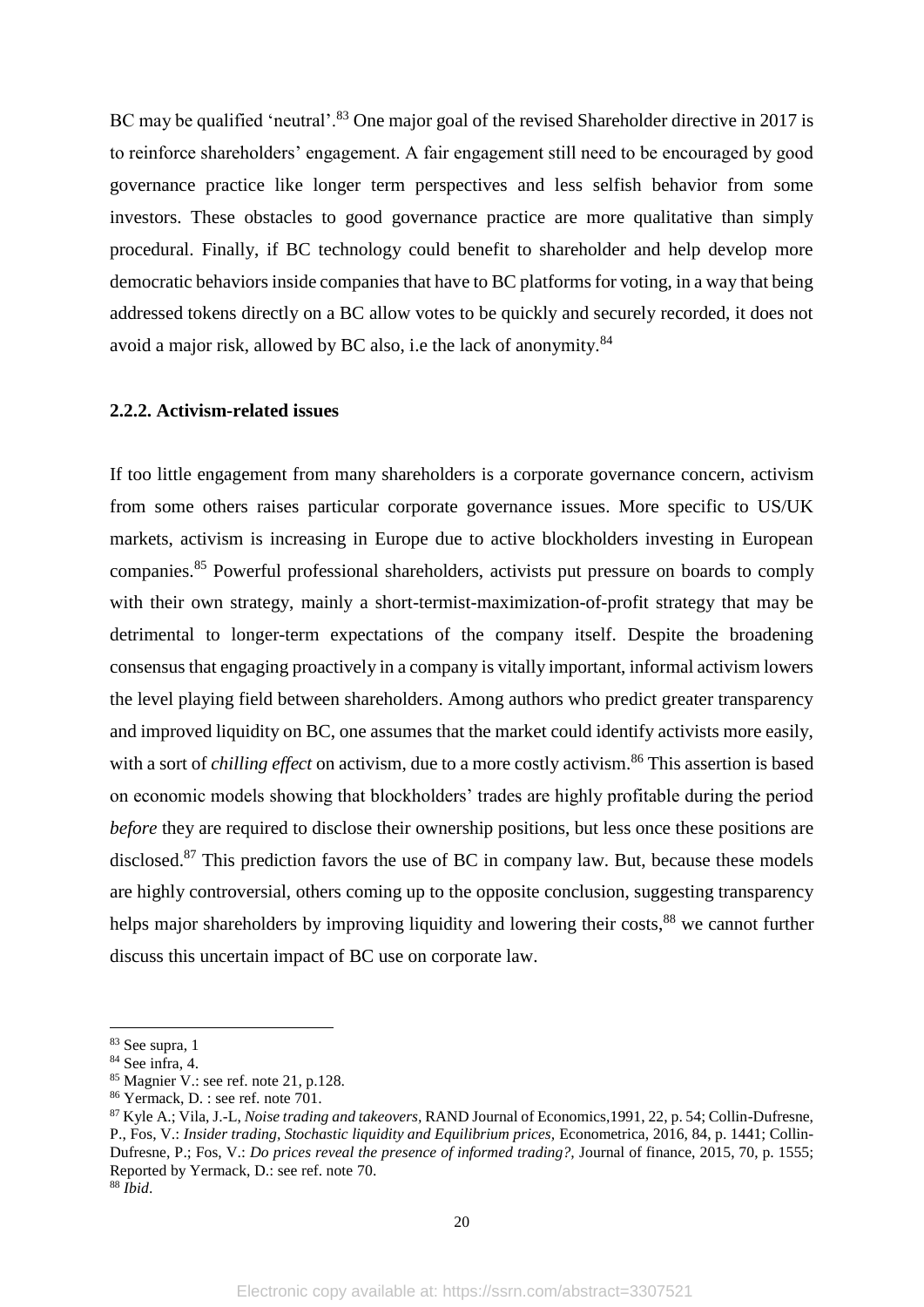More convincing is the 'Exit' threat argument defended by other scholars, $89$  because it works both ways. Depending on its real impact on the costs of selling, BC may modify the beneficial and strategic use of vote by activist shareholders. In the ever debated dilemma between 'voice' or 'exit',  $90$  it is argued that activists' strategy changes according to the costs of selling: they choose to influence the company' managers though negotiation and participation when the costs of selling are high. Conversely, the lower the cost of selling, the more used the 'Exit' tool. Assuming with authors<sup>91</sup> that a BC technology would significantly lower the costs of selling, we could anticipate that a BC frequent use by companies would have a great impact on their strategies: the 'Exit' threat could be reinforced and influence managers' strategic decisions so that they satisfy investors' requests more rapidly. In the trade-off between short-term - private benefits - versus long-term decisions - non-value maximizing projects -, the former would prevail on the latter. <sup>92</sup> If the impact of BC could then be beneficial to major investors, it could possibly do so at the detriment of the company. Depending on how deal with the conflict of interests issue, BC use could bring new risks to companies. $93$ 

#### **3. IMPROVED MANAGEMENT TOOLS**

#### **3.1. A more efficient management**

Business companies are complex organizations. They can be classified from the simple state of one representative with no board or oversight council to complex groups of multiple and large corporations.

The organization of power inside the company is the key to achieve corporate governance. The stakes differ according to the repartition of power inside the company. Usually, there is arbitration between power to the executive officers and power among the shareholders. This balance uses both prerogatives given to the different stakeholders and the use of sanctions by which the shareholders can revoke an executive officer, revoke the board, or ask for compensation in a tort-based claim.

<sup>89</sup> *Ibid*.

<sup>90</sup> La Porta, R., Lopez de Silanes, F., Shleifer, A. and Vishny, R. W. ; *Law and Finance*, Journal of Political Economy, December 1998, Vol.106(6), 1998, pp.1113-1155.

<sup>91</sup> Edmans, A.: *Blockholder trading, market efficiency, and managerial myopia,* Journal of finance, 64, p. 2481; Admati A.; Pfleiderer, P.: *The Wall Street walk and shareholder activism: Exit as a form of voice,* Review of financial studies, 22, p. 2455: reported by Yermack, D., see ref. note 70.

<sup>92</sup> Discuss here the potential impact of the Warren US project, the *Accountable Capitalism Act.*

<sup>93</sup> See infra, 4.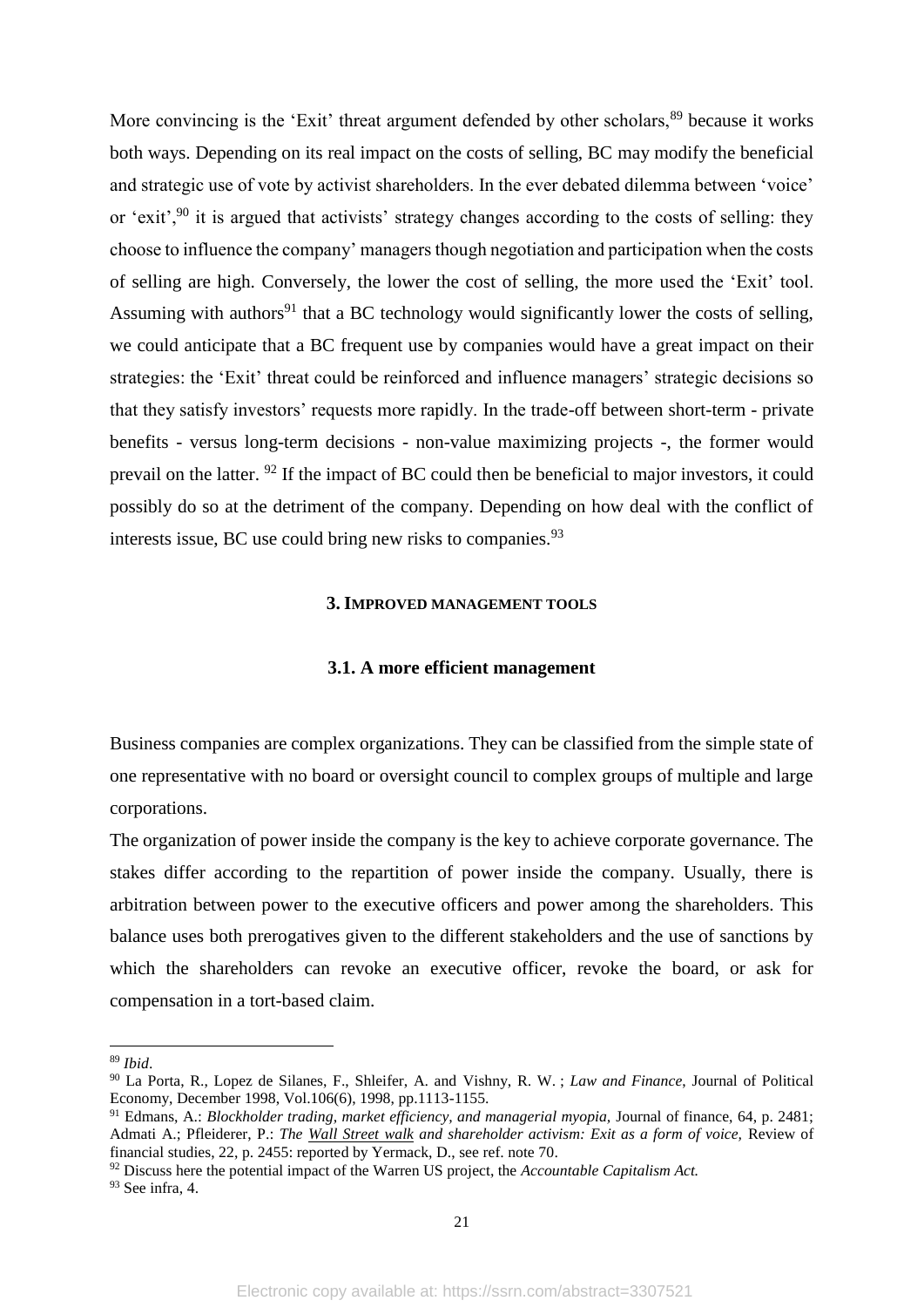There are roughly three levels to organize a company: the legal rule, the articles of association and shareholder's agreement.

The stakes also differ according to the social form of the company and the nature of the legal system. In France for instance, the law provides for the balance of power in the famous "société anonyme". On the opposite, the balance of powers is freely decided in the articles of association by the founders who choose to create a "société par actions simplifiée"<sup>94</sup>. The legal norm can be more or less restrictive or even completely silent.

Where the law is silent, the articles of the association set the main organizational rules of the company. This is the second level of organization and the founders, later the shareholders themselves, can set rules regarding proxy power in the company, attributions to the organs and duty from the executive officers toward the shareholders. The articles of the association can also rely on lower norms such as bylaws adopted by the board, detailing some aspects of the rule. For instance, the articles can provide for the creation of a special committee and direct the board to establish its rules through the enactment of bylaws.

Lastly, some shareholders can decide to enter a covenant and sign a shareholder's agreement. Such agreements deal with the sale of shares in view to protect the consistency of shareholders' covenant or the use of voting rights (with some limitations such as the prohibition of voting rights sales). Agreements can be translated into the articles of association so as to facilitate their enforcement. They become then a full part of these articles applicable to all shareholders. They can, on the contrary, remain outside the scope of the articles of association and then act as regular contracts.

Blockchain can help with such organization on two levels: by setting a decentralized and autonomous organization based on a new blockchain system (3.1.1) or an existing one, such as etherneum or by the use of smart contracts (3.1.2.).

#### **3.1.1. Decentralized Autonomous Organization (DAO)**

**.** 

A DAO is a digital organization working on the base of a blockchain system. It can be built around its own system or instead use a pre-existing one. As authors stated, "*Blockchains may serve as an interoperable layer for AI or algorithmic systems to interact and potentially even* 

<sup>&</sup>lt;sup>94</sup> The law however asks for the institution of several organs and minimal attribution, such as the representative of the legal entity and the existence of an annual general meeting.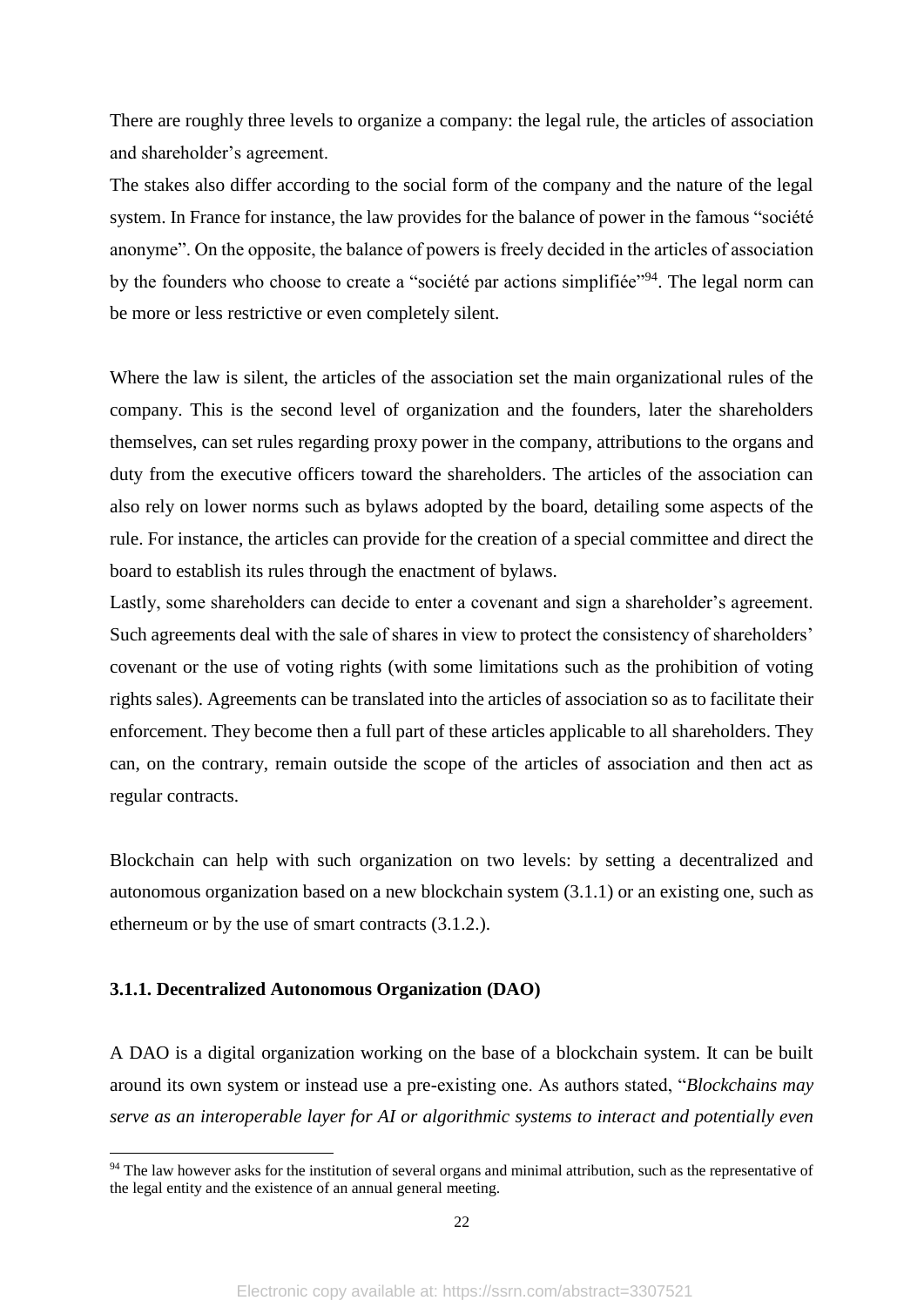*coordinate themselves with other code-based systems through a set of smart contracts acting as a decentralized autonomous organization*" <sup>95</sup>. The purpose of such a DAO is to settle an autonomous organization where external intervention is not required. The operations are based on the use of the BC register, the implementation of autonomous smart contracts and the use of tokens. It can be used to implement a simple lottery system or be built on a more complex architecture. Resources needed for the use of the blockchain system (such as ether) can be provided by the members of the organization. Such token can be used to access resources provided by the DAO, such as dividends, or to represent rights upon the DAO, such as voting rights. For instance, a company offers to create complex organization based on Ethereum and offers a transcription of the French Constitution as a demo for its application<sup>96</sup>.

Once it is established, a company built around a DAO would need to function by authorization level. Each stakeholder must have a user login. Shareholders receive authorization to cast votes for AGM and the board members receive such an authorization for the matter relevant to their prerogatives. For instance, the distribution of dividends can be based on the net income in the database: shareholders cast a vote to decide whether to put it in a reserve account or to distribute them. If the latter is chosen, the DAO will automatically distribute dividends among the shareholders. Moreover, the use of a DAO could help render effective control upon remuneration instituted by the so-called shareholders' rights directive<sup>97</sup> and that also exists in France<sup>98</sup>. A company can or must make mandatory a previous agreement of the AGM prior to the payment of directors. Smart contracts can then retain that payment if the vote is negative. Related to remuneration, a DAO can also effectively manage the distribution and exercise of stock options. A director could receive his stock options when the financial results are obtained. When a golden parachute has been voted, distribution can be made upon revocation... As the code is public, it is also a better way for shareholders to manage more efficiently the global remuneration of directors and board members.

 $\overline{\phantom{a}}$ 

<sup>95</sup> De Filippi P., Wright A., *Blockchain and the Law: The Rule of Code*, Harvard University Press, Cambridge Massachusetts, 2018, p. 148.

<sup>96</sup> See for instance [klsn.io]

<sup>97</sup> Shareholders' Rights Directive, Art. 9(a).

<sup>98</sup> France, Loi n° 2016-1691 du 9 décembre 2016 relative à la transparence, à la lutte contre la corruption et à la modernisation de la vie économique, (JORF n°0287 du 10 décembre 2016, texte n° 2), art. 161.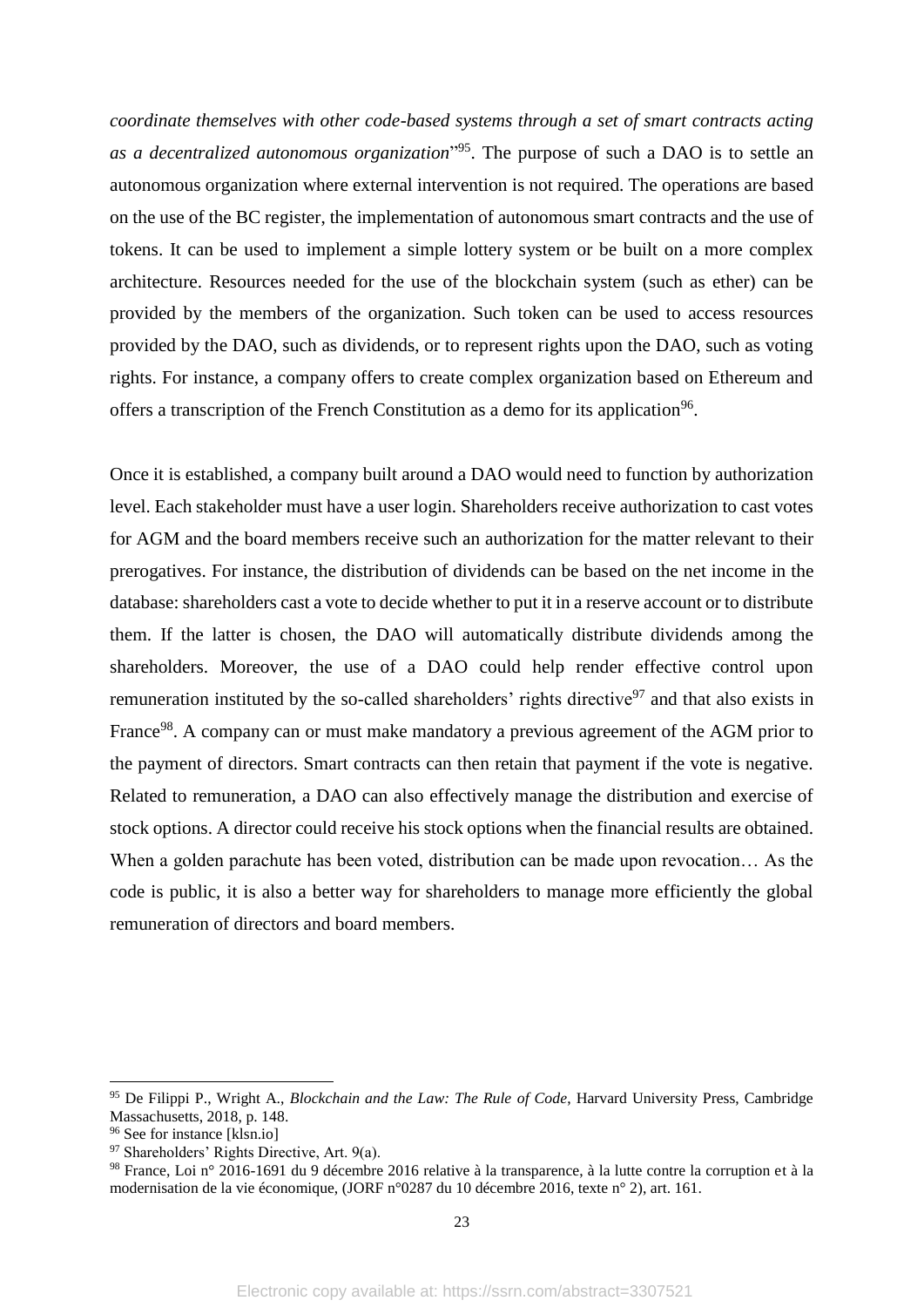The shareholders' rights directive entitles the board to authorize some contracts between the company and related parties, as it is the case when a board member signs an agreement with the company itself. Such a procedure could be automatized<sup>99</sup>.

More complex interactions can also be settled. Suppose that the election of a new board member is proposed to the AGM. If the candidate has a user login, a positive vote would have for effect to give him access to information stored on a blockchain and to receive a token for any vote inside the board.

As we can see, a company can be organized through a DAO but it needs the correct coding to achieve automatization. If the basic activities can be so coded, some activities cannot and there will always be the need to rely on human input inside the system itself. Some parts of the organization cannot be coded also, especially when the power given to the shareholders or the directors is too general and too vague. Where there is a fiduciary duty<sup>100</sup>, it will be in fact impossible to translate such a duty into a  $DAO^{101}$ . The breach of such a duty will need court recognition. Moreover, if damages are requested, it will require an appreciation of the court if no penal clause was instituted. Other fields are subject to such uncertainty. For instance, the directive on shareholders' rights states that "Member States should ensure that material related party transactions are submitted to approval by the shareholders or by the administrative or supervisory body according to procedures that prevent the related party from taking advantage of its position and provide adequate protection for the interests of the company and of the shareholders who are not a related party, including minority shareholders."<sup>102</sup> Yet, the definition of a related party remains blur. If the related party is directly a shareholder or a director, there are a few issues as those are registered on the blockchain. A simple system of recording some contracts into the system could help to initiate a procedure. But if the related party is not registered or is a hidden agent of the formers, then there is no way to allow the blockchain to cover such an event.

<sup>99</sup> Shareholders' Rights Directive, Art. 9(c).

<sup>100</sup> As it is the case in France, see Germain M., Magnier V., *Les sociétés commerciales*, L.G.D.J. Paris, 2017, n° 1671.

<sup>&</sup>lt;sup>101</sup> It would be the same in the very frequent non-disclosure agreement, where the breach is impossible to code correctly.

 $102$  Directive 2017/828/EU of 17 May 2017 as regards the encouragement of long-term shareholder engagement, (OJEU 20/05/2017, L 132/1), whereas 42.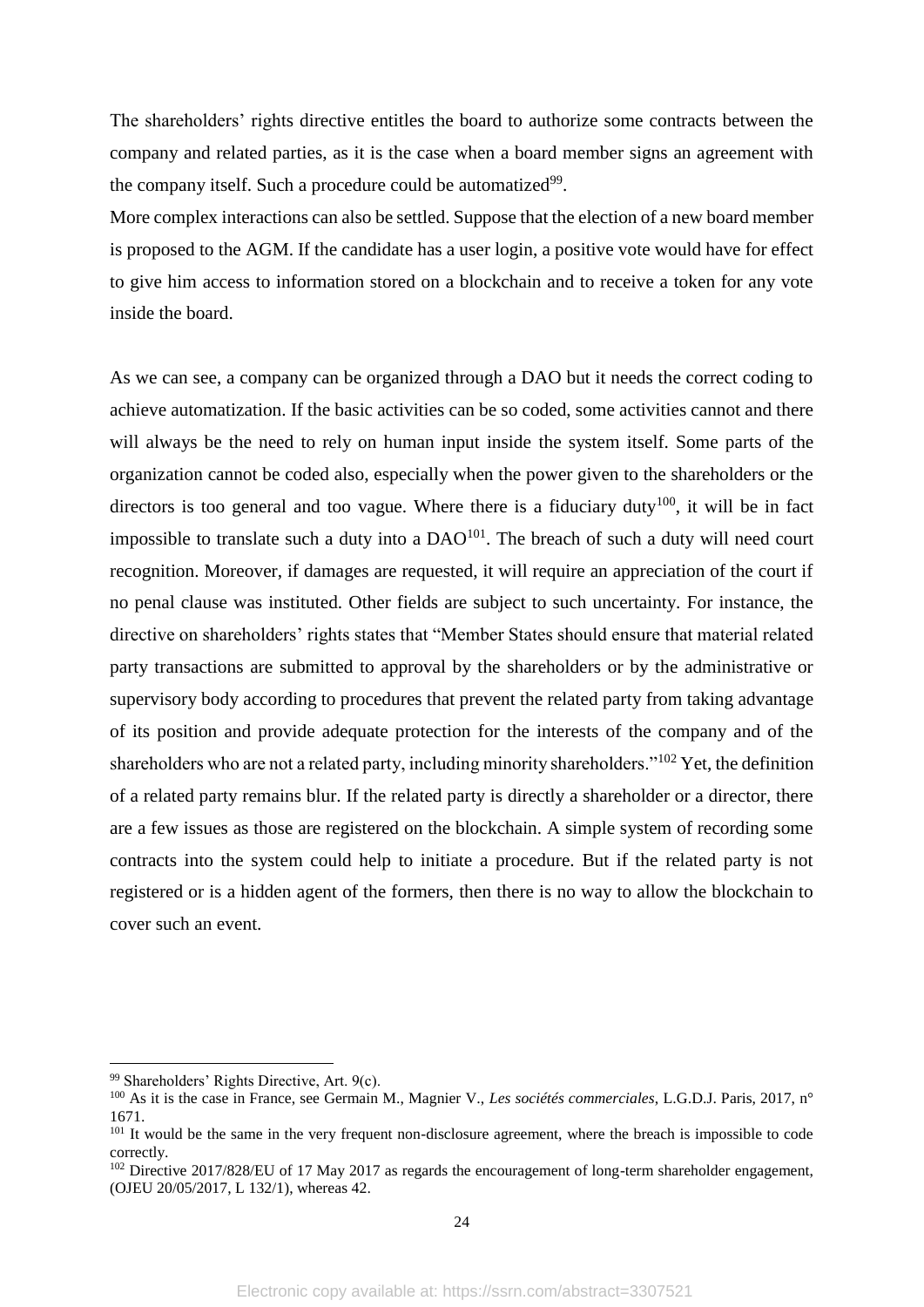Therefore, most of the time, the DAO will be a hybrid contractual organization<sup>103</sup>. The articles of association will then be settled on prose as a master agreement, while all the simple and technical clauses will be settled on the blockchain. The master agreement, for some clauses, will then rely on the block chain and for other on the prose, when they are more open-ended. Despite these limitations, the major decisions held by the AGM such as nominations/remuneration of directors, approving of financial statements and dividends can easily be coded. That offers the shareholders access to instantaneous use of their rights and protect them from fraud or dilatory actions from the executive board or representatives of the company.

#### **3.1.2. Smart contracts.**

**.** 

When a shareholders' agreement is not enacted on the articles of association, it remains a contract ranging from simple ("if you sell your shares, you must buy mine at the same price") to very complex. But a contract written in prose can contain clauses far vaguer than contract translated in a program. The program can only function precisely if no human interaction is needed. The prose contract can contain definition clauses, a setting of goals but also general notions that can more easily embrace the totality of the hypothesis the contract tries to rule. On the opposite, smart contracts work solely on the basis of an "if… then…" rule. If conditions are vaguer and more human decision needed, then a human input is required, thus voiding the automatic aspect of smart contracts. However, it can prove impossible for some clauses to be translated, as vague terms or unknown conditions are prerequisites. It can prove useful for contractors to use general notions as "good faith" since several legal systems rely on this. Those broad notions help to cover the wide range of behaviors contractors could have or events they could face. Also, some goal can be set in a contract, usually at the beginning of it, to help to determine the correct behavior. Without these clauses, the future cannot be usefully managed and predicted. Yet, it is the main purpose of a contract. It simply means that some agreement will rely on human interaction, from the contractors themselves, an independent expert or a court decision. Therefore, some contracts will need to be hybrid contracts, as seen hereinbefore.

<sup>103</sup> De Filippi P., Wright A., *Blockchain and the Law: The Rule of Code*, Harvard University Press, Cambridge Massachusetts, 2018, p. 76.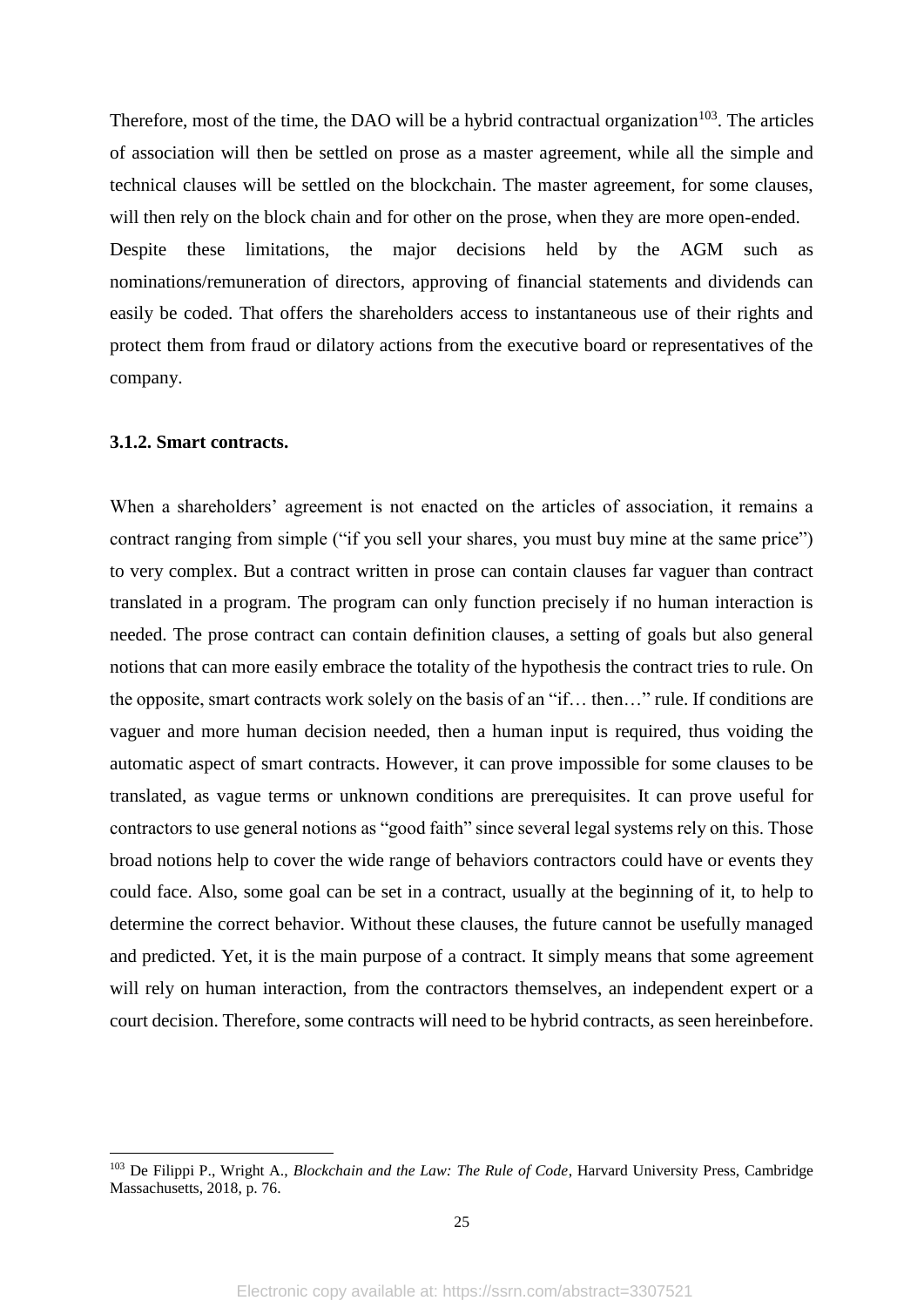Aside this obstacle and postponing for now the risk aspects<sup>104</sup>, such an organization of a shareholders' agreement offers two main advantages<sup>105</sup>.

First, the monitoring costs decrease even to 0, as a smart contract automatically reacts if it gets the right inputs. It proves very useful especially for the two main clauses existing, the voting clauses and the shares selling clauses. If a voting clause is set, then the smart contract will automatically adjust the voting token of the debtors to the one of the creditors. If the creditors use their token to vote positively, the smart contract will use the token of the debtors to vote alongside. Similarly, the selling of the shares of the debtor of the clause to a buyer will cause the automatic selling of the creditor (who could get an option as a phone notification for instance, to react instantaneously). Therefore, the parties to the agreement won't need to oversee the contract but instead just let the smart contract work by itself.

Second, the smart contract will diminish the opportunistic behavior of the parties. On the one hand, the use of vague clause that can lead to discussions in court, and therefore delay the enforcement of the agreement, will be nullified. The program will need to put precise mechanisms that do not allow human interpretation. On the other hand, the contract based on a blockchain is protected against the risk of fraud, as long as one of the parties cannot own more than 50% of the mining power of the blockchain.

# **3.1.3. BC legal expert**

The use of BC to organize a company could foster the rise of a new kind of employee, officer or director (even on board), or even a whole new service inside the company to help organize a blockchain-structured company. Such a field of expertise will require skills embracing both the IT field and the legal field, in order to transpose correctly an organization into a blockchain. Given the key role such an actor could have, and keeping in mind the incorruptible aspect of the blockchain once it is established, her or his role will be sensible during the transposition phase, when a new set of rules must be translated into computing language. Contractor managers, given they acquire the needed skills in computing, could prove valuable.

 $\overline{\phantom{a}}$ 

 $104$  See infra 4.

<sup>105</sup> De Filippi P., Wright A., *Blockchain and the Law: The Rule of Code*, Harvard University Press, Cambridge Massachusetts, 2018, p. 80.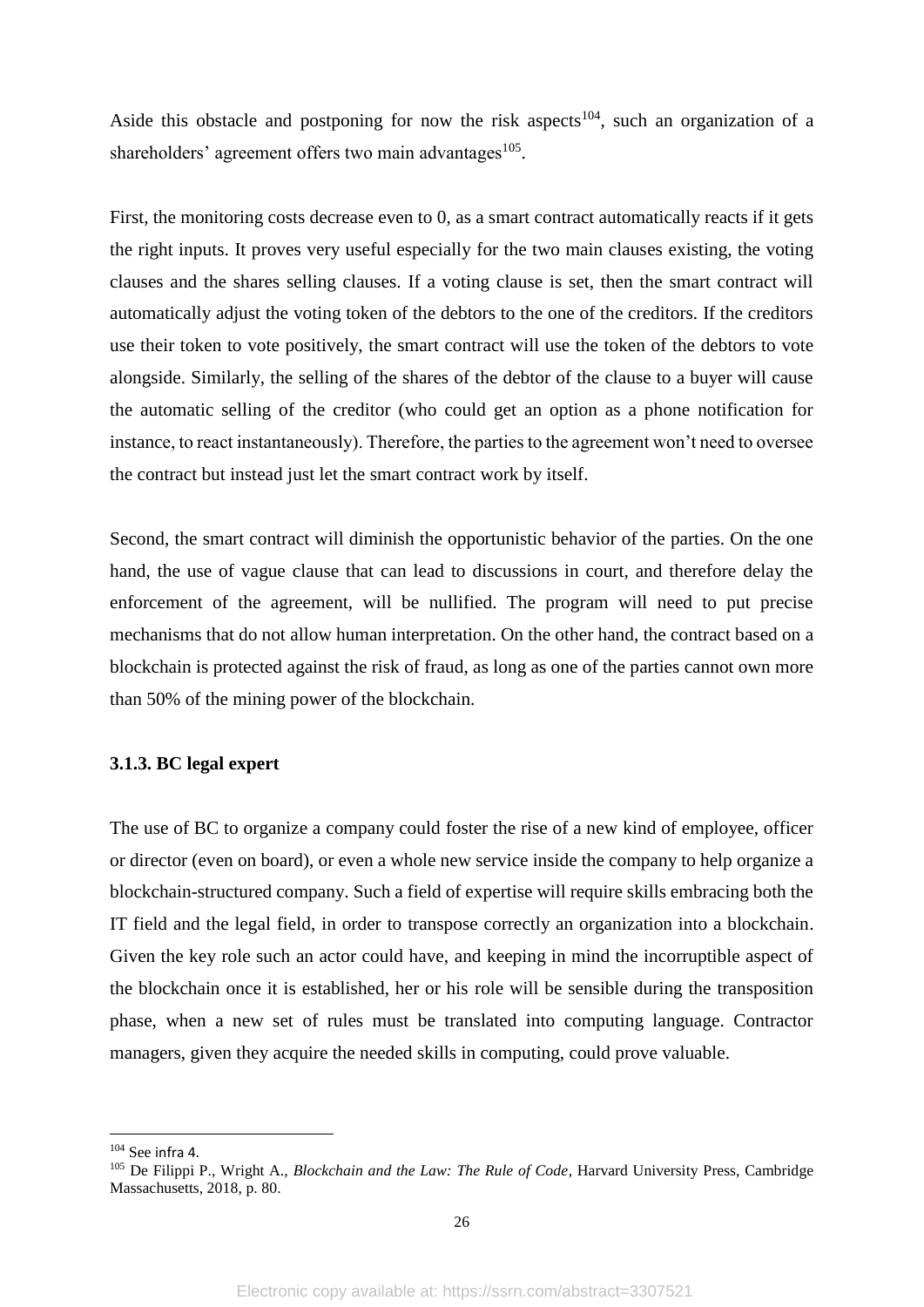As such a service will have to manage sensible aspects to correctly translate legal or contractual terms in a smart contract and a DAO, some regulation would be needed. They will in fact act as internal controllers and other compliance officers, but not regarding activities of the firm rather its structure at its heart. The risk of capture by the management is high, especially if such an expert is an employee of the firm. Therefore, they would need to be neutral, have direct access to the core management but also be able to warn the shareholders in case of a major breach in the organization. They should at least benefit from the protection compliance officers have and, at the most, be totally independent, such as auditors are. The auditors could also embrace such an activity if the correct Chinese wall or incompatibilities are maintained, so that a unique auditors firm audits both accounting and the blockchain aspect.

#### **3.2. Related-party transactions issues?**

Related-party transactions is a major corporate law tool used to protect the company against conflicts of interests. Regulated in almost every jurisdiction it is based on a two-phase mechanism: a traditional ex-post enforcement and an interesting ex-ante declaration process. The latter applies by prevention to agreements between the company and its managers or referential shareholders. Information is given to the board by the 'interested' person (in situation of potential conflict of interests). The board, with the exception of this director, authorizes (or not) the agreement and, later, this authorization is approved (or rejected) by shareholders (except the 'interested person') at the AGM. Damaging override of the rejection may lead to sanctions to the interested person. The preventive disclosure rules place a burden upon management to self-report these transactions and compliance may be subject to misinterpretation and uncertainties, when it is not respected at all. The revised Shareholders' directive has attempted to deal with issues related to third-party transactions (à completer). But more improvement are needed. As preventing people from breaching the rules should prevail on sanction, BC may help improving the rules in two ways. First, greater transparency offered by BC technologies would permit to engage in real-time control against fraudulent agreements. Damages to the company could hence be more easily avoided. Second, one could imagine an automatization of standardized and sequential agreements. This automatized process currently exist through a smart contract. Smart contracts are small snippets of code that are directly deployed on the BC and meant to be executed in a decentralized manner in the BC network.<sup>106</sup>

<sup>106</sup> For more details on smart contracts, see Szabo, N.: *Smart contracts*, 1994, unpublished paper [http://Szabo.best.vwh.net/smart.contracts.html].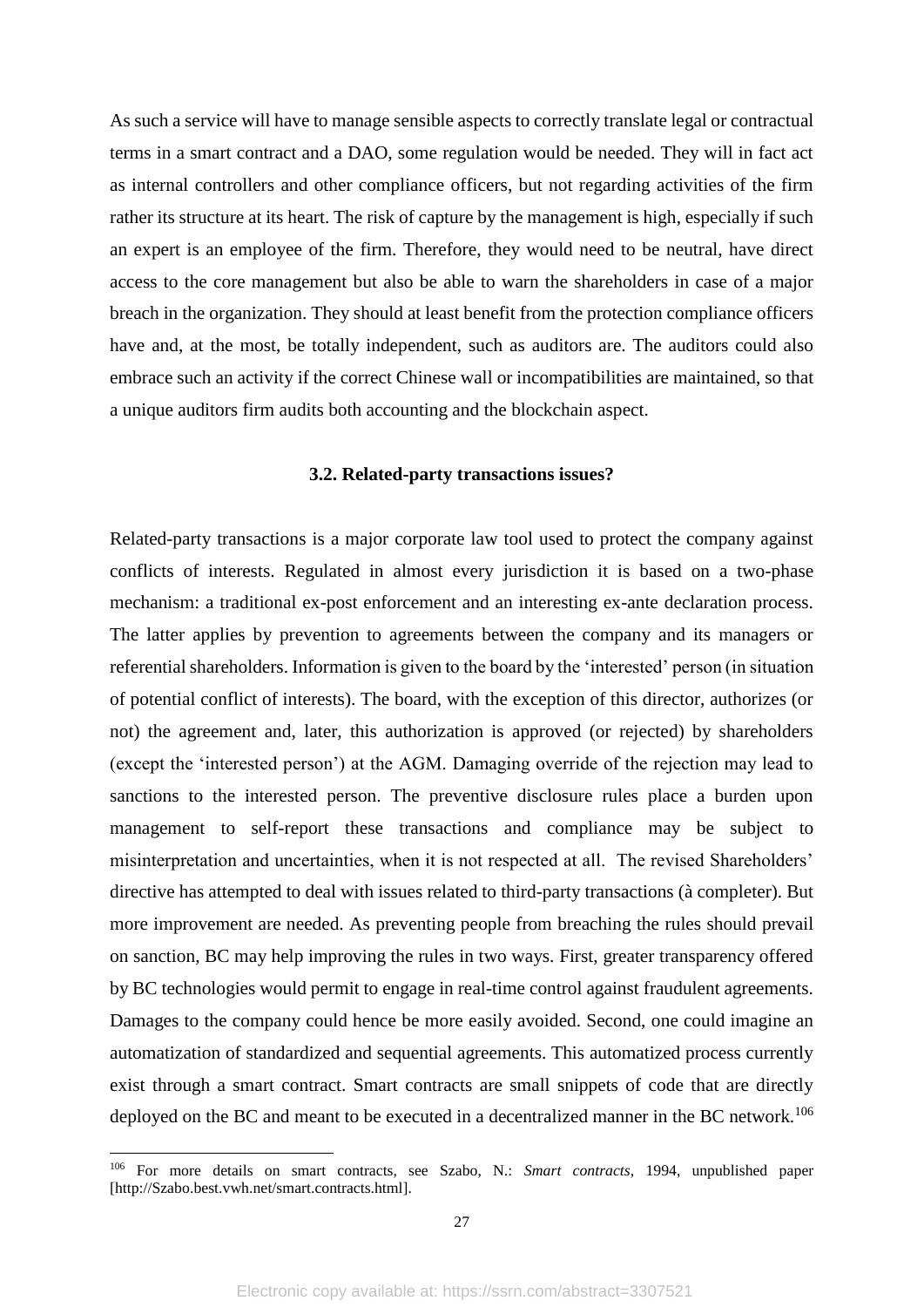As computer programs, they are neither smart (they still need a human intervention to be put it in place) nor real contracts (they only can represent copies of agreements or facts, or images etc…). Yet, these programs may help to emulate the correct execution of real agreements. If we follow Szabo, and De Filippi and Hassan<sup>107</sup> - with no need here to discuss the feasibility of transposing every single legal rule and document into code -, smart contract 'are able to automatically execute the terms of a specific agreement, providing trustless transactions via integrated enforcement mechanisms', we suggest that such a tool be useful to automatize at least a great deal of (if not all) related-party agreements in groups of companies. Not only these agreements are frequent, but most of them are also standardized and sequential. In such a case, BC technology would hence help improving and securing the ex-ante phase of the rules related to these agreements, consequently improving management tools.

# **3.3. Greater transparency of insider trading operations?**

Again, if BC technology offers greater transparency, it would be interesting to question the impact of its use on insider trading. Insider trading is illegal in US and Europe, criminal related sanctions being recently reinforced in the European Union via the 596/2014 Rule and other texts.<sup>108</sup> Insider trading regulations constrain directors and managers from selling or buying shares of the company they manage benefiting from a significant information prior to make it public to the market. Greater transparency on (public) BC would permit boards or shareholders observe managers' trades in real time, offering an accurate on-time control on these illegal behavior.<sup>109</sup>

# **4. THE POTENTIAL ALTERATION OF SOME CORPORATE GOVERNANCE ARRANGEMENTS: EMERGENCE OF NEW GOVERNANCE RISKS**

The use of blockchain is not without risks. They can even void some security offered by the legal system itself, as they require renouncement of anonymity (which is sometimes the key). Three key features of a blockchain system can create new governance risks. Firstly, the transparency on a blockchain can prove adverse to governance and some management's

<sup>107</sup> De Filippi, P. ; Hassan, S. : see ref. note 34.

<sup>&</sup>lt;sup>108</sup> EU insider trading rule [online ref]

<sup>&</sup>lt;sup>109</sup> Discuss the benefit from legal or illegal insider trading as a compensation tool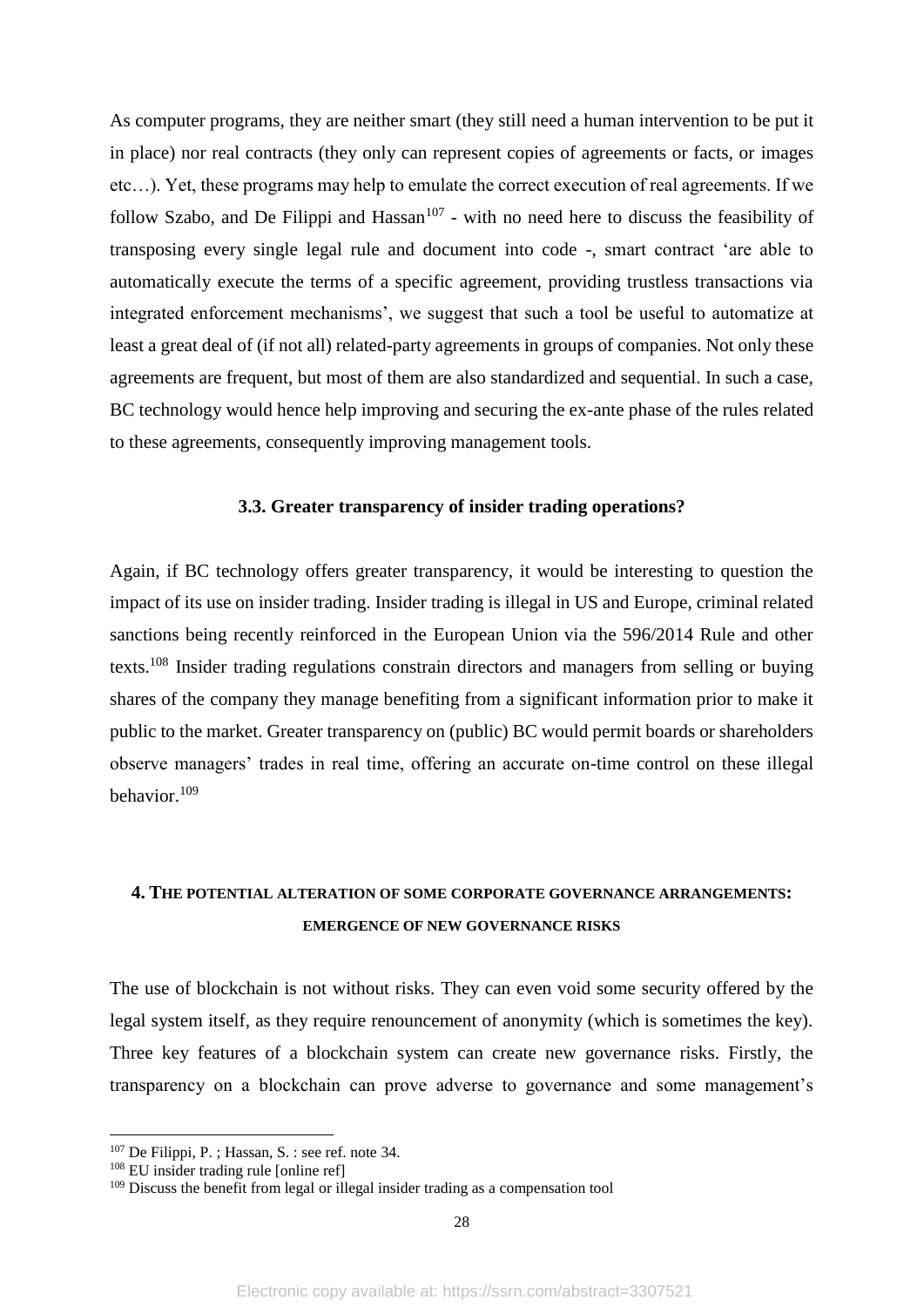decisions will lack the required confidentiality (4.1.). Second, the permanent structure of a blockchain can prove detrimental when a human intervention is needed, such as a court decision (4.2.). Moreover, errors in the blockchain can prove difficult to adjust, with the potential of global paralysis of the company (4.3). Finally, conflict of interest may remain or be worsened on a blockchain as it is code and algorithm based (4.4.).

#### **4.1. Lack of confidentiality under a BC regime**

A public blockchain is necessarily transparent. This feature is the key to the rise of a trustful system with no third-party. However, if transparency is required<sup>110</sup>, some privacy may be maintained as clearly stated in Nakamoto original white Paper: "The necessity to announce all transactions publicly precludes this method, but privacy can still be maintained by breaking the flow of information in another place: by keeping public keys anonymous."<sup>111</sup> Nonetheless, it may prove hard to keep key information private in such a system, both in the detriment of the shareholders  $(4.1.1.)$  and the company itself  $(4.1.2.)$ .

#### **4.1.1. 'Open' votes; distinguish the impact on private/public BC**

When the shares of a company are registered on a blockchain, each shareholder will have to register itself on that blockchain<sup>112</sup>. The use of anonymity is, however, limited to the general public. As the original white paper states, "The public can see that someone is sending an amount to someone else, but without information linking the transaction to anyone. This is similar to the level of information released by stock exchanges, where the time and size of individual trades, the "tape", is made public, but without telling who the parties were."<sup>113</sup> However, such a "pseudonymity"<sup>114</sup> has its limits. To enforce the shareholders right, the shareholder must have its identity disclosed at one point of the system, at least to assume its ownership of the shares. The actual system of intermediaries would remain: if a shareholder can add many layers between him and the issuer, which usually protects anonymity, the

<sup>110</sup> De Filippi P., Wright A., *Blockchain and the Law: The Rule of Code*, Harvard University Press, Cambridge Massachusetts, 2018, p. 37.

<sup>&</sup>lt;sup>111</sup> [https://bitcoin.org/bitcoin.pdf], accessed on  $28/08/2018$ , esp. "10. Privacy".

 $112$  See supra 2.1.

<sup>113</sup> *Ibid.*

<sup>&</sup>lt;sup>114</sup> "There are no real-world identities required to participate in the Bitcoin protocol. Any user can create a pseudonymous key pair at any moment, any number of them", in Narayanan A. e.a., *Bitcoin and cryptocurrencies technology*, Princeton University Press, 2016, De Filippi P., Wright A., *Blockchain and the Law: The Rule of Code*, Harvard University Press, Cambridge Massachusetts, 2018, p. 38, ad notam 10.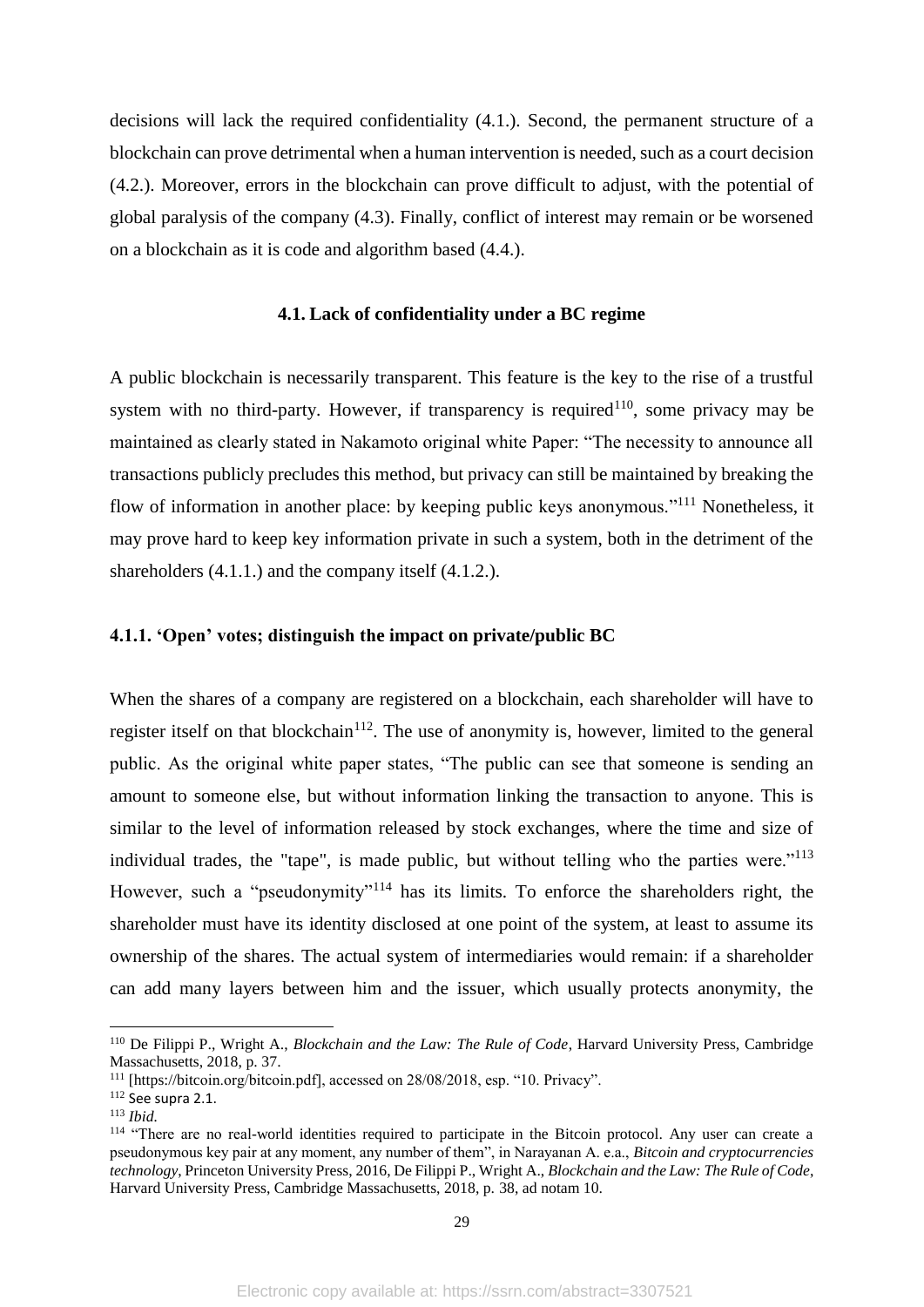blockchain system can track him instantaneously by a simple bottom-up check. Same if the true shareholder tries to add its identity under several financial vehicles. If all of them are registered on a blockchain, such effort will be fruitless. Only if, at one point, the chain exits the blockchain system, such stratagem would work. To protect himself, the shareholder will have to use a hidden agent or a front man, at the risk of not being able to enforce his shareholder rights. An intermediary has the duty to comply with the orders of his client, contrary to a shadow agent working outside the legal system.

Is that to say that the rise of shares registered blockchain will destroy anonymity? At some point yes and we can conclude at the end of anonymity of the bearer-shares. But that kind of issue is not so detrimental, as the legal system evolves in a way to hamper this transparency nonetheless. The recent amendment of the shareholder rights directive states the possibility for all public companies relying on this bearer shares to identify their shareholders<sup>115</sup>. All the bearer shares under such a system will become identifiable, unless the member state uses the option to protect the shareholders detaining less than 0.5% of the shares, in other words, the powerless ones inside a company. Blockchain will not protect shareholders from that identification and can also facilitate that process<sup>116</sup>.

# **4.1.2. 'Open' access to transactions**

Usually, company directors cannot hold bearer shares rather nominal shares. Such a legal provision seeks to oversee insider trading. However, unlike in a traditional system where the public cannot clearly see management transaction, the public aspect of a blockchain allows it. Investors and other third parties to a company could receive real-time feeds on the activity of the top management, thus misinterpreting shares selling or buying. It could impact the share price dramatically and create unexpected volatility on capitalization, detrimental to the true company value.

# **4.2. What if a need to appeal to a new third party occurs?**

It is sometimes deemed necessary for a third party to intervene in the affairs of the company, for instance between shareholders tied by a shareholding. When a shareholder agreement agree

<sup>&</sup>lt;sup>115</sup> See supra 2.1.

 $116$  See supra 2.1.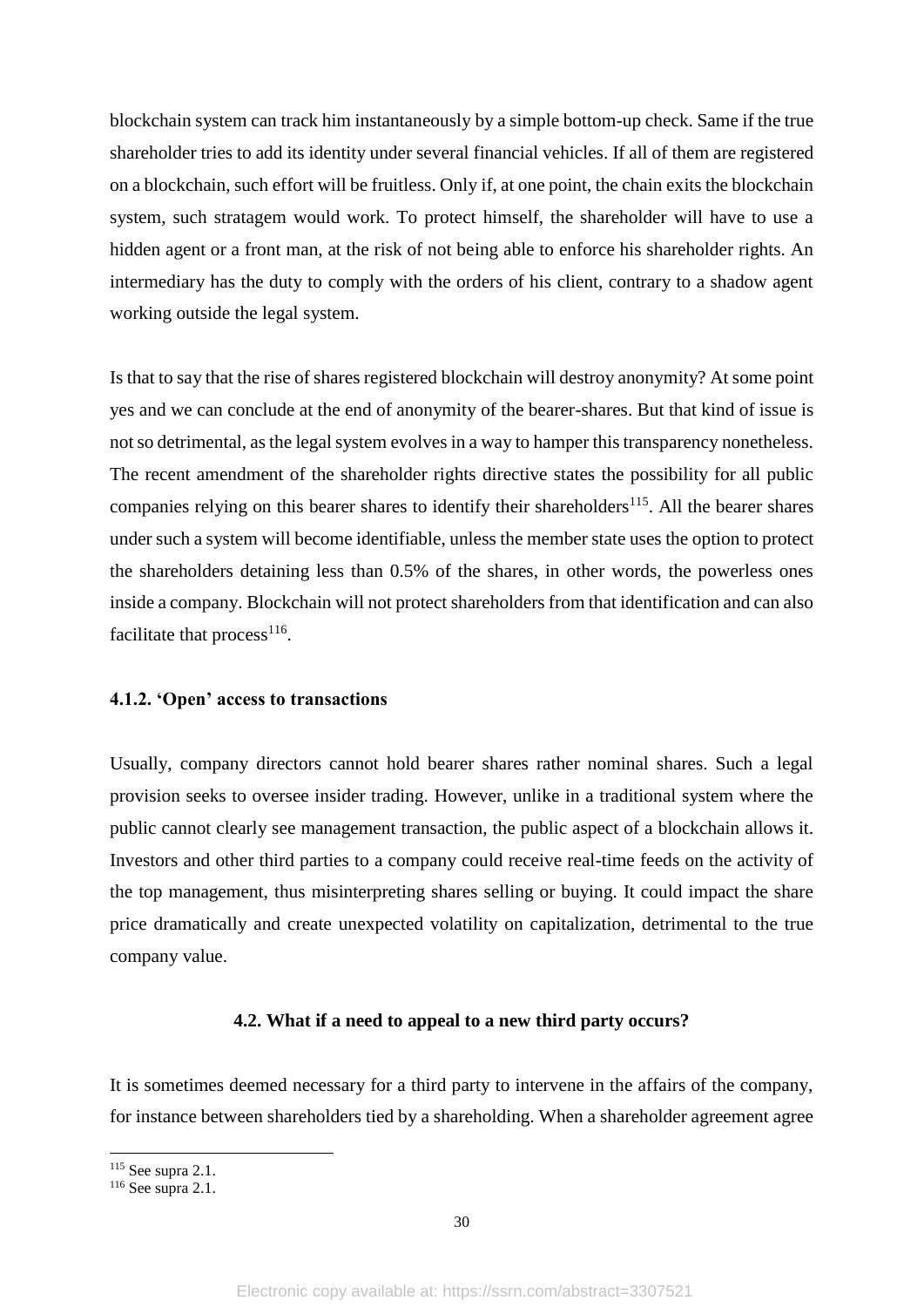to the future selling of shares, as an option for one party or due to a certain event, price of the shares cannot always be based on objective data. It is particularly true when the company is private as there is no capitalization value. It is also true of some agreements in public company, when the selling implies transfer of control, as a premium must then by paid. Therefore, an expert must intervene.

Moreover, it is sometime necessary for a judge to intervene in the functioning of a company when the company itself may face paralysis. It can be for very basic reason as an organ cannot work normally after certain events. For instance, if all the member of the board were to die in a plane crash, a new board would have to be named. Usually, board members are nominated by an AGE. But it is the board itself that must summon such an AGE, which is impossible if there are no more board members… In that case, France has a judiciary system where the court will name a special representative whose mission is to summon the board and take the decision to summon the AGE, such resolving the issue of paralysis. A wide array of case relies on such a human intervene. For instance, if a manager act in a way that harm the interest of the company and its shareholders, but that manager has control over the company, corporate rules cannot allow his revocation. It is then necessary for a judge to intervene and if the activity of that manager is harmful to the company, to demote him.

Finally, many insolvency procedure work in a way where the court demote directors from their position to name a special agent acting as the proxy of the company.

All this human intervention cannot be translated into code. Moreover, for some of them, the human intervention is taken as the consequences of a dispute between shareholders and managers, so the managers who owns the access to take certain decision can refuse such access which will later need prosecution. Until then, paralysis may remain or certain harmful actions can be taken. The only possibility would be to organize the whole judiciary and expertise system into a blockchain, which is utopic, unfeasible and undesirable.

#### **4.3. What if BC Errors occur, followed by inertia?**

Blockchain is a large decentralized ledger registering all information data made since the beginning. Data stored in a BC cannot be retroactively modified nor deleted. Immutable preservation and traceability of operations are therefore two major assets of a BC. However, no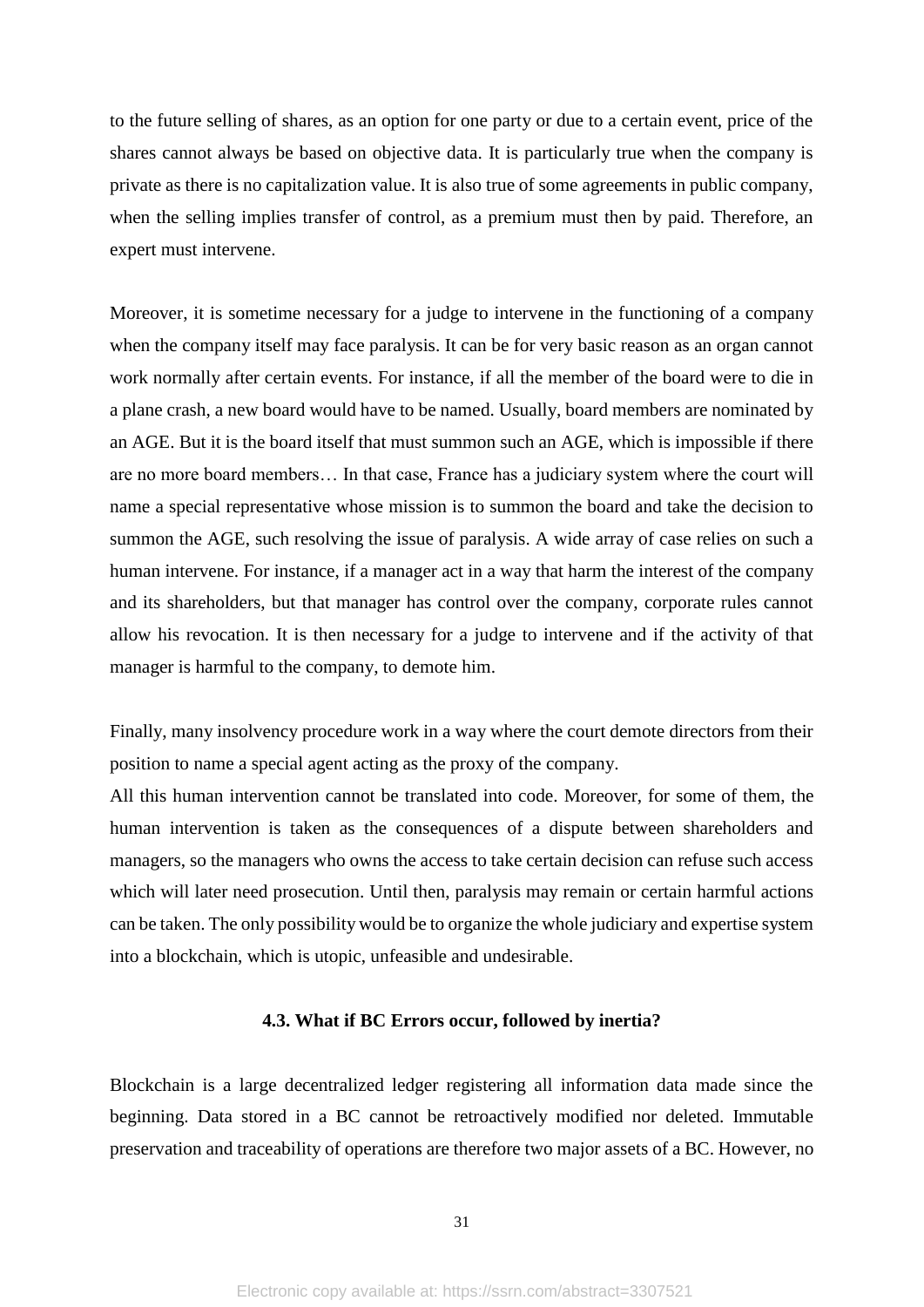technique is 100% reliable. Cryptocurrencies, Ethereum<sup>117</sup> or Bitcoins, can be diverted thanks to a computer fault. The private key may be hacked even though this risk should not be overstated. <sup>118</sup> It is minimal when the company is a knowledgeable professional who will not leave his private key accessible on the web. Another risk could come up from a possible collusion of miners gathered in 'pool' who divert the information.<sup>119</sup> This happened in countries where electricity is cheap (China) or easy cooling (Iceland), in order to pool the computing power of different computers.<sup>120</sup>

On a public BC, the state of the BC can only be updated through consensus so that is unfalsifiable (consensus technique). It is almost impossible to change the contents of a  $BC^{121}$ because more than 51% of the computing power of all computers participating in the mining are needed to do so. However, a real governance problem in public BC exists because no authority is designed to resolve the difficulties or any key revocation system. This situation raises the issues of liability. Who would then be liable when data are modified or fake information is spread through a BC ledger? The developer who set up the BC - with a protocol of operation - and raised funds to pay minors in cryptocurrencies? Or the start-up of BC, the chaintech, who is an intermediary to the company that uses a BC platform, in particular to register its bylaws, AGM or financial reports, and contractual agreements? Because of the decentralized organization of the BC, neither the developers nor the chaintech can have control on a public BC. Only the community of miners, developers and users have the power to modify the initial protocol on a decentralized organization with no centralized control.

The risk of hacking is even greater in a private BC managed by an administrator, because a hacker can infiltrate the network of this administrator. In addition, in a private BC, the network administrator can modify the operating rules of the BC as well as the content of the BC. The value of the evidence in a private BC cannot be the same as in a public BC.

<sup>&</sup>lt;sup>117</sup> A failure in the code of a smart contract has been exploited on Ethereum BC. Consequently, the consensus was to split the BC ('fork) and initial funders were reimbursed.

<sup>118</sup> On Bitcoin or Ethereum BC, non-professionnals had left their assets on public addresses and the platform held the private key.

 $119$  To avoid risks of collusion, other mechanisms have been studied like the proof-of-work scheme. It requires that a potential thief or forger have to alter not only the transaction record they wish to divert, but also all subsequent blocks up to the current one. According to this scheme, altering historical data in a BC prohibitively costly. <sup>120</sup> D.Legeais, Juris-classeur Com. Fasc. 534.

 $121$  Since the hash of the block header is included as an element in the header of the next block, the hash of the next block header will also change, as will the subsequent block headers.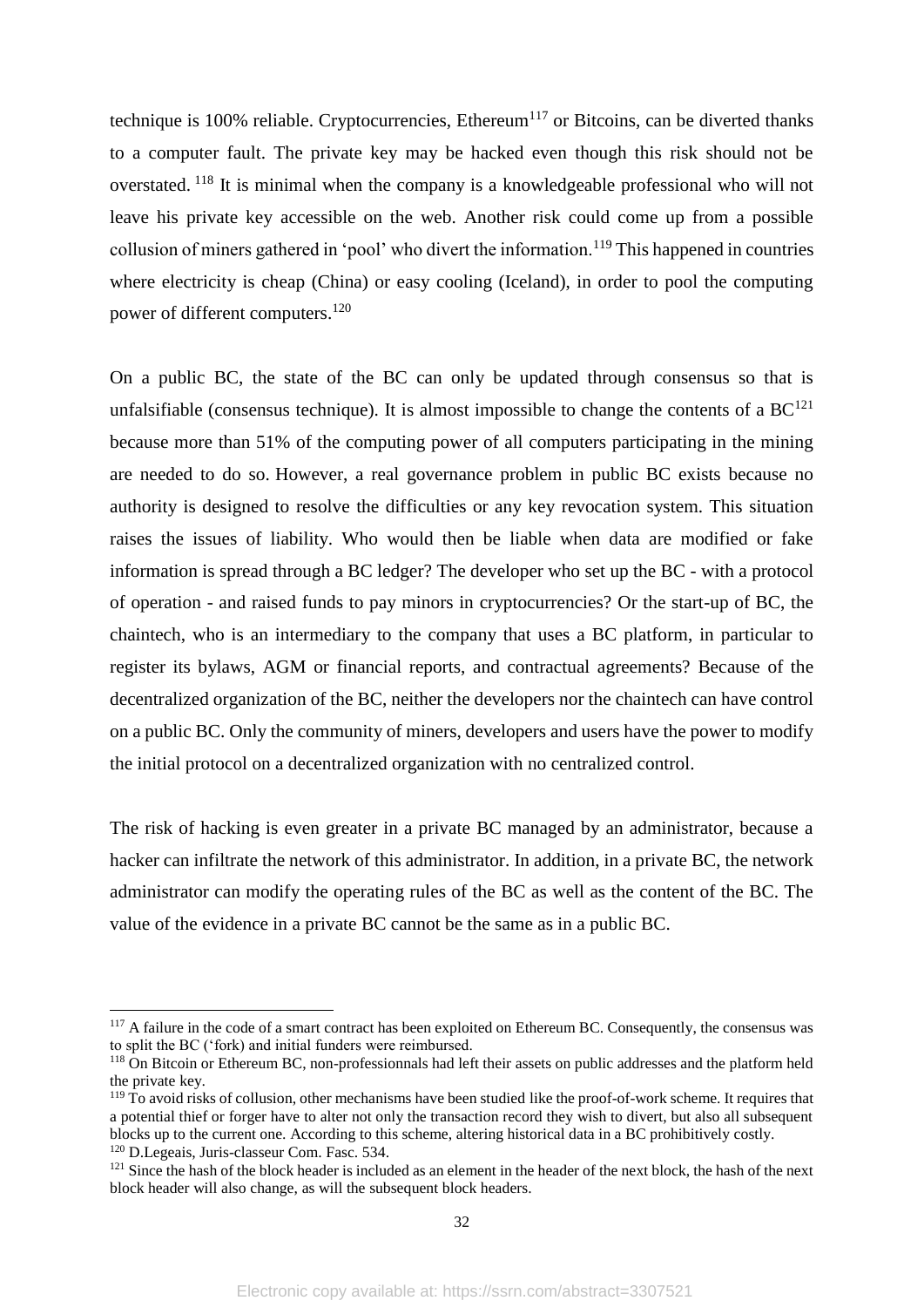Failures in the BC technology already happened. These failures may undermine confidence in this new technology. These technological issues should be fixed prior to be used at large scale by companies.

# **4.4. Potential conflict of interest issues**

Conflicts of interests are a major issue in corporate law and governance. Jensen and Meckling, who defended the agency theory, conflicts of interests between managers, as agents, and shareholders, as principals, occur when the former act in their own self- interests, by extracting benefits from the company, all at the detriment of the shareholders' and the company's interests. Such opportunistic behavior results in agency costs, including losses in corporate value, permitted by informational asymmetries at the benefit of managers. The key governance solution to avoid discretionary opportunistic behaviors and make managers behave fairly is brought through greater transparency. Such mechanisms as 'say on pay'<sup>122</sup> or 'related-party transactions<sup>'123</sup> are part of the solution. As shown above, these mechanism are easy to code as long as their substantial clauses remain quantitative (amount of remuneration or deal). When the clause need be more qualitative, like codifying a 'good faith' situation, code seems of no real help. On BC, greater transparency should therefor prevail, <sup>124</sup> helping limiting conflict of interests. But this is mainly true for forms of 'quantitative' situation. As for more 'qualitative' ones, classical human resources and controls should still be relevant. If not clearly identified, and solve, these differences may impair the companies' activities, trust on the markets and altogether the use of BC as a benefit for corporate governance.

# **5. CONCLUSION**

Our finding isthat considering that the main issues with the use of a Blockchain is its transparent and permanent setting, this kind of features comply hardly with the needs of business activity and companies. Therefore, before setting a blockchain, one must remain conscious of the way he wants to settle it. It can either be public or private. When a register is established on blockchain, the use of a third-party can prove vital.

 $\overline{\phantom{a}}$ 

<sup>122</sup> See supra.

<sup>123</sup> See supra.

<sup>124</sup> See supra.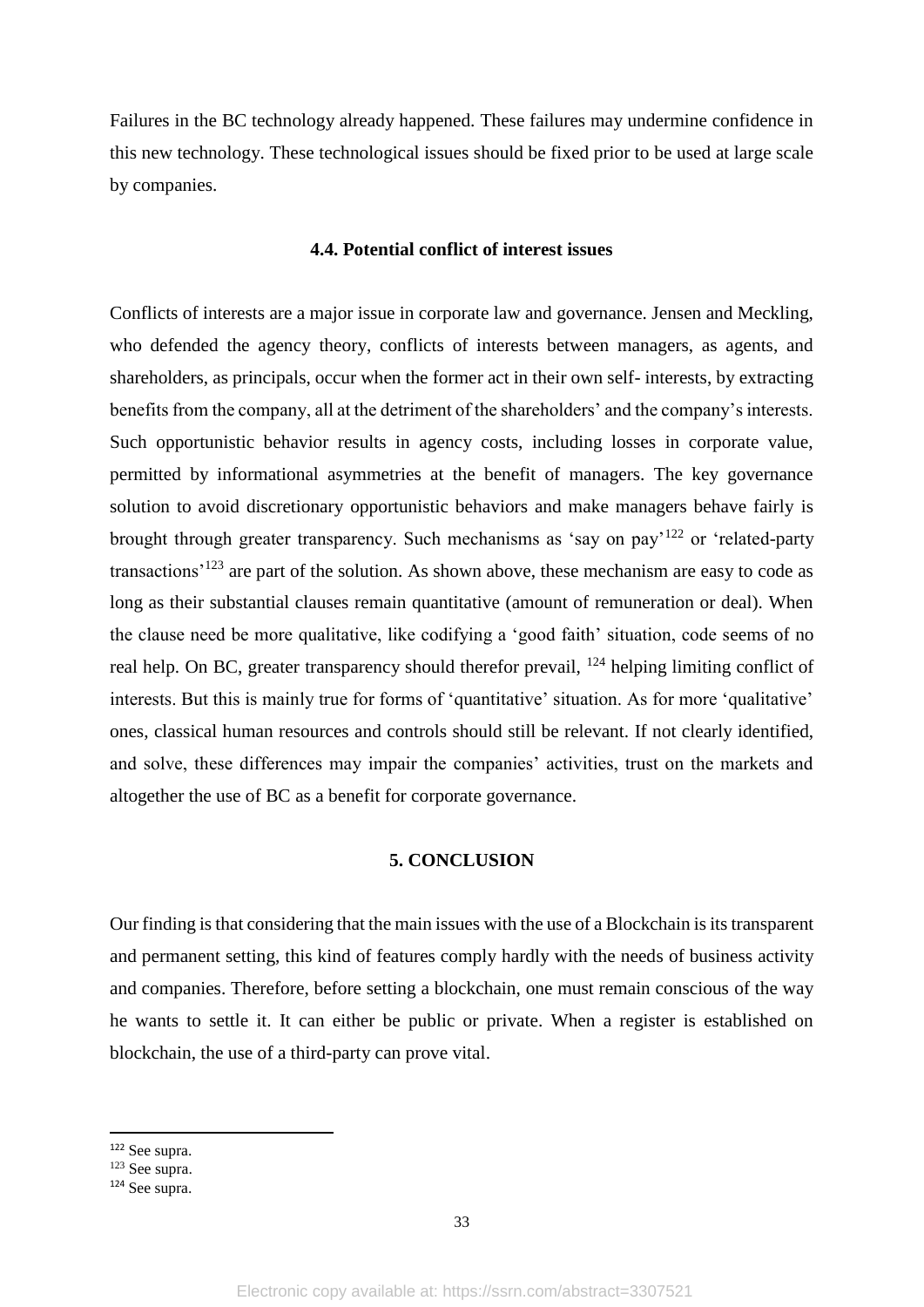The governance of such a record will either been made through a central authority or will rely on public transparency and no third-party. A purely decentralized record would cost obviously less as there will be no intermediation cost for the authority overseeing the blockchain. However, such a system could be sensible to fraud and overtaking. If someone manage to obtain more than 50% of the miners computing power, it will be able to alter the blockchain and render void the authenticity of the data stored in  $it^{125}$ . He would be able to add false information or delete previous information. Trust in the register would then be nullified. Moreover, in such a system, there would be no quality control other than the public. It is unsure that vigilant public overwatch regarding all the companies will work. The amount of work would be enormous when the gains are weak. Moreover, if false information is stored, it is extremely difficult to correct it on a public blockchain. On the contrary, a private blockchain relies on a central authority which oversees the faithfulness of the data and correct the database if an error  $occurred<sup>126</sup>$ .

More importantly, a public blockchain will not permit any right to oblivion for former executive officers whose name is bound to the insolvency of their former company. Such right to oblivion can exist in some exceptional cases<sup>127</sup>. Such issues can be addressed with a third-party but can hampers the key features of a blockchain. Arbitrages must be made by legislator.

Finally, no doubt BC technology is not neutral for corporate law. Corporate governance could change in some ways under a BC regime and the balance of power may significantly be upended among actors, i.e. small/large shareholders and managers. Corporate governance may also benefit from it on democratic grounds. However, legal and financial risks may occur for the company and its shareholders. These opportunities and risks should be taken care of. Policy makers should be aware of both of them and bring adapted answers to the issues related to the new technology.

Considering the limits of the article, here are additional thoughts for further potential discussion. Mainly three questions need to be raised and solved: (1) What type of reform:

<sup>125</sup> De Filippi P., Wright A., *Blockchain and the Law: The Rule of Code*, Harvard University Press, Cambridge Massachusetts, 2018, p. 113

<sup>126</sup> De Filippi P., Wright A., *Blockchain and the Law: The Rule of Code*, Harvard University Press, Cambridge Massachusetts, 2018, p. 114. <sup>127</sup> EUJC, 9 march 2017, aff. C-398/15, Camera di Commercio c/ Salvatore Manni.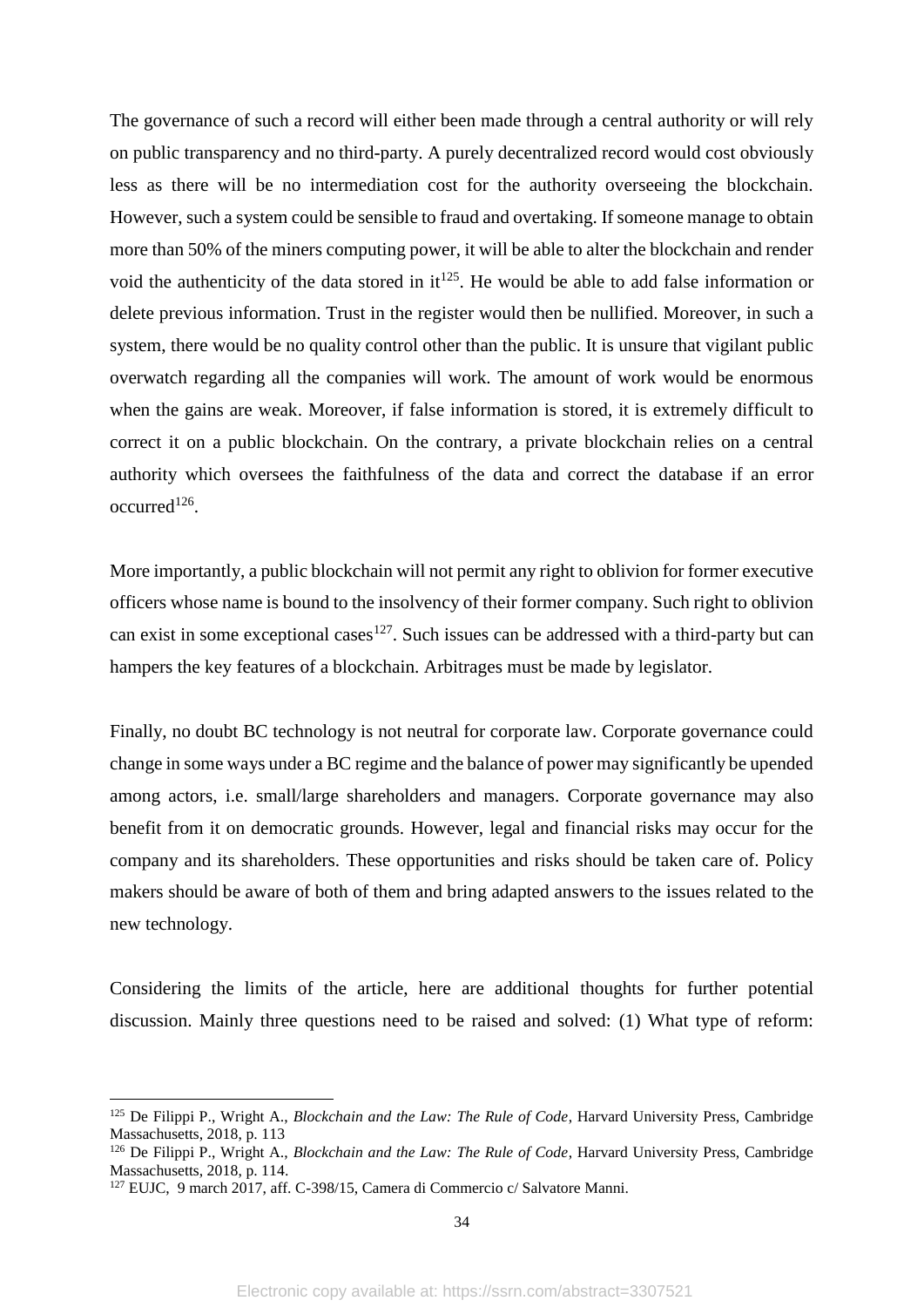max/minimum changes?; (2) Which level? In Europe: Member states reform or EU Directive? (3) Governance OF BC themselves (see introduction).

## BIBLIOGRAPHY

Admati A.; Pfleiderer, P.: *The Wall Street walk and shareholder activism: Exit as a form of voice,* Review of finance 22, p. 2455

Barban P. : *L'identification des actionnaires,* Revue des sociétés, 12, 2017, p. 678

Berle A.A. and G. Means: *The Modern corporation and Private Property*, New York, Harcourt revised ed. 1968

Becht M, Franks J., Mayer C., Rossi S.: *Returns to Shareholder Activism: Evidence from a Clinical Study of the Hermes UK Focus Fund*, Review of Financial Studies, 22(8), 2009, pp. 3093-3129.

Blair, M.M: *Shareholder value, corporate governance, and corporate performance: a post-Enron reassessment of the conventional wisdom*, in Cornelius P; K. Kogut B. eds: Corporate governance and capital flows in a global economy, Global outlook Book series, Oxford University press, 2003, p.53

Blair M.M; Stout, L.A: *A team production theory of corporate law*, Virginia Law Review, 1999, 2 (85), p.238

Bonneau T., Drummond F., *Droit des marchés financiers*, Economica Paris, 2010

Casey M. *et alii* eds : *The Impact of Blockchain Technology on Finance: A Catalyst for change*, Geneva Report on the World Economy, ICBM and CEPR, 21, 2018

Cecchetti C *et alii* : *Finance and blockchain*, [online ref] accessed on 08/28/2018

Collin-Dufresne, P.; Fos, V.: *Do prices reveal the presence of informed trading?,* Journal of finance, 2015, 70, p. 1555

Collin-Dufresne, P., Fos, V.: *Insider trading, Stochastic liquidity and Equilibrium prices,*  Econometrica, 2016, 84, p. 1441

De Filippi P., Wright A., *Blockchain and the Law: The Rule of Code*, Harvard University Press, Cambridge Massachusetts, 2018

De Filippi P. ; Hassan, S. : *Blockchain technology as a Regulatory Technology : from code is law to law is code,* [https://papers.ssrn.com/sol3/papers.cfm?abstract\_id=3097430]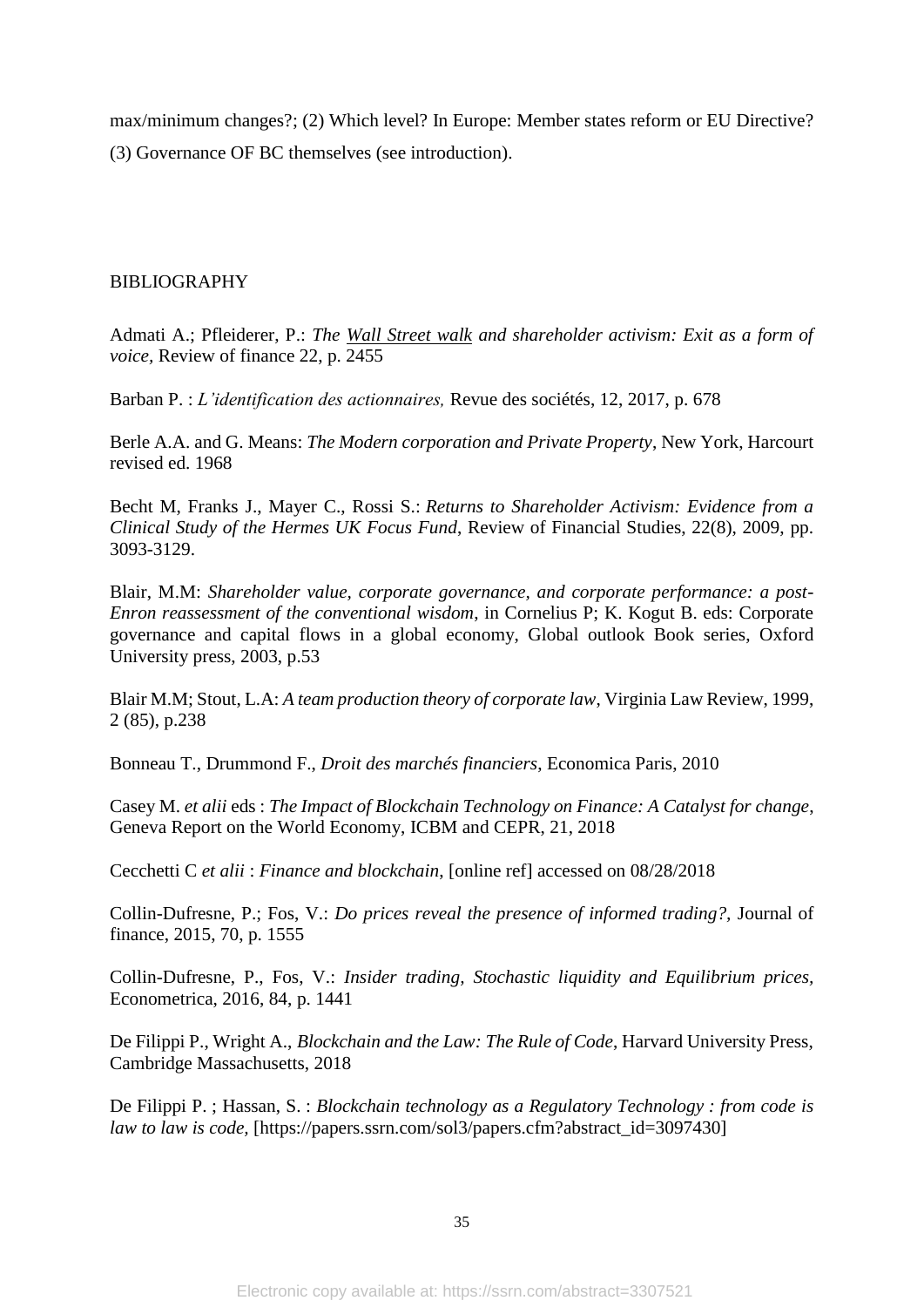Dignam, A. and M. Galanis: *The Globalization of Corporate Governance*, Farnham, Ashgate Publishing, 2009

Dood E., *For whom are Corporate Managers Trustees?,* Harvard Law Review, 45, 1932, p.1145

Edmans, A.: *Blockholder trading, market efficiency, and managerial myopia,* Journal of finance, 64, p. 2481

Engel E., Hayes R. M., Wang X.: *The Sarbanes–Oxley Act and firms' going-private decisions*, Journal of Accounting and Economics, 44 (1–2), 2007, [\[https://doi.org/10.1016/j.jacceco.2006.07.002\]](https://doi.org/10.1016/j.jacceco.2006.07.002), p. 116-145

Fama E., Efficient Capital Market: A review of Theory and Empirical work, The Journal of Finance, 25(2), 1970, p. 383; Fama E., Efficient Capital Markets: II, The Journal of Finance, 46(5), 1991, [\[https://doi.org/10.1111/j.1540-6261.1991.tb04636.x\]](https://doi.org/10.1111/j.1540-6261.1991.tb04636.x)

Germain, M. and V. Magnier, Ripert et Roblot, Société commerciales, LGDJ ed. 22, Paris, 2017

Germain M. *et alii* : *Corporate governance in listed companies*, Fondation nationale pour le droit continental, Semaine juridique, Entreprise et affaires ed, 47, nov. 2013, 1639, p.22

Gomez, P.-Y.; H. Korin: *Entrepreneurs and Democracy: A Political Theory of Corporate Governance,* London Business School, 2011

Hansmann H. and R. Kraakman: *The End of History for Corporate Law*, Georgetown Law Journal, 89, 2001, p. 439

Hu, H.; Black, B*.: The new vote buying: Empty voting and hidden (morphable) ownership*, Southern California Law Review, 2006, 79, p. 811

Jensen M.C.; Mekcling, W.H., *Theory of the firm: managerial behavior, agency costs and ownership structure*, Journal of Financial Economics, 1976, 3, p. 305

Jeorges, B.: *Do politics have artifacts?,* Social studies of science, 29, 1999, p. 411

Kahan, M.; Rock, E.: *The hanging chads of corporate voting*, Georgetown law Journal, 2008, 96, p.1227

Kyle A.; Vila, J.-L, *Noise trading and takeovers,* RAND Journal of Economics,1991, 22, p. 54

Legeais, D.: Juris-classeur Comm.Fasc. 534

Listokin, Y.: *Management always wins the close ones*, American law and Economics Review, 2008, 10, p. 159

Magnier, V.: *Comparative corporate governance. Legal Perspectives*, Elgar ed., 2017

Magnier, V.: *Nouvelles mesures en faveur de la démocratie actionnariale dans les sociétés cotées,* Revue des sociétés, 2011, n°5, p.267